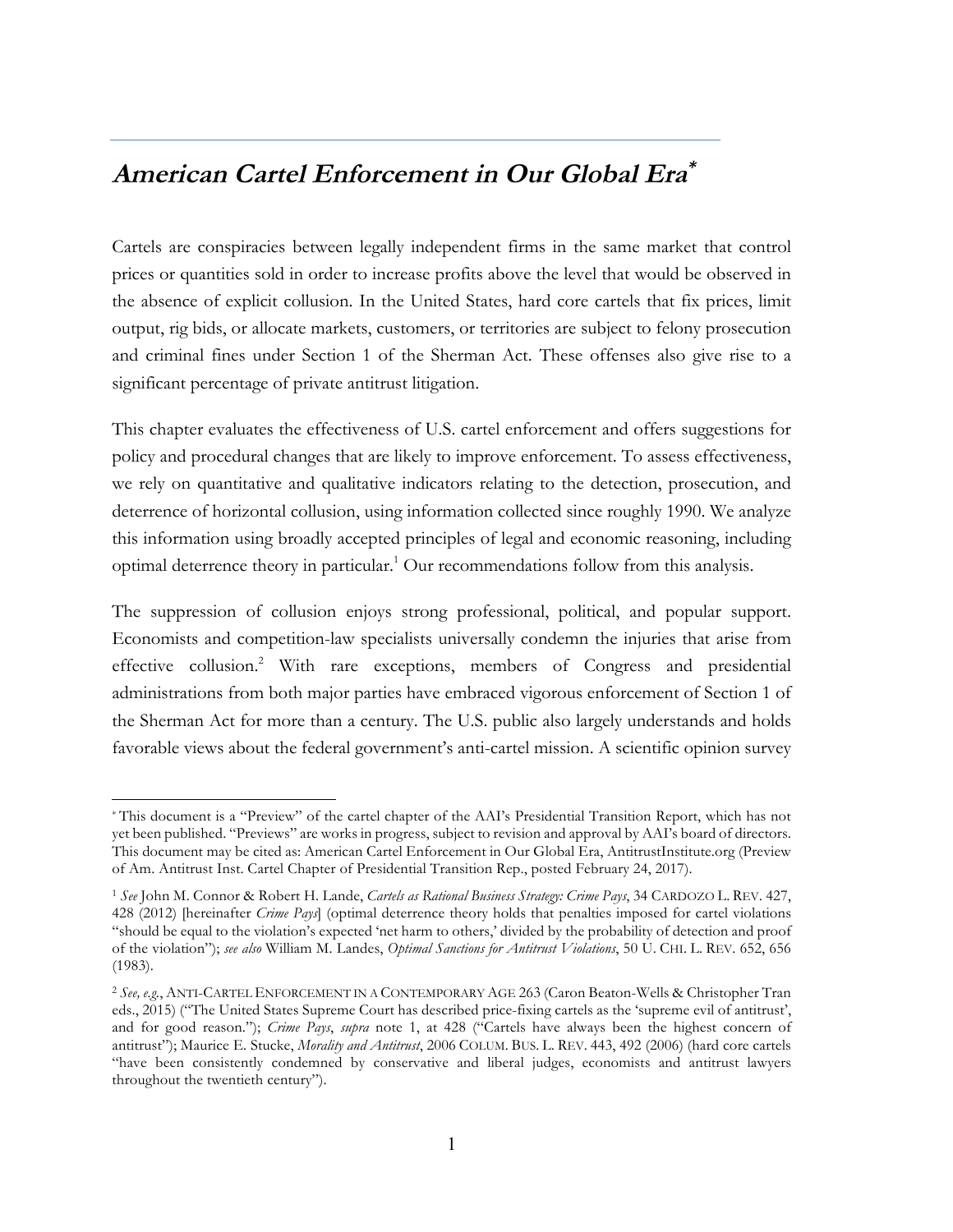conducted in the summer of 2014 found that a large majority of Americans support the following sentiments: (1) overt collusion is bad for customers, because it raises prices; (2) price fixing is immoral, dishonest, criminal, secretive, and widespread in business; (3) cartel conduct ought to be punished; (4) leniency programs are deserving of approval; and (5) price fixers ought to be fined at levels that exceed disgorgement of illegal profits and ought to compensate customers.3 However, this survey also revealed that U.S. citizens have significant gaps in their knowledge of antitrust laws and how they are enforced.<sup>4</sup>

AAI believes that the Antitrust Division of the U.S. Department of Justice (The Division or DOJ) deserves outstanding marks for its cartel enforcement activities, and especially for the surge in enforcement that has occurred since the late 1990s. The Division's cartel enforcement activities set the "gold standard" for antitrust, not just in the United States, but around the world. For example, the Antitrust Division's Corporate Leniency Program has been so successful that more than 20 of the world's antitrust authorities have imitated it. <sup>5</sup> The Division's ongoing use and refinement of the leniency program, coupled with a host of other improvements to methods of detecting and prosecuting collusion, have saved American consumers and businesses billions of dollars from injuries that otherwise would have been inflicted by hard core cartels. As documented below, the Division's recent attainment of much larger fines, more individual prison sentences, and greater detection of cartels, and its leadership among international antitrust authorities, are evidence of its overwhelming success.

However, the Division is no longer the dominant antitrust authority in the world. In some ways, it is being surpassed by other actors in imposing anti-cartel sanctions. Moreover, the Division may be more constrained by inadequate enforcement resources than many of its international sister agencies. These trends lead us to suggest several changes that, *ceteris paribus*, should enhance the effectiveness of the Division's program, improve cartel deterrence, and generate even more benefits to the American economy.<sup>6</sup> The factual bases and rationales for our recommendations are explained throughout this chapter.

<sup>&</sup>lt;sup>3</sup> Andreas Stephan, *Survey of Public Attitudes to Price Fixing in the UK, Germany, Italy and the USA (Centre for* Competition Policy, Working Paper No. 15-8, 2015), *available at* https://papers.ssrn.com/sol3/papers.cfm? abstract\_id=2642181.

<sup>4</sup> In response to a question as to whether hard-core cartel conduct was illegal, for example, 60% responded either "no" or "I don't know." Surprisingly, a majority do not support prison sentences for cartel managers. *Id.* at 13– 14.

<sup>5</sup> *See* U.S. Dep't of Justice, LENIENCY PROGRAM, https://www.justice.gov/atr/leniency-program (updated May 16, 2016) (select "Corporate Leniency Policy").

<sup>6</sup> This chapter focuses primarily on government enforcement against hard core cartels. For a detailed discussion of private enforcement, see Chapter 8 of this Transition Report.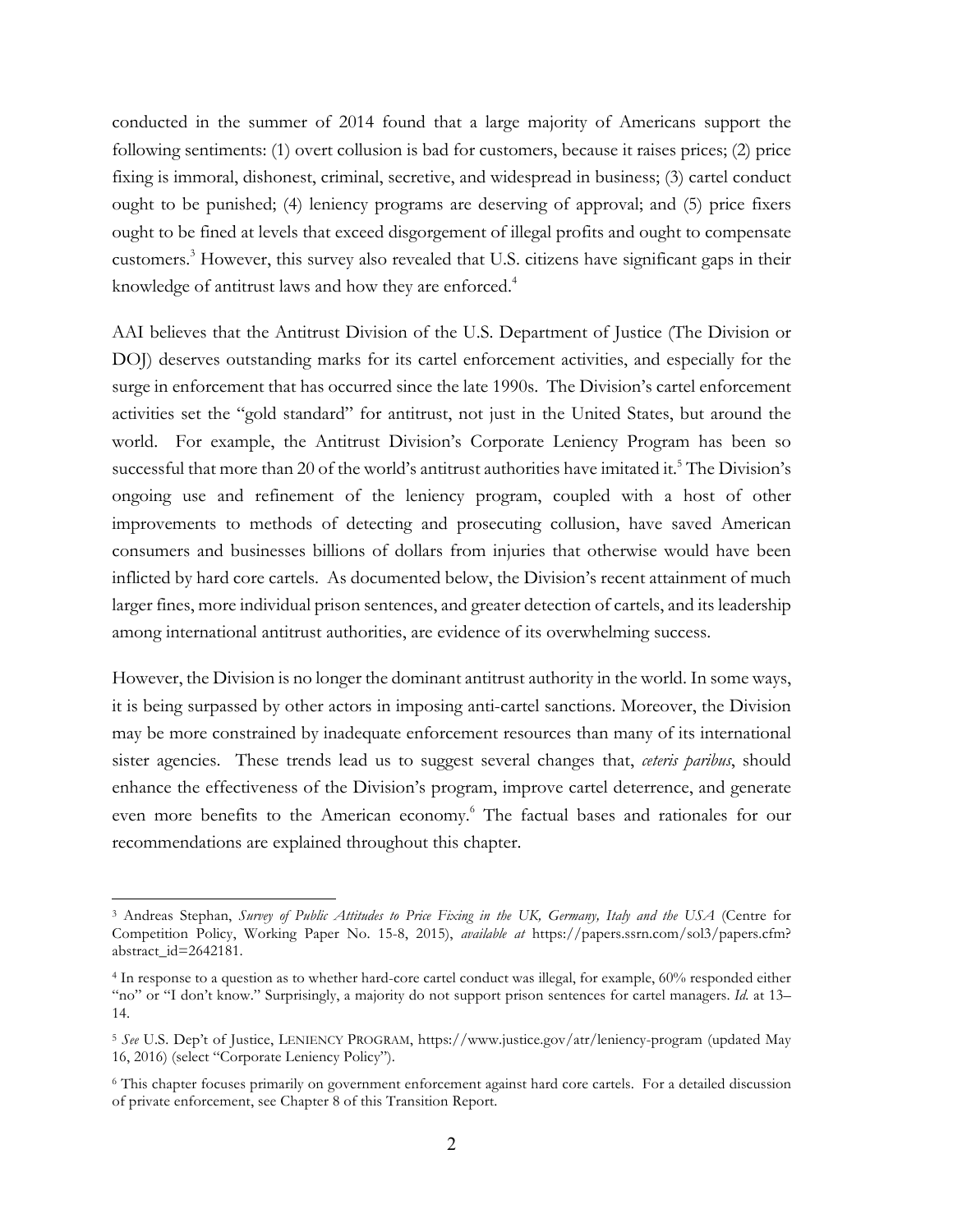#### **MAJOR RECOMMENDATIONS**

AAI proposes the following recommendations for consideration by the leaders of the Division, the U.S. Sentencing Commission (Sentencing Commission), appropriate committees of Congress, and the new administration. We have limited ourselves to suggestions that are both feasible and relatively low in cost relative to their benefits.

#### **Increase the Certainty and Severity of U.S. Price Fixing Penalties**

- In recommending corporate fines for international cartels, the Division should make it standard practice to calculate the base fine using global affected sales, instead of domestic sales. In many cases this would significantly and appropriately increase the fines paid by international cartels.
- The Division should no longer start guilty plea negotiations from the bottom of the United States Federal Sentencing Guidelines (USSGs or Sentencing Guidelines) range rather than from the top or the middle. If necessary, Congress should hold hearings and offer guidance that clarifies the appropriate starting point and discounting criteria.
- The Division should aspire to bring to trial at least one or two well-conceived cases targeting large firms each year. The Division's ability to leverage meaningful negotiated fines can be compromised to the extent defendants do not believe trial is a credible threat, and there have been few cartel trials over the last 15 years.
- The Division should more frequently sue for damages under Section 4A of the Clayton Act. Congress amended Section 4A to permit the federal government to recover treble damages on the overcharges it pays as a purchaser from a cartel. More such suits would further deterrence goals.
- The Sentencing Commission should revisit the assumption in its Organizational Guidelines that cartel overcharges are typically 10% of affected sales or, indeed, total market sales. The presumption should be raised to at least 20% for North American cartels and 30% for international cartels.
- The Sentencing Commission should revise the Sentencing Guidelines to include prejudgment interest in corporate fines. The exclusion of prejudgment interest from monetary penalties cuts against basic financial and deterrence concepts and only encourages cartelists to delay pleading guilty.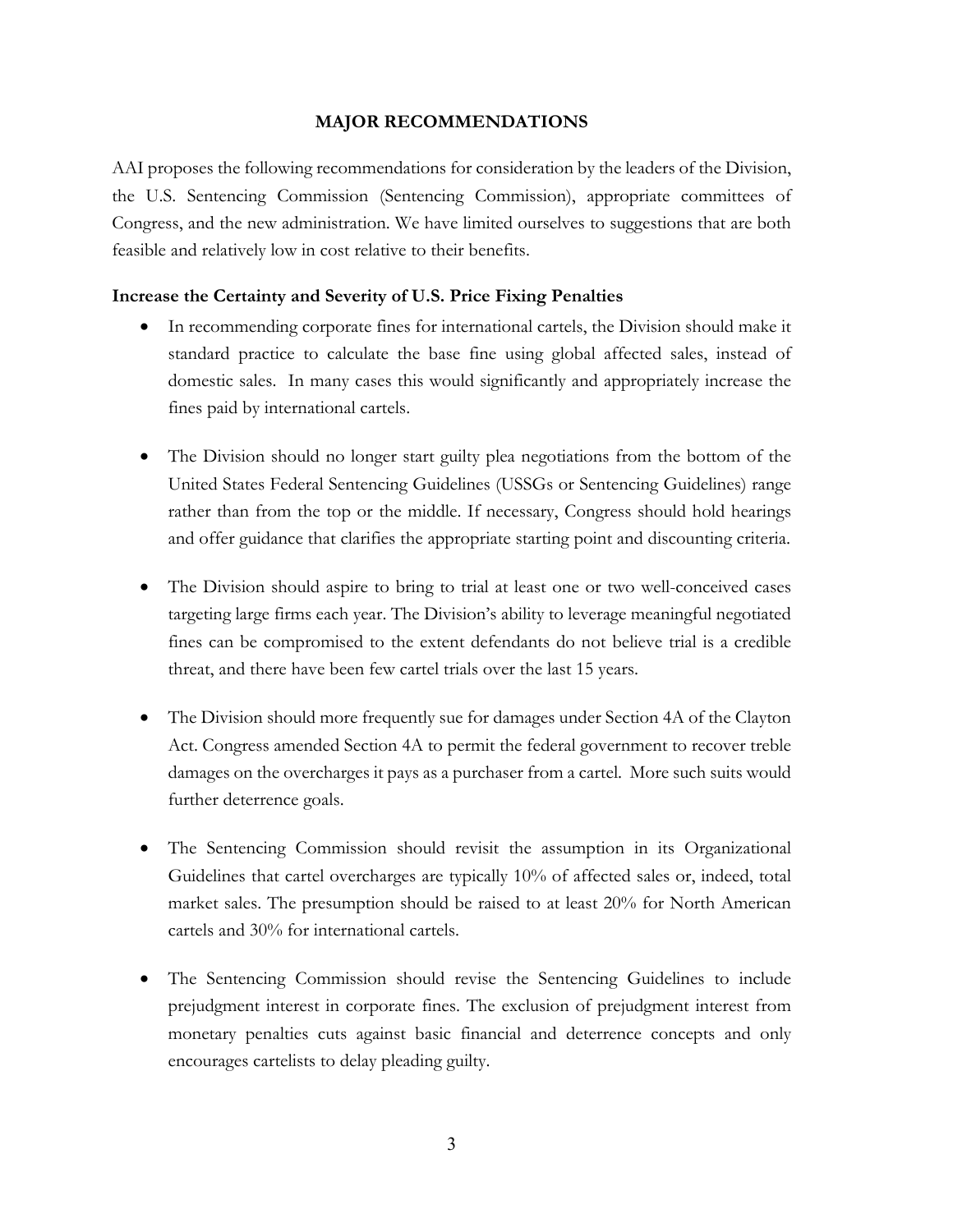- The Division should be parsimonious in considering cooperation discounts for latearriving firms that plead guilty. There are probably sound reasons for granting 50% or even higher discounts from the Sentencing Guidelines' maximum fine for the first two cartelists to plead guilty, but cooperation discounts of more than 20% for later-arriving companies ought to be exceptional.
- Congress should raise the Sherman Act maximum corporate fine for criminal price fixing to \$1 billion. Because of recent Supreme Court decisions about proof in sentencing decisions, the efficacy of the Sentencing Guidelines' "alternative sentencing provision," which allows fines up to an amount that does not exceed double the harm or double the gain generated by the cartel conduct, is in doubt.
- The Division should impose more fines on individuals that are closer to the current \$1 million statutory maximum. At the same time, Congress should raise the Sherman Act maximum fine for individuals to \$10 million. Moreover, in egregious cases, the Division should seek to levy individual fines using the alternative sentencing provision in the Guidelines. Deterrence will increase if fines are based on a significant share of a pricefixer's wealth. As of this writing, the Division has imposed very few individual fines above \$100,000 for cartel conduct.
- Congress should prod the State Department to clarify and strengthen the Division's ability to extradite foreign residents guilty of criminal cartel conduct. The Division has indicted many foreign cartel managers who escape justice by remaining abroad, many of them in Japan.
- Congress or the Sentencing Commission should provide guidance to the judiciary to ensure that large fines do not translate into diminished recoveries for victims. As criminal fines rise, there may come a point where they begin to affect the amount of compensation available to those who have been injured by a defendant's wrongful conduct. This is especially likely to happen with bankrupt defendants.

#### **Introduce Innovative Cartel Detection Procedures**

• Congress, or the Division of its own accord, should institute whistleblower rewards in cartel cases akin to those made available in *qui tam* civil suits under the False Claims Act. The Division's individual leniency policy for criminal matters appears to be little used, and a whistleblower rewards program could increase cartel detection by encouraging more individuals to come forward. The Division has historically opposed such a program because of concerns that the advantages would be outweighed by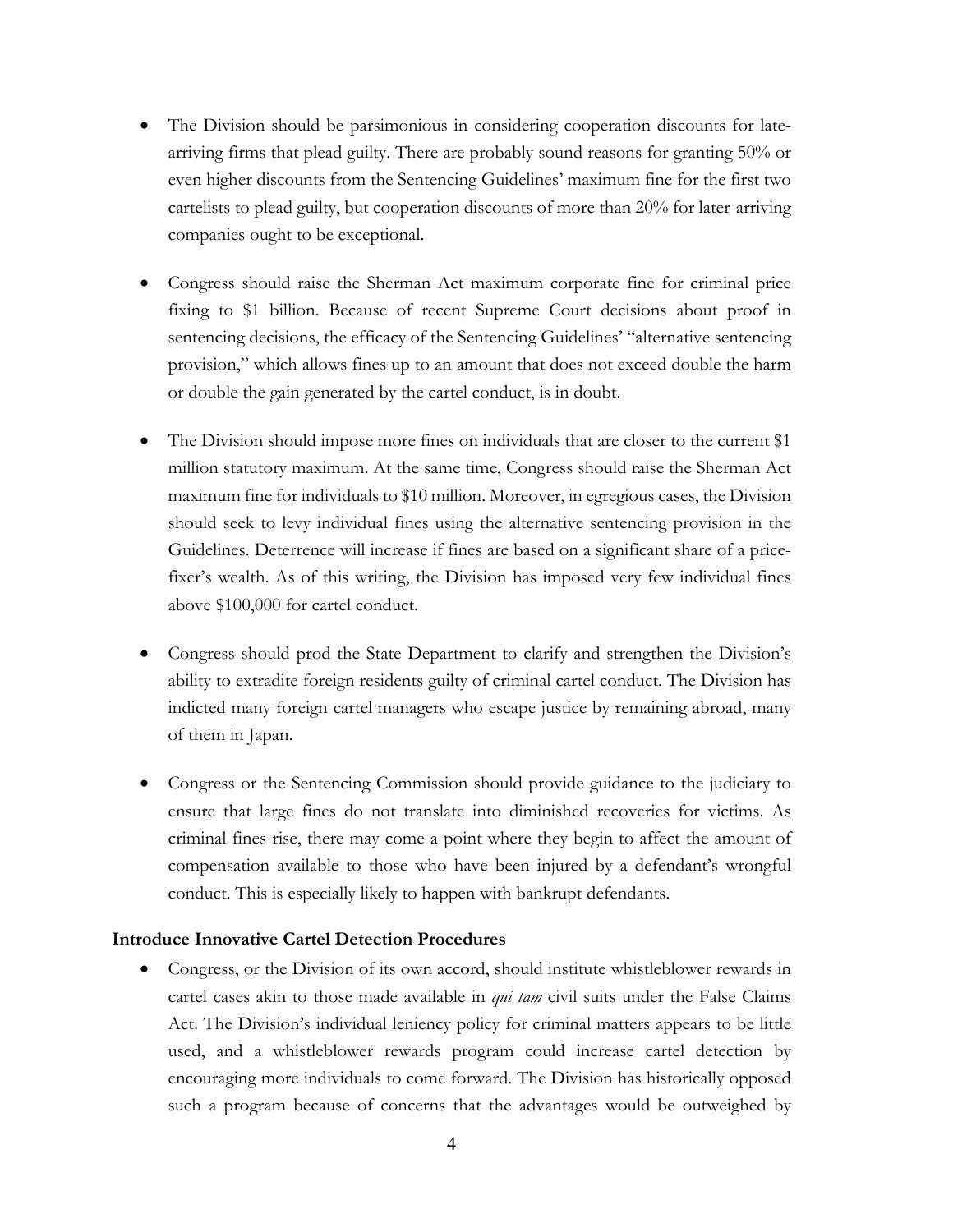disadvantages, such as undermining the credibility of key witnesses, encouraging weak or fraudulent claims, undermining internal corporate compliance programs, and requiring expenditure of resources for administration.<sup>7</sup> But given the under-detection and under-deterrence of cartels, and because many of these perceived disadvantages could be ameliorated, the Division should reconsider this position and study the effectiveness of whistleblower reward programs that have been enacted in the United Kingdom, Hungary, and Korea.

• The next administration should also support legislation protecting cartel whistleblowers from retaliation from their employers for reporting wrongdoing.<sup>8</sup> Whistleblower protection is necessary because existing federal statutes cover only specific industries and specific types of conduct.<sup>9</sup>

# **Availability of Public Cartel Enforcement Information**

- The Division should publish data showing unindicted co-conspirators, affected sales, conduct, and injuries caused by cartels. Among other things, it should publish all sentencing agreements, whether submitted to courts or not, on its website. As EU, UK, Korean, and Canadian enforcers have demonstrated, far more detail about the conduct and harm caused by cartels can be publicly disseminated for scholarly study without interfering with law enforcement efforts.
- After securing criminal convictions, the Division should routinely inquire about, and publicly report on, details concerning how cartels were able to collude and sustain their collusion. This information would foster rigorous empirical analysis of cartel dynamics, and in turn a greater understanding of the factors leading to successful explicit and tacit collusion. Antitrust scholars not only need to know more about how cartels form and operate, but also the effects of convictions on the marketplace.
- The Division should consider requiring, in sentencing agreements, that defendants turn over simple post-conviction reports for five years on their production costs, sales, and

 $\overline{a}$ <sup>7</sup> *See* U.S. GOV'T ACCOUNTABILITY OFFICE, CRIMINAL CARTEL ENFORCEMENT, STAKEHOLDER VIEWS ON IMPACT OF 2004 ANTITRUST REFORM ARE MIXED, BUT SUPPORT WHISTLEBLOWER PROTECTION 36–44 (2011) [hereinafter GAO ACPERA REPORT], *available at* http://www.gao.gov/assets/330/321794.pdf.

<sup>&</sup>lt;sup>8</sup> The Senate has twice passed legislation to protect cartel whistleblowers from retaliation from employers, but neither of those bills passed the House. *See* Criminal Antitrust Anti-Retaliation Act of 2013, S. 42, 113th Cong. (2013); Criminal Antitrust Anti-Retaliation Act of 2015, S. 1599, 114th Cong. (2015).

<sup>9</sup> *See* GAO ACPERA REPORT, *supra* note 7*,* at 45–50.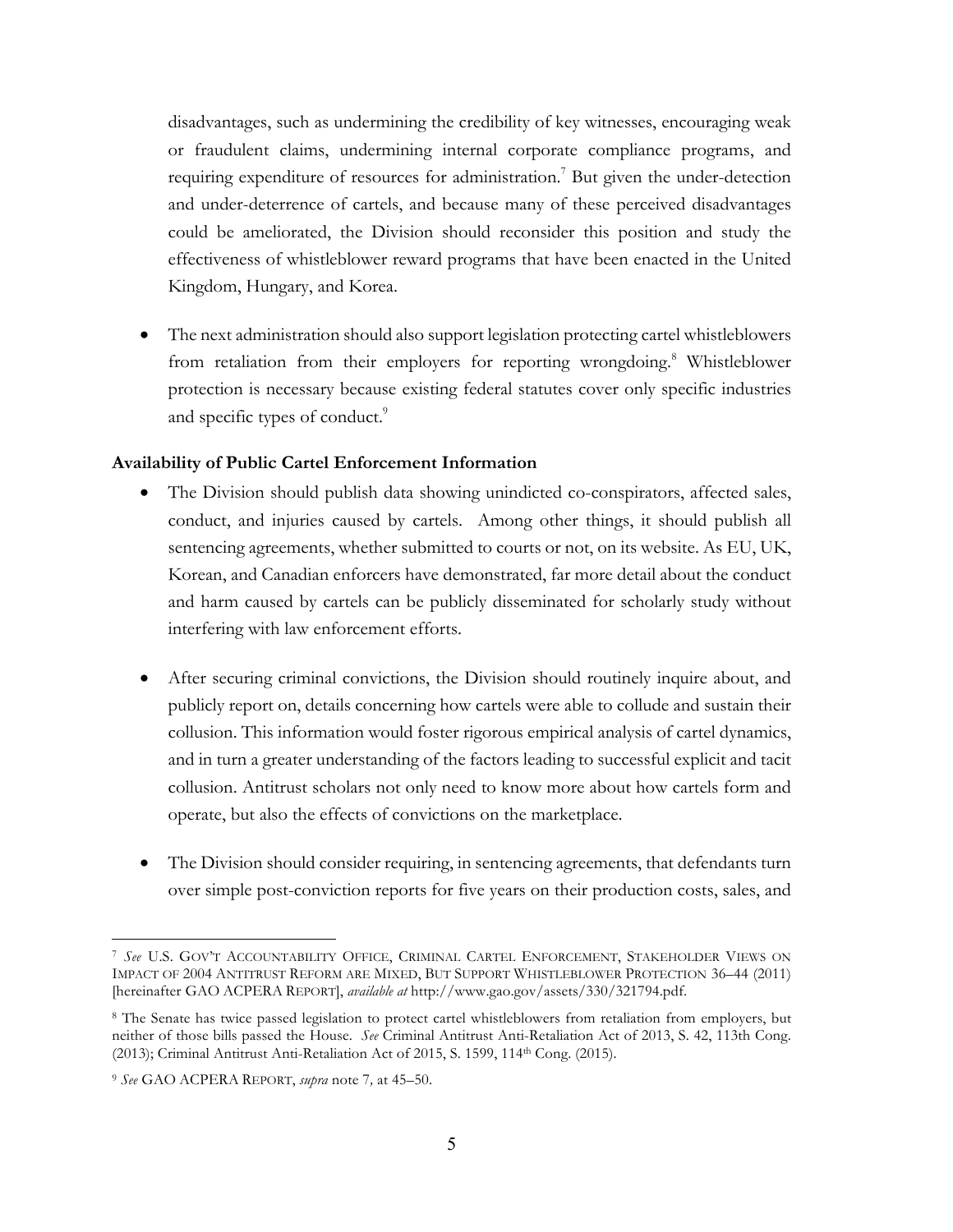prices in the affected market. Among other things, this would allow the Division to create a representative sample of successful cartel prosecutions and report on the state of competition in the affected industries. The ultimate test of a successful conviction is the post-cartel trend in prices, especially several years after conviction, because cartel firms often learn how to collude implicitly as a result of belonging to an explicit cartel.<sup>10</sup>

- The Division should make its post-conviction reports available for empirical study into whether there is a pattern of cartel members acquiring rivals, large customers, or suppliers in the affected industry anywhere in the world before, during, or immediately after, a cartel violation. Although price fixing and mergers are handled by separate units in the Division, the two may be related. For example, a single horizontal merger in the United States or abroad can make cartel formation feasible. Likewise, a history of collusion in an industry may signal that a rise in coordinated effects is likely after a proposed merger is consummated. The Division's findings on the relationship between collusion and mergers could have important implications for its enforcement decisions.
- The Division should maintain a centralized computer database, updated annually, that identifies all antitrust consent decrees, pleas, and litigated actions under Section 1 of the Sherman Act. Scholars and other outside parties interested in assessing cartel conduct, cartel enforcement, and optimal deterrence would benefit in particular from a cartel database that contains, for a given cartel, the Division's best information on the number and market shares of conspirators, the duration of the conspiracy, the product or services market(s) affected, the number and market shares of non-participating competitors, the number and market shares of entrants during the conspiracy, the nature of the conspiracy, and the types and degrees of sanctions recommended to and accepted by the courts.
- The Division's workload statistics should be expanded to give greater insight into its cartel enforcement over time, including the number of full-time-equivalents the Division receives from the FBI and other investigative agencies, the number of fulltime-equivalents other agencies or foreign antitrust authorities receive from the Division, the number of amnesty applications the Division receives and accepts, the Division's other bases for opening investigations (such as complaints, Amnesty Plus, tips from sister antitrust authorities, screening evidence, etc.), and the number of

<sup>10</sup> *See* JOHN M. CONNOR, GLOBAL PRICE FIXING: OUR CUSTOMERS ARE THE ENEMY (Studies in Industrial Org., Vol. 24, Keith Cowling & Dennis C. Mueller, series eds., 2001) [hereinafter GLOBAL PRICE FIXING].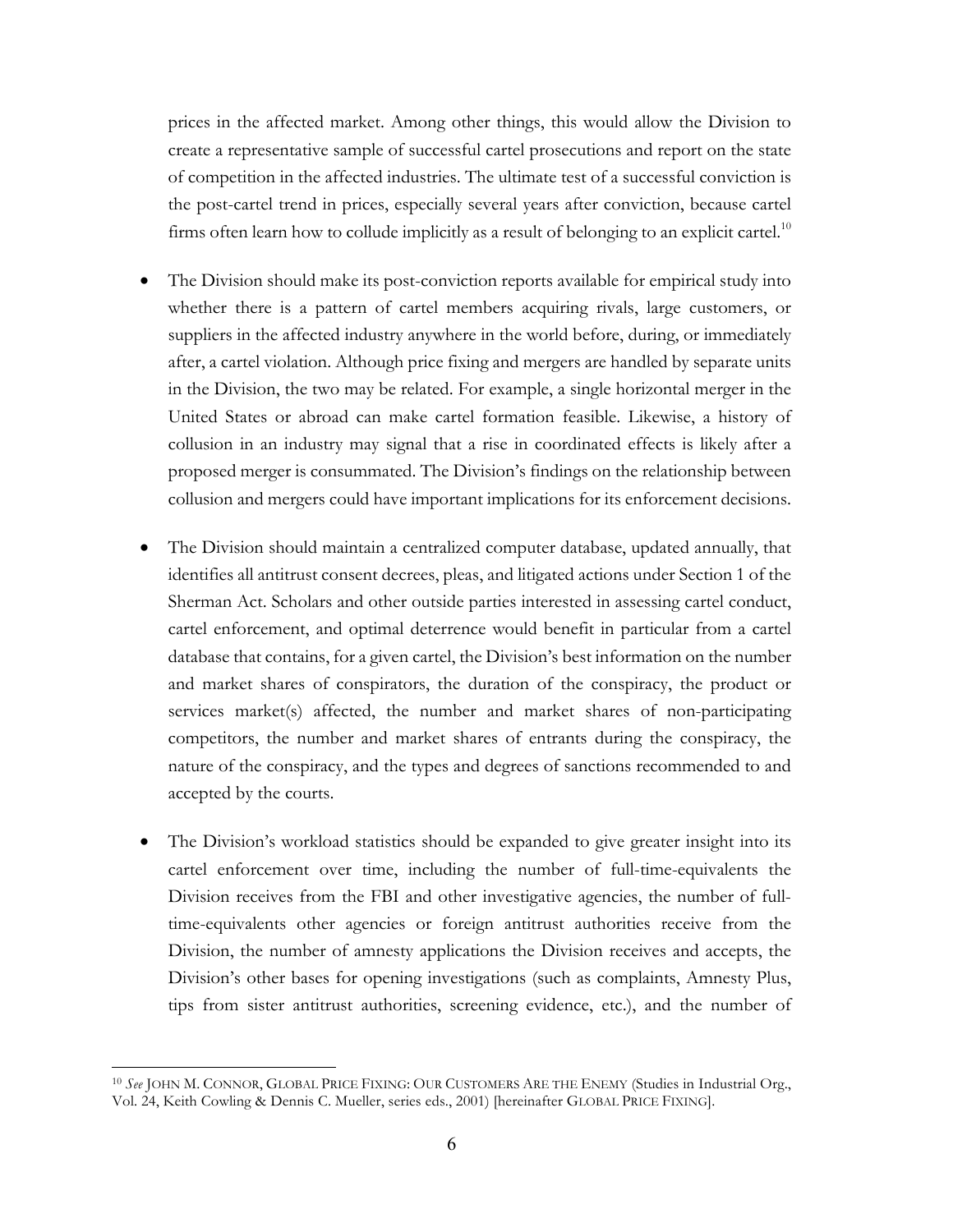investigations the Division closes and its general reasons for doing so.

• The Division should consider routinely announcing the opening and closing of its formal investigations. These announcements can be very brief, mentioning only the industry and whether international cooperation is involved. Targeted companies' identities should of course be confidential. Decisions whether to make public announcements regarding the closing of an investigation are currently made on a caseby-case basis.

#### **Help Improve Cartel Detection and Deterrence Internationally**

- Congress should either repeal the Foreign Trade Antitrust Improvements Act (FTAIA) or clarify its intent in passing it, specifically on the questions of (1) whether foreign buyers from international cartels should have standing to pursue private rights of action in U.S. courts and whether those courts have subject matter jurisdiction over such claims, and (2) whether foreign purchases by subsidiaries of U.S. companies that incorporate price-fixed component products into finished goods sold into the U.S. market can give rise to damages claims by those injured U.S. companies and their U.S. consumer customers.
- The Division should receive a budget increase earmarked for its program to help educate foreign antitrust authorities in how to design effective leniency programs, impose appropriate monetary sanctions, implement criminal provisions in their antitrust laws, and improve their anti-cartel enforcement generally. The most harmful cartels are those that operate across multiple countries and continents, many of which inflict greater harm over longer periods of time because they face insignificant probabilities of detection or disgorgement of their monopoly profits in jurisdictions with weak enforcement. Because most such global cartels eventually lead to negative welfare effects on U.S. companies and consumers, investing in improved cartel enforcement abroad is likely to lead to better protection at home.

#### **Expand the Division's Budgetary Resources**

- The Division's inflation-adjusted budget should be increased significantly, and it should grow at a rate of at least 10% per annum through 2020. The next administration should ensure there are no significant resource constraints on the Division's anti-cartel activities.
- The next administration should find a way to permit salaries of Division employees to exceed rigid limits set by civil service regulations. There is a growing gap between the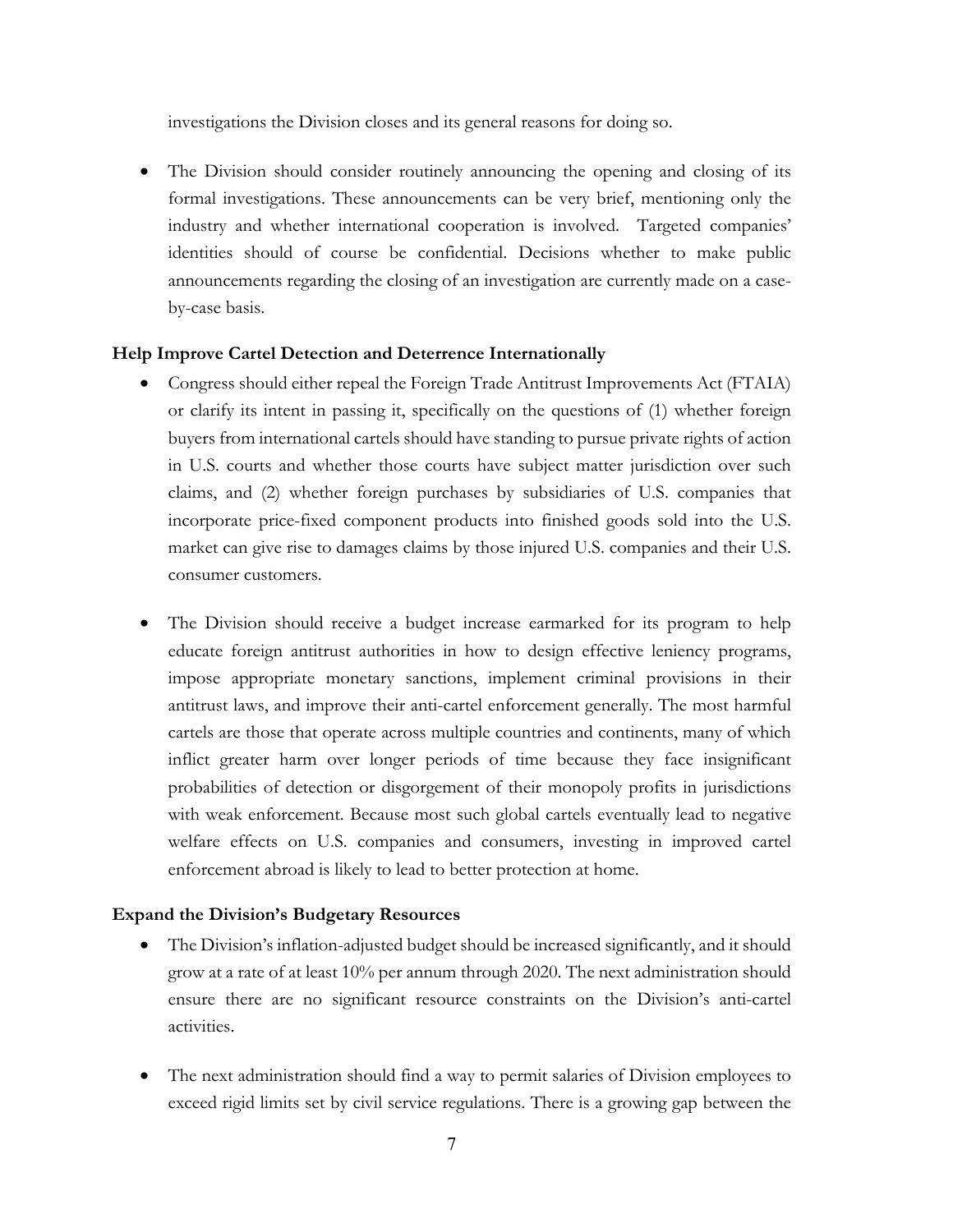compensation of private-sector antitrust lawyers and economists and that of their counterparts in the Division.

# **I. Detection and Prosecution of Cartels: Key Facts**

# *A. Introduction*

The Antitrust Division is the sole U.S. federal criminal prosecutor of hard core private cartels, a form of business conduct that has been compared to economic cancer.<sup>11</sup> Division leaders emphasize that collusion is the agency's number-one priority.<sup>12</sup> While legal scholars and members of the antitrust bar are more divided on the effectiveness of federal merger and monopoly enforcement, few have criticized federal cartel enforcement.<sup>13</sup> Indeed, for decades the Division has been widely praised for its aggressive campaign to rid the nation of cartels.<sup>14</sup>

The Division became proficient in utilizing most of its current powers to punish cartels in the early 1990s.<sup>15</sup> In this section, we lay the groundwork for our recommendations by examining

<sup>15</sup> Criminal price fixing became a felony in 1974. Although the change raised the level of available sanctions, the Division did not fully exploit the increase until the early 1990s. The Sentencing Guidelines have applied to

 $\overline{a}$ <sup>11</sup> Mario Monti, Member of the European Commission in Charge of Competition, Fighting Cartels: Why and How?, Why Should We Be Concerned with Cartels and Collusive Behaviour?, Address at the 3rd Nordic Competition Policy Conference 1 (Sept. 11–12, 2000) ("Cartels are cancers on the open market economy . . . [,] cause serious harms to our economies . . . [and] also undermine the competitiveness of the industry involved.").

<sup>12</sup> *See* Statement of Bill Baer, Assistant Att'y Gen., Dep't of Justice, Oversight of the Enforcement of the Antitrust Laws: Hearing Before the Subcommittee on Antitrust, Competition Policy and Consumer Rights of the Senate Committee on the Judiciary (Mar. 9, 2016), *available at* https://www.justice.gov/opa/speech/assistant-attorneygeneral-bill-baer-antitrust-division-testifies-senate-judiciary ("[H]alting and deterring price fixing cartels, dubbed the 'supreme evil' of antitrust by the Supreme Court, is a top priority for us."); Statement of Scott D. Hammond, Dep't of Justice, Antitrust Modernization Commission: Hearing on Criminal Remedies 1 (Nov. 3, 2005) [hereinafter Hammond 2005] (general deterrence of cartels is "the highest priority of the Antitrust Division").

<sup>13</sup> *See, e.g.*, William J. Baer, Assistant Att'y Gen., Dep't of Justice, Cooperation, Convergence, and the Challenges Ahead in Competition Enforcement: Remarks at the Ninth Annual Global Antitrust Enforcement Symposium (Sept. 29, 2015), *available at* https://www.justice.gov/opa/speech/assistant-attorney-general-bill-baer-deliversremarks-ninth-annual-global-antitrust ("Today, there is near unanimity about the importance of fighting price fixing, bid rigging and market allocation."); William E. Kovacic, *The Modern Evolution of U.S. Competition Policy Enforcement Norms*, 71 ANTITRUST L.J. 377, 423 (2003) ("Modern U.S. experience with criminal enforcement presents a pattern of progressive, cumulative development of competition policy."). The absence of criticism may in part be traced to an ideological consensus between the so-called Harvard and Chicago schools of antitrust on the wisdom of anti-cartel enforcement. *See* Stephen Martin, *Remembrance of Things Past: Antitrust, Ideology, and the Development of Industrial Economics*, *in* THE POLITICAL ECONOMY OF ANTITRUST 25 (Vivek Ghosal & Johan Stennek eds., 2007).

<sup>14</sup> *See, e.g.*, Robert H. Lande & Joshua P. Davis, *Comparative Deterrence from Private Enforcement and Criminal Enforcement of the U.S. Antitrust Laws*, 2011 BYU L. REV. 315, 316 (2011) ("In terms of taxpayer dollars well spent, the [Division's anti-cartel] program surely is one of the most outstanding in all of government."); Donald Klawiter, *After the Deluge: The Powerful Effect of Substantial Criminal Fines, Imprisonment, and Other Penalties in the Age of International Criminal Enforcement*, 69 GEO. WASH. L. REV. 745 (2001); Robert E. Litan & Carl Shapiro, *Antitrust Policy During the Clinton Administration* 3 (U. Cal. at Berkley, Competition Policy Center, Working Paper No. CPC01-22, 2001), *available at* http://129.3.20.41/eps/le/papers/0303/0303003.pdf; WENDELL BERGE, CARTELS: CHALLENGE TO A FREE WORLD (1944).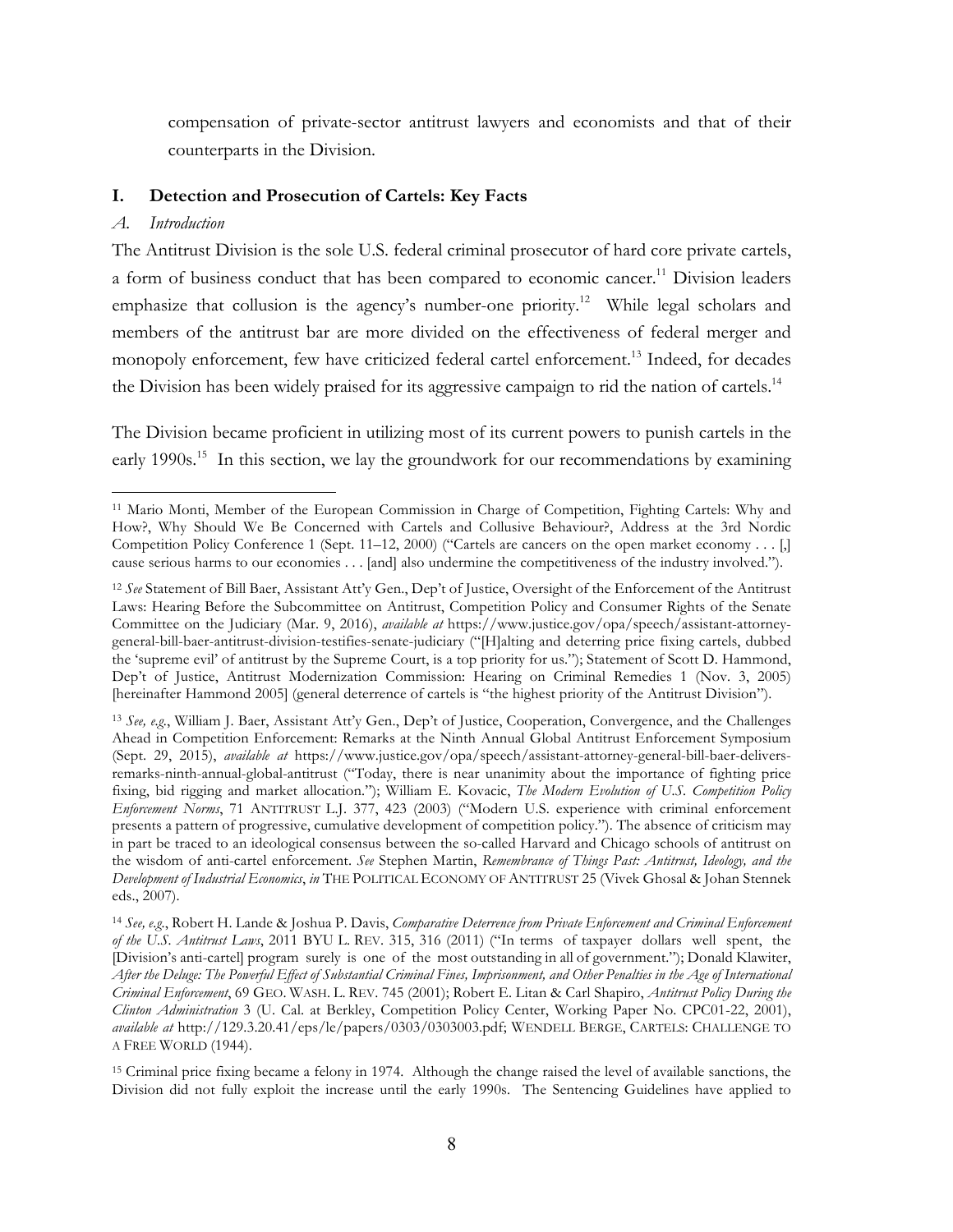the Division's enforcement performance from 1990 to 2015 using indicators that generally match the measures of enforcement performance used by Division officials. These include the number of investigations launched, the number of cases filed and won, amnesty applications, the number of convictions won, and criminal fines and prison sentences imposed.<sup>16</sup> We also examine additional measures of enforcement performance, such as rates of cartel detection. For ease of exposition, we divide the years 1990-2015 into five "semi-decades." At times we offer comparisons with the European Commission's (EC) record of cartel enforcement.

Notwithstanding the Division's commendable efforts, there can be no doubt that cartels remain a large and growing problem. Statistical trends show that, paradoxically, both U.S. criminal cartel penalties and foreign penalties have risen after 1990, yet the number of cartels being discovered also continues to rise.<sup>17</sup> The size and injuriousness of discovered cartels also are increasing. This section of the chapter reviews these statistical trends in cartel enforcement, and Section II attempts to resolve this puzzle in discussing cartel penalties.

#### *B. Numbers of Investigations, Case Filings, and Cartel Discoveries*

 $\overline{a}$ offenses committed after 1987. *See* U.S. SENTENCING COMM'N, GUIDELINES MANUAL (1987). In 1990, after the Division had had a few years' experience in using the Sentencing Guidelines for criminal cartel cases, the maximum penalties under the Sherman Act were raised substantially for both corporations and individuals. GLOBAL PRICE FIXING, *supra* note 10, at 77-80. The "alternative sentencing provision" for felony price-fixing violations, passed in 1984, was first applied in August 1995 in the sentencing of ETI Explosives Technologies International Inc. The Antitrust Division Leniency Program was introduced in 1993. Enhanced criminal penalties came into force in 2004, and the Sentencing Guidelines applicable to criminal price fixing were revised to reflect the higher penalties the following year. Scott D. Hammond, Assistant Att'y Gen., Dep't of Justice, Recent Developments, Trends, and Milestones in the Antitrust Division's Criminal Enforcement Program, Address Before the Cartel Enforcement Roundtable, ABA Section of Antitrust Law, 2007 Fall Forum (Nov. 16, 2007) [hereinafter Hammond 2007].

<sup>16</sup> These dimensions of enforcement performance are emphasized in the Division's annual reports. *See, e.g.*, Dep't of Justice, Division Update Spring 2016, https://www.justice.gov/atr/division-operations/division-update-2016. Most of the same indicators are available in the Division's workload statistics. *See, e.g.*, Dep't of Justice, Antitrust Division Workload Statistics FY 2006-2015, *available at* http://www.justice.gov/atr/public/workloadstatistics.html [hereinafter Workload Statistics]. Although counting cases and convictions is a widely accepted method of measuring enforcement activity, heightened enforcement activity is not not necessarily indicative of effective cartel deterrence. On the contrary, the more successful the deterrence, the smaller should be the number of violations (both detected and undetected). Hence, in theory, smaller counts over time could be consistent with heightened deterrence. During the period examined in this chapter, however, cartel recidivism and cartel detections rose worldwide, which may be indicative of a constant or increasing number of violations during that time. Thus, while concerns about the misleading interpretation of case counts may apply to future analyses, these concerns are likely inapplicable to the time period examined in this chapter.

<sup>17</sup> The Division's leaders have provided select statistical trends in reporting on the Division's progress in public speeches and congressional testimony. *See* Table 1 for examples. The U.S. Sentencing Commission also occasionally prepares analyses of antitrust sentencing trends from its own data set of all federal crimes. *See* BERYL A. HOWELL, SENTENCING OF ANTITRUST OFFENDERS: WHAT DOES THE DATA SHOW? (2010), *available at* http://www.ussc.gov/sites/default/files/pdf/about/commissioners/selectedarticles/Howell\_Review\_of\_Antitr ust Sentencing Data.pdf. We avoid independently counting DOJ cases in this chapter, and we supplement and cross-check DOJ statistics with privately prepared data sets.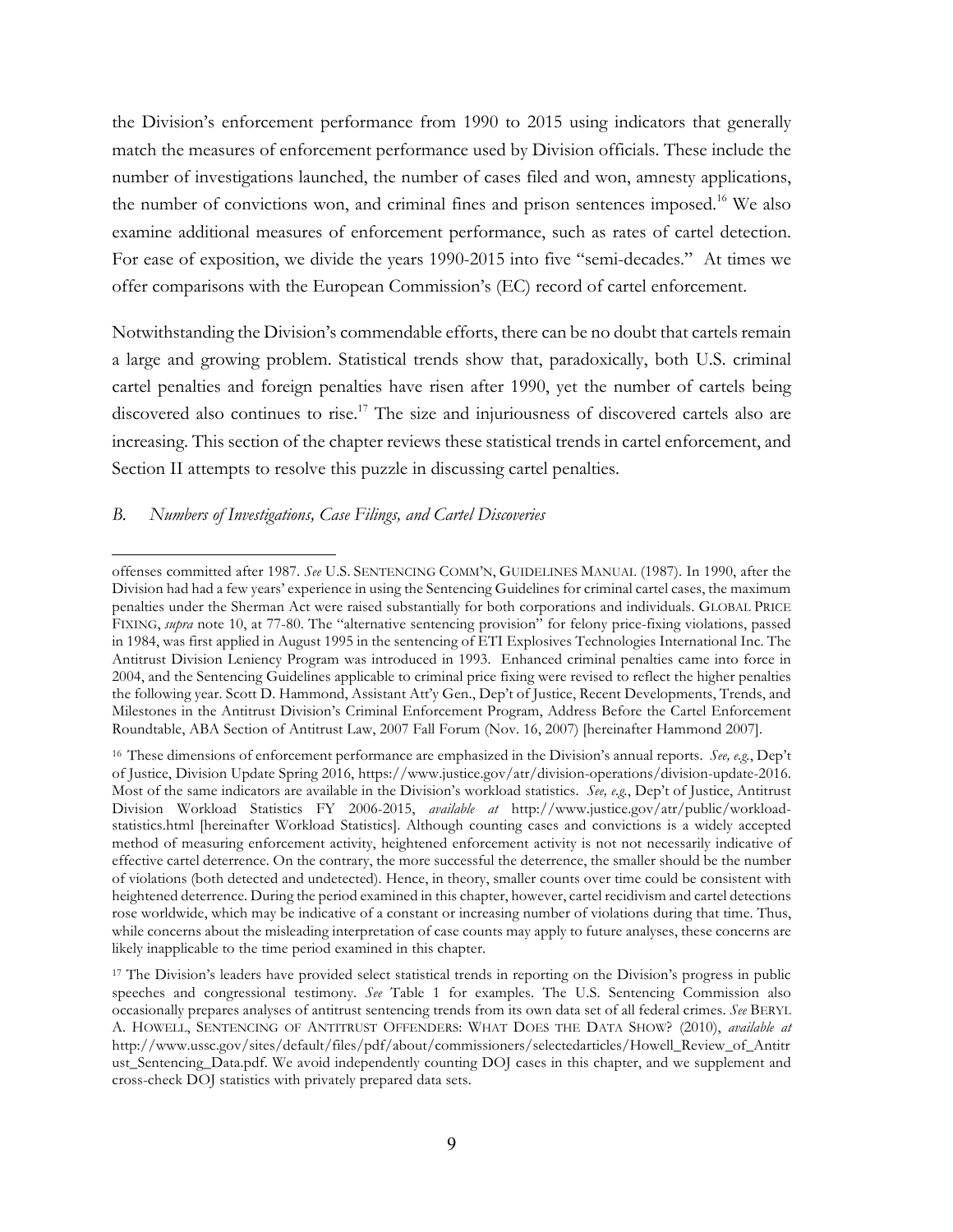During Fiscal Years 1990–2015, the Division opened on average 76 formal Section 1 investigations (corporate and individual) annually, and it brought on average 49 criminal cases annually (Table 1).<sup>18</sup> During the same period, according to publicly available information, the Division detected on average seven international cartels annually.<sup>19</sup> International cartels are those where at least one corporate defendant is headquartered abroad or one individual is a non-U.S. citizen.

Cartel detection rates have been rising worldwide, particularly for international cartels (Figure 1). In the decades prior to the mid-1990s, international cartels were rarely discovered or indicted in the United States. 20 The number of international cartels discovered annually by the Division was five times higher during the years  $2000-2015$  than in the 1990s (Figure 1).<sup>21</sup>

 $\overline{a}$ 

<sup>20</sup> *See* Ronald W. Davis, *International Cartels: Who's Liable? Who's Not?*, ANTITRUST SOURCE, May 2002, at 1-8, *available at* http://www.abanet.org/antitrust/at-source/02/05/violations.pdf ("For about half a century antitrust did not concern itself with international cartels – either they were not there, or the enforcers could not find them.").

<sup>18</sup> Data on investigations and case filings are drawn from the Division's Workload Statistics FY 2006-2015 (and previous editions), *see supra* note 16.

<sup>19</sup> Although the Division's published statistics count "investigations" and "cases," they do not count individual "cartels" (i.e. conspiracies). When a single cartel is detected, it typically yields multiple indictments that may result in multiple district court cases arising out of the same conspiracy, whether against companies, individuals, or in some instances combinations of both. To effectively assess rates of cartel detection, therefore, and to facilitate comparisons with other jurisdictions, many of which do count "cartels," this chapter relies on an alternative data set. John M. Connor, The Private International Cartels (PIC) Data Set (Aug. 9., 2016) (unpublished data set) (on file with John M. Connor) [hereinafter PIC DATA SET]. A summary and guide to the data set can be found in John M. Connor, *The Private International Cartels (PIC) Data Set: Guide and Summary Statistics, 1990-2013* (Working Paper, 2014), *available at* http://papers.ssrn.com/sol3/papers.cfm?abstract\_id= 2478271 [hereinafter PIC DATA SET GUIDE AND SUMMARY]. Although based upon international conspiracies, these data cover a high share of companies and individuals convicted and penalties imposed by the DOJ. This chapter relies primarily on the June-July 2015 spreadsheet (on file with AAI). For purposes of this discussion, a cartel is "discovered" the first time its investigation is mentioned in the press. *See id.* at 4, n.7, 5-6 (explaining that discovery date may be based on reliable information about a raid, leaks about grand juries, or news of the first indictment or plea agreement in a market not previously known to be cartelized). In the absence of raids, a disclosure by one or more of the targets in a quarterly SEC filing is sometimes the first public information about a cartel investigation. PIC DATA SET, *supra*. For domestic cartels, the data set contains only one discovery date in a given jurisdiction, but multiple dates may be recorded for international cartels investigated by multiple jurisdictions. *See* PIC DATA SET GUIDE AND SUMMARY, *supra* at 16.

<sup>21</sup> This chapter adopts Professor John Connor's method for determining "rate of discovery," which is to divide the total number of reported international cartels in which an antitrust authority announced a formal investigation, indictment, or guilty decision by the number of years spanning the reports. *See* John M. Connor, *Global Antitrust Prosecutions of International Cartels: Focus on Asia* (2007), *available at* http://ssrn.com/abstract=1027949 [hereinafter *Prosecutions of International Cartels*]. Figure 1 shows that during the 16 years from 2000-2015, 7.9 cartels were discovered on average each year, whereas during the ten years from 1990-1999, 1.5 cartels were discovered on average each year.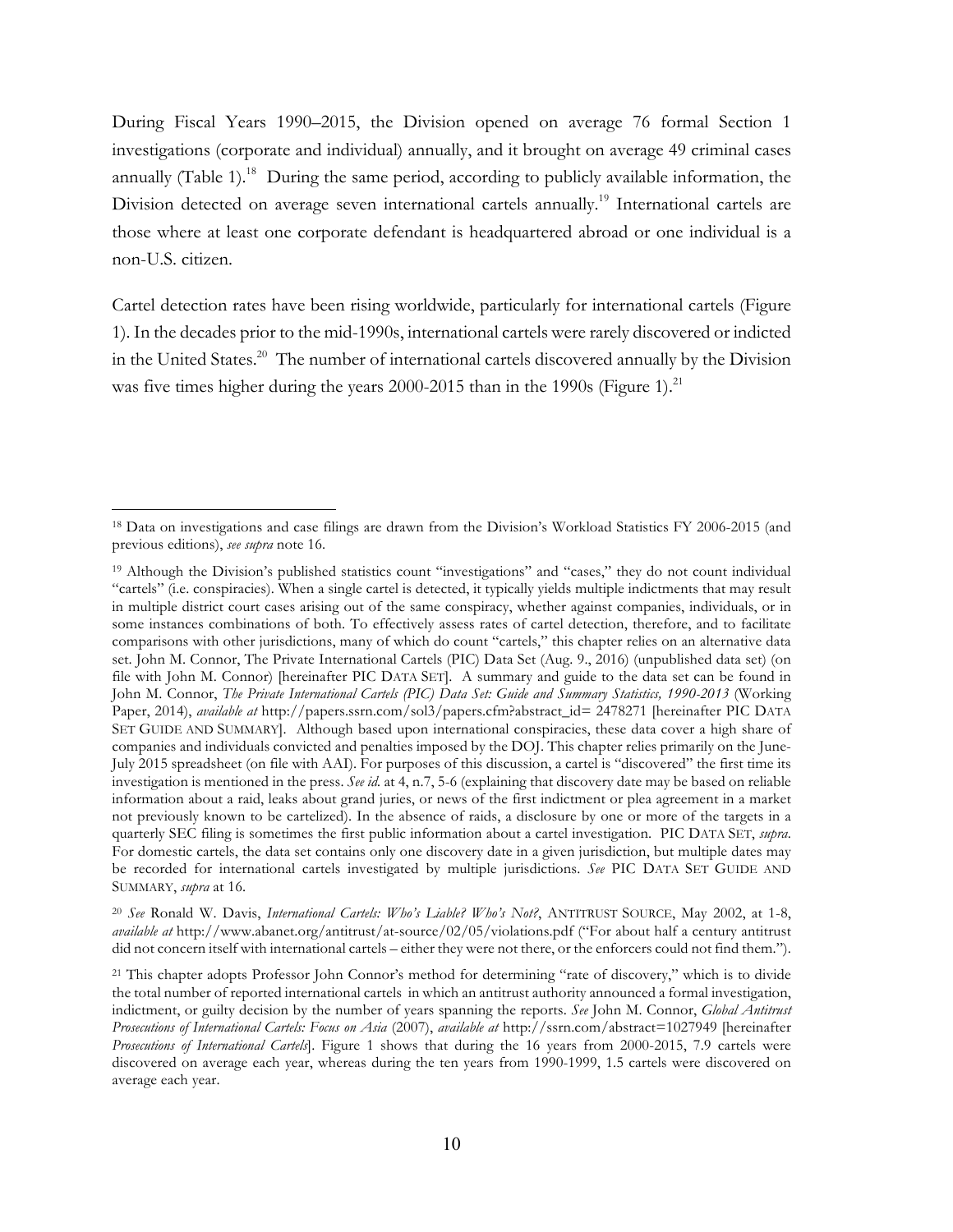#### **Fig 1. Rates of Discovery: All International Cartels**

 $\overline{a}$ 



# **Annual Rates of Discovery of Cartels** Worldwide Are Rising over Time

The increasing number of cartels detected can be attributed to three factors. First, the number of antitrust authorities effectively looking for hard core cartel conduct worldwide has risen.<sup>22</sup> This factor is consistent with the rise in cartel detections outside of the EU and North America.<sup>23</sup> Second, some believe that, owing to the introduction of corporate leniency programs beginning in the mid 1990s, the probability of cartel detection by the world's antitrust authorities has risen. $24$  The available evidence suggests that probability of detection has remained nearly constant and very low from the 1960s to the early 2000s.<sup>25</sup> Proof of a rise in

<sup>22</sup> *See* GLOBAL PRICE FIXING, *supra* note 10 (citing reports documenting the rise of such agencies from 1 in 1950, to 3 in 1960, to 20 by 1989, and nearly 50 by 1996). Today, approximately 130 different jurisdictions have antitrust laws. Baer, Cooperation, Convergence, and the Challenges Ahead in Competition Enforcement, *supra* note 13.

<sup>23</sup> See John M. Connor, *The Rise of ROW Anti-Cartel Enforcement*, Competition Policy International: Antitrust Chronicle (Sept. 16, 2015), *available at* https://www.competitionpolicyinternational.com/the-rise-of-row-anticartel-enforcement/ (Figure 1 shows that, by the years 2010-2014, more than 60 jurisdictions had investigated international cartels).

<sup>24</sup> *See, e.g.*, Gary R. Spratling & D. Jarrett Arp, The Status of International Cartel Enforcement Activity in the U.S. and Around the World, Address at the American Bar Ass'n Section of Antitrust Law Fall Forum (Nov. 16, 2005). Specialists have pointed to the high response rate to the Division's Corporate Leniency Program after 1993, to the EU's first leniency program in 1998 (especially to the EU's revised leniency policy after 2002), and to the adoption of similar programs by a dozen or more additional antitrust authorities, in opining that detection rates have risen significantly. *See id.* However, it is possible that the rate of increase in leniency applications is lower than the rate of increase in secret cartel formation during the same period.

<sup>25</sup> John M. Connor, *Optimal Deterrence and Private International Cartels* 9-10 tbl.1 (2007), *available at*  http://ssrn.com/abstract=787927 [hereinafter *Private International Cartels*] (surveys of 21 scholarly publications of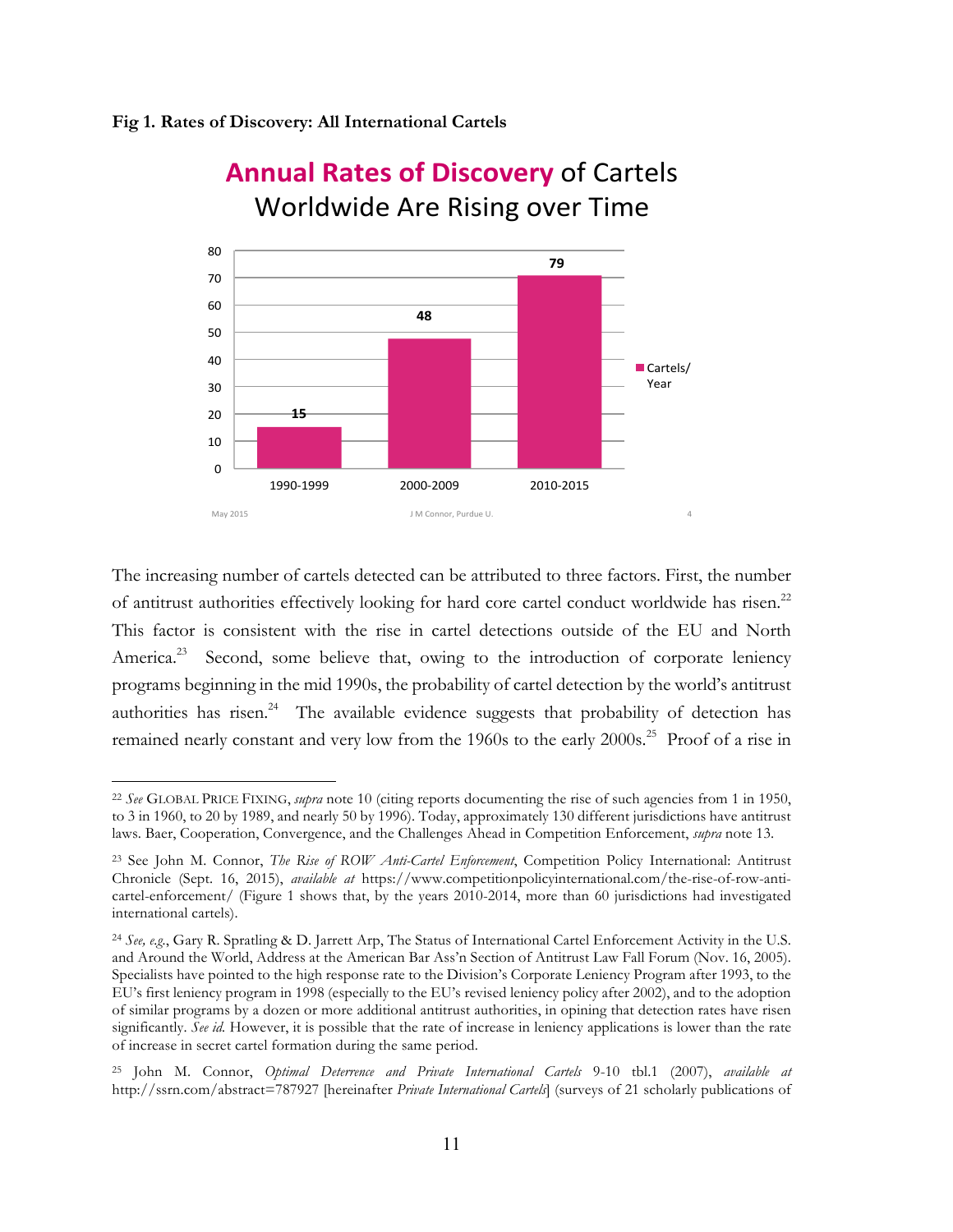detection rates since then awaits confirmation.<sup>26</sup> Third, it is possible that the number of annual cartel formations is also up since the 1980s, so there simply may be more cartels to be discovered.<sup>27</sup> Counting undiscovered cartels is a tough exercise.

Figure 2 shows that the annual rate of cartel discovery by the Division was about 4.5 times higher during the years  $2005-2015$  than the period before 1995.<sup>28</sup> A particularly large jump occurred between the early and late 1990s, which may well be due to the Division's implementation of key revisions to the leniency program in 1993. Some of the ensuing increase may be due to the enactment of the Antitrust Criminal Penalty Enhancement and Reform Act (ACPERA) in 2004, which helped encourage cartelists to self-report to the Division in order to reap the benefits of the leniency program.<sup>29</sup> In 2007, the Division's Deputy Assistant Attorney General for Criminal Enforcement reported that the number of leniency applications had increased greatly, owing to enhancements to the leniency program in 1993 and the

studies or opinion surveys about the rate of clandestine cartel discovery show that nearly all estimates fall within the range of 10% to 20%). A highly regarded empirical economic study of U.S. cartel convictions between 1961 and 1998 finds that the probability of cartel detection was between 13% and 17%. Peter G. Bryant & E. Woodrow Eckard, *Price Fixing: The Probability of Getting Caught*, 73 REV. ECON. & STAT. 531 (1991). A limitation of the Bryant-Eckard analysis is that the sample is dated and includes few or no international cartels. *But see* Alla Golub, Joshua Detre, & John M. Connor, *The Profitability of Price Fixing: Have Stronger Antitrust Sanctions Deterred?*, paper presented at the International Industrial Organization Conference (Apr. 8-9, 2005), *available at*  http://ssrn.com/abstract=1105450 (re-examining this issue using the same method for a sample of U.S. prosecuted cartels uncovered during the years 1990–2004, many of them international cartels, and finding that the probability is unchanged); Emmanuel Combe, Constance Monier, & Renaud Legal, *Cartels: la probabilité d'être détecté dans l'Union Européene*, (Cahiers de researche PRISM-Sorbonne/07-01-03, Jan. 2003), *available at*  http://ssrn.com/abstract=1015061 (reapplying the Bryant-Eckard study employing a data set of EU-prosecuted cartels, all of which were international, from 1969 to 2003, and finding the discovery rate to be between 12.9% and 13.3%). It is significant that both of the later studies include periods during which the United States and the EU had instituted leniency programs, yet neither study finds that the cartel detection rate increased.

<sup>&</sup>lt;sup>26</sup> A thorough survey of empirical studies on the effects of leniency policies finds ambiguous results. Catarina Marvao & Giancarlo Spagnolo, *What Do We Know about the Effectiveness of Leniency Policies? A Survey of the Empirical and Experimental Evidence* (Stockholm Institute of Transitional Economics, Working Paper No. 28, 2014).

<sup>&</sup>lt;sup>27</sup> The causes of increases in cartel conduct are not known with certainty, but increases may be contemporaneous with rising globalization and falling barriers to trade since the 1960s. Well-documented histories of cartels over long periods show that price fixing conduct frequently emerges as a response to falling market prices and a resulting industry-wide crisis of profits. *See* Joseph E. Harrington, HOW DO CARTELS OPERATE? (2006). An increasing number of international cartels may well have been formed in response to greater price competition through import trade into a dominant firm's "home" markets. Additionally, globalization may have brought about a heightened awareness on the part of multinational corporations about the potential for high expected profits from overt collusion, not the least of which would result from the elimination of price competition from major importers when they join a newly formed cartel.

<sup>28</sup> There is a dip in the years 2010-2015, *see* PIC DATA SET, *supra* note 19, but it is not likely to be sustained. Indeed, it may be a statistical illusion. When investigations currently being conducted are revealed in the next couple of years, the 2010-2015 rate likely will rise.

<sup>&</sup>lt;sup>29</sup> Pub. L. No. 108–237, 118 Stat. 661 (codified as amended at 15 U.S.C.  $\{1 \text{ note } 1\}$ ).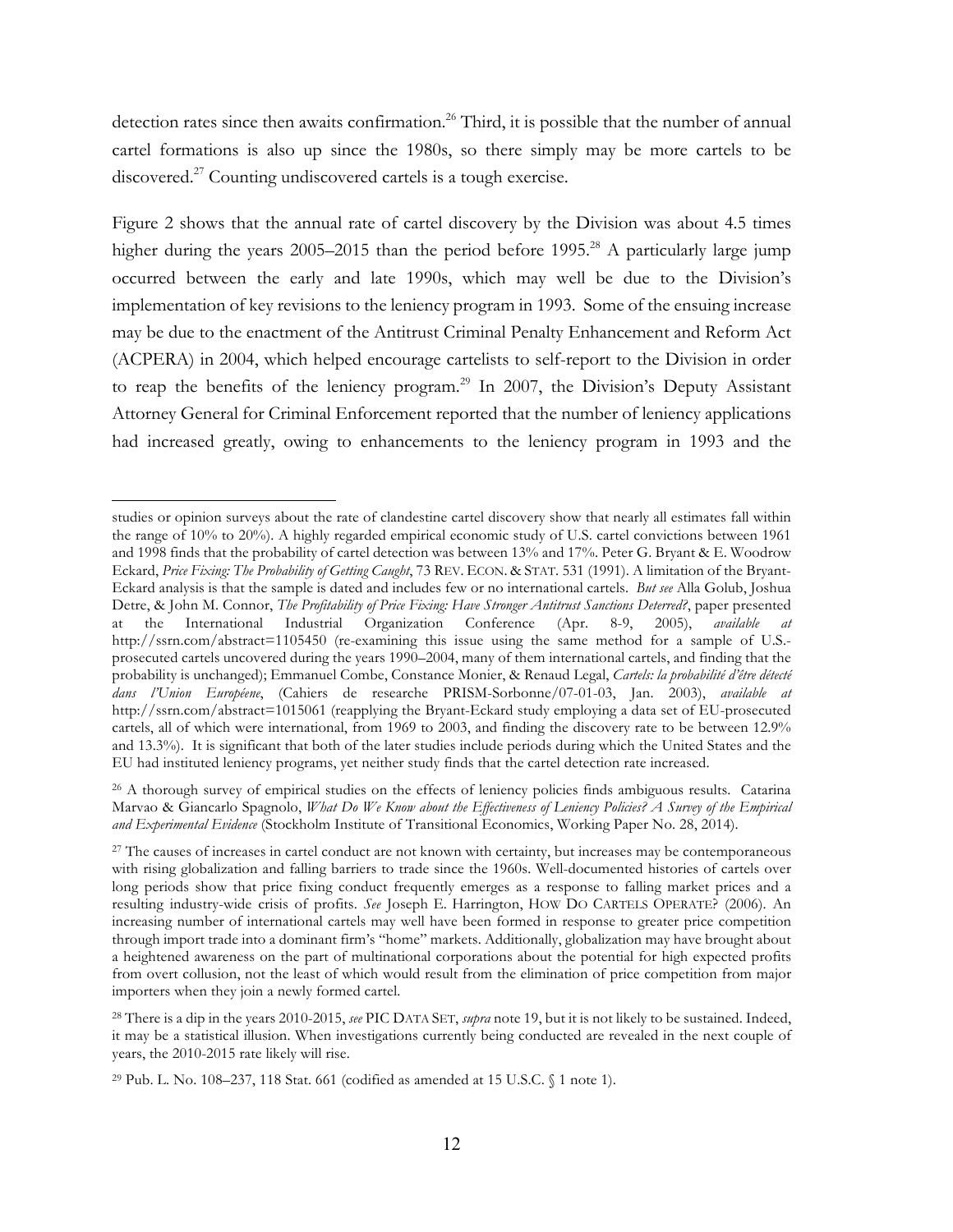introduction of the Amnesty-Plus and Penalty-Plus programs in the late  $1990s$ <sup>30</sup>



**Figure 2. The Division's Rate of Cartel Detections, 1990 to April 2015.**

Although the annual rate of cartel detections has increased significantly, the average number of Section 1 investigations opened by the Division has fallen over time. The Division averaged 98 investigations per year in the 1990s, then dipped to 78 in the 2000s, and then reached a low of 37 during the years 2010-2015. The pattern of grand juries empaneled shows a similar trend. On average, 93% of all price-fixing investigations during the years 1990–2015 were criminal.<sup>31</sup>

The number of criminal case filings averaged 57 per year in the 1990s, and also fell, to 30, during the years 2000-2009. However, unlike the number of investigations opened by the Division, which continued to fall during the years 2010-15, the number of criminal filings

 $\overline{a}$ <sup>30</sup> *See* Hammond 2007, *supra* note 15. The leniency program revisions implemented in 1993 offer automatic immunity from criminal prosecution for a qualifying cartel participant (and its employees) in return for information and continuing cooperation in the prosecutions of the remaining members of the cartel. However, it took a couple of years for leniency applications to rise. *See* Donald C. Klawiter, *Interview: Update on "Antitrust Criminal Sanctions: The Evolution of Executive Punishment,"* 8 COMPETITION POL'Y INT'L 86 (2012) ("The leniency policy . . . took a few years to become popular . . . in part because until 1996 or so, the penalties were lower than they are today."). Amnesty Plus grants generous leniency (but not immunity) to a cartel participant that provides inculpatory information about a second cartel about which the Division was unaware. Guilty cartelists that do not take advantage of Amnesty Plus are promised maximal fines ("Penalty Plus").

<sup>&</sup>lt;sup>31</sup> The average number of civil investigations launched per year was relatively high, 7.3 per year, only in the first seven years of the Clinton Administration, 1994–2000. In all other presidential administrations during the years 1990–2015, the average number of civil investigations was rather small, 2.1 per year. Ninety four percent of investigations were criminal during that time.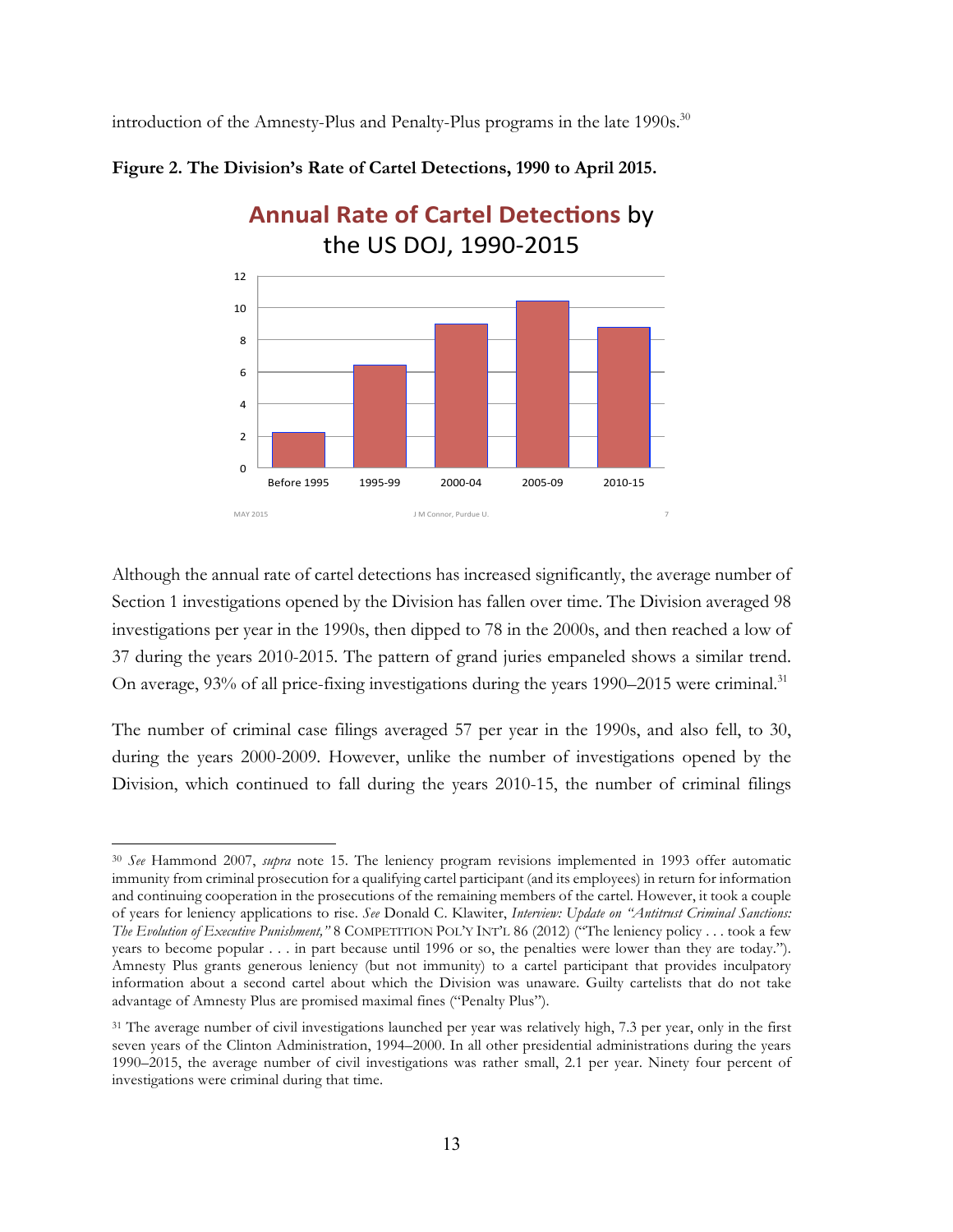rebounded to 50 per year during the years 2010-15 (Table 1).<sup>32</sup> One way of reconciling the differences is to analyze the proportion of investigations that yielded indictments. For the whole period, the "yield ratio" was 56%; that is, 56% of all investigations resulted in indictments. This ratio varies systematically by presidential administration. The yield ratio was highest in the first six years of the Obama Administration (141%), second highest during the George H.W. Bush Administration (85%), and lowest during the Clinton and George W. Bush Administrations (48% and 32%, respectively). That is, the Obama Administration has been relatively efficient in converting its investigations into a large number of indictments. The sprawling auto parts and FOREX cartels are pertinent examples.

The greatest decline in cartel cases filed occurred between the years 1990–94 and the years 1995–99, a 33% decline, as the Division shifted away from the small but numerous cases of construction bid rigging to larger international cases (Table 1).<sup>33</sup> And between the years 1995– 99 and the years 2004–06, cartel cases filed annually fell by an additional 43%. However, after 2009 price-fixing case filings rose above the 1990-2015 average.

The number of companies charged with criminal offenses likewise shows a declining trend.<sup>34</sup> The number of corporations charged annually averaged 68 during the years 1990–94 and has fallen slowly in each subsequent period. During the years 2005–15, the number of companies charged averaged only 21. The number of individuals charged with criminal price fixing averaged 38 per year during the years 1995–2004, down from a high of 59 per year in the early 1990s. However, unlike corporate indictments, the number of individuals charged rose in the past ten years to 54 annually. Thus, the increase in total cartel cases after 2009 is due to a more assertive prosecution of individual cartelists. Again, the shift from small-scale bid rigging to bigger international cartel cases likely explains part of this trend.

Because of the major shift in emphasis between the Bush I and Clinton Administrations from localized bid rigging towards large international cartels, international cases warrant closer examination.<sup>35</sup> During the years 1980–95, virtually no foreign firms or individuals were

<sup>32</sup> Criminal filings in district courts averaged 72 during George H.W. Bush, 46 during Clinton, 26 during George W. Bush, and 50 during Obama's first six years.

<sup>33</sup> *See* Joseph C. Gallo et al., *Department of Justice Antitrust Enforcement, 1955 – 1997: An Empirical Study*, 17 REV. INDUS. ORG. 75, 98–99 (2000) (showing that the proportion of localized bid-rigging schemes against governments was far higher in 1980-89 than at any time before or after and that nationwide conspiracy cases were averaging seven per year, except during the early 1960s. In real dollar terms, affected sales per case went from well above the whole period average in the years 1955-79 to well below the whole period average in the years 1985-94).

<sup>34</sup> Workload Statistics, *supra* note 18.

<sup>35</sup> As of mid-2015, about 77 international cartels are currently under investigation with no convictions yet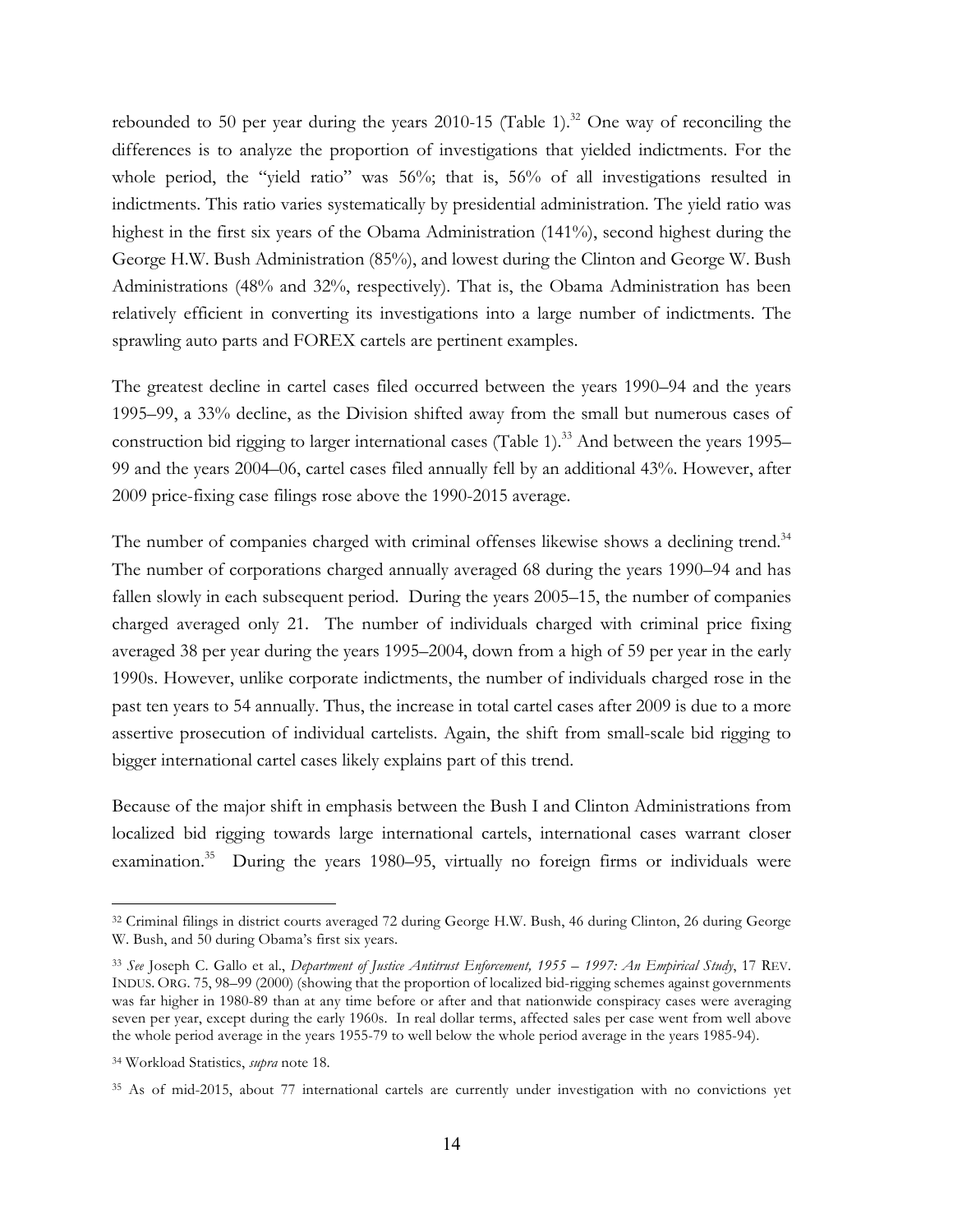punished for criminal price fixing.<sup>36</sup> Since 1994, however, 85% of the corporations fined at least \$10 million have been foreign (Table 1). Although cases against foreign price fixers are more resource intensive and fraught with evidentiary difficulties, there are good public policy reasons for pursuing international cartels. Compared to domestic schemes, these cartels tend to have larger affected sales, longer duration, and higher percentage overcharges.<sup>37</sup> For the international cartels discovered during the years 1990–2016, total U.S. affected sales exceed \$20 trillion.38 The U.S. overcharges generated by these discovered cartels are projected to be approximately \$4 trillion.<sup>39</sup> The sizes and injuries of these cartels dwarf all cartels sanctioned by the Division prior to  $1990.<sup>40</sup>$ 

Perhaps because of the Division's shift in priority towards large international cartels, which require large teams of prosecutors, a significant backlog of criminal investigations has developed since the early 2000s. The number of pending criminal cases rose from 22 in fiscal year 1999 to an average of 50 during the years  $2010$ - $2015$ .<sup>41</sup>

Investigations and case development may be constrained by the limited number of professional positions in the Division and the growing pay disparity between the Division and private practice since the 1980s. Regardless, the statistical trends make clear that the resources made available to the Division should be significantly expanded so it can build upon its important work and continue to pursue optimal deterrence of cartel formation.

- 39 Connor & Lande, *supra* note 37.
- <sup>40</sup> *Cf.* Gallo et al., *supra* note 33.

announced; about 10 more have had their investigations closed without charges filed. Several of the latter subsequently settled with private plaintiffs. *See* PIC DATA SET, *supra* note 19.

<sup>36</sup> Gallo et al*.*, *supra* note 33, at 98-99 (showing the proportion of international cases prosecuted generally ranged from 2% to 5% during the years 1955-79, fell to 0.2% during the years 1980-94, and then rose to 12% during the years 1995–97).

<sup>37</sup> John M. Connor & Robert H. Lande, *How High Do Cartels Raise Prices? Implications for Optimal Cartel Fines*, 80 TUL. L. REV. 513 (2005).

<sup>38</sup> John M. Connor, *International Cartel Stats: A Look at The Last 26 Years*, LAW360 Fig. 2. (Aug. 15, 2016), http://www.law360.com/articles/827868/international-cartel-stats-a-look-at-the-last-26-years.

<sup>41</sup> Workload Statistics, *supra* note 18. Some of these cases are the result of charges against individuals who are awaiting trial, who have pled guilty but have not yet been sentenced, who have fled U.S. jurisdiction, or who are "fugitives" because they reside abroad in countries with no extradition treaties for antitrust violations. Pending criminal cases against fugitives are not part of the Division's backlog properly speaking. However, we can find no Division data on the number of fugitives. Connor finds, in the case of international cartels from 1990–2007, 15 fugitives and about 30 more individuals with "pending" cases, some of whom may be fugitives. Few, if any, U.S. residents in domestic price-fixing cases become fugitives. *Prosecutions of International Cartels*, *supra* note 21. The number of fugitives indicted for international price fixing by the DOJ has risen to roughly 100 in 2015. PIC DATA SET, *supra* note 19.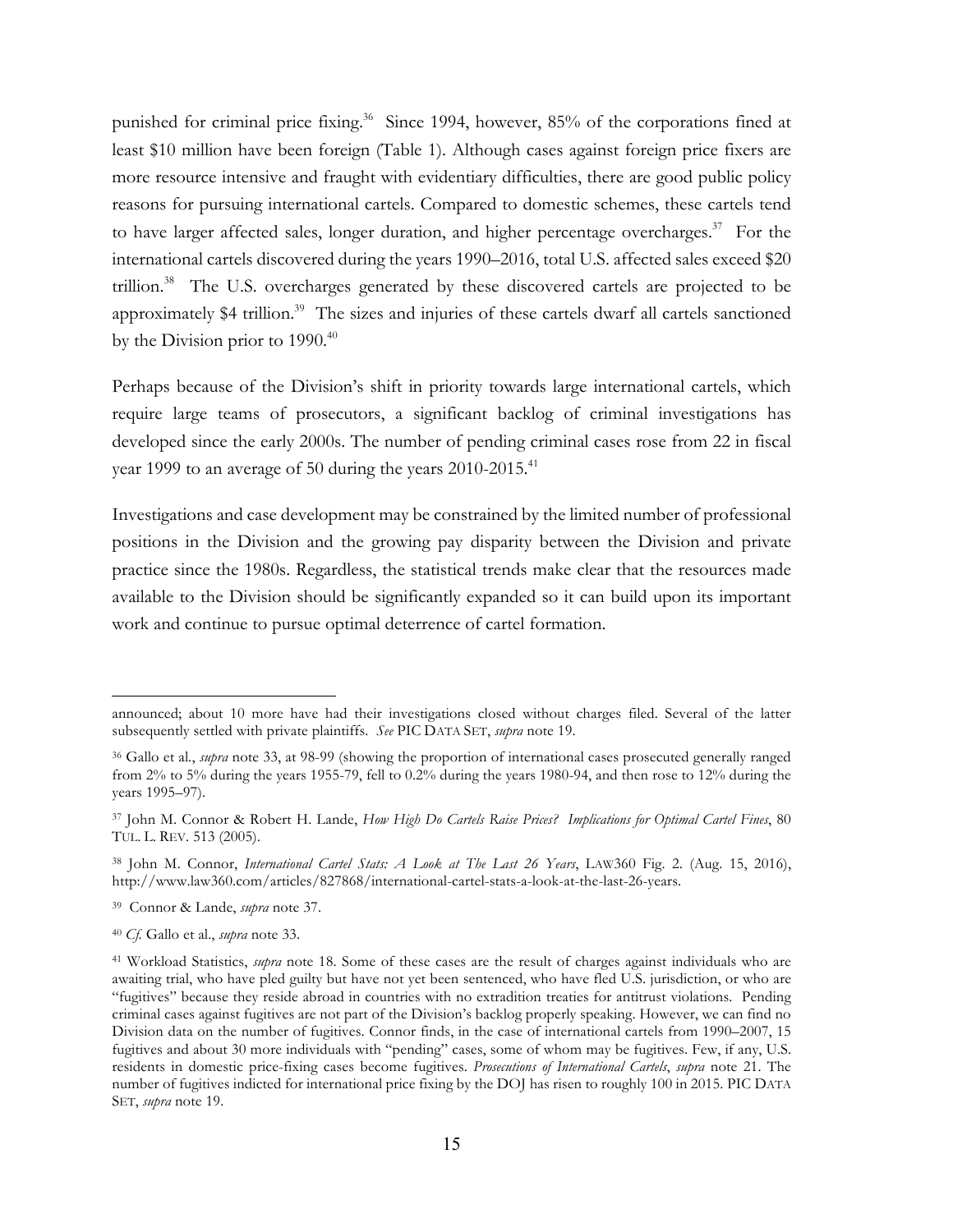#### *C. Division Activity in International Perspective*

Although the Antitrust Division remains a leader among the world's antitrust authorities, its global shares of cartel discoveries, of corporate cartelists penalized, and of cartel penalties are shrinking. The DOJ's share of discoveries of all international cartels is shown in Figure 3 below. The Division's share peaked at about 33% in the late 1990s, but its shares in subsequent semidecades have declined, reaching 11% in recent years.

**U.S. Share of Cartel Detections.** 

#### **Figure 3. U.S. Share of World Cartel Detections**

 $\overline{a}$ 



Comparative activity levels of international enforcement agencies also can be measured by counting the number of corporations indicted and penalized for price fixing.<sup>42</sup> Figure 4 below illustrates the huge growth in the numbers of corporate cartelists from 1990 to mid-2015 and the locations of the jurisdictions indicting the firms. The U.S. number and share of corporate indictments peaked in the 1990s (143 firms, 30% of the world total), and subsequently fell to about 10% or lower in the past couple of years. On average, the EC has convicted almost double the number of companies convicted by the DOJ. And the EU's National Competition Authorities (NCAs) and the rest of the world (ROW) showed enormous growth in cartel convictions beginning in the late 1990s. During the years 2005–2009, the NCAs accounted for

<sup>42</sup> This is a more accurate method of comparing agency enforcement efforts than counting "cases." *See supra* note 16. While the DOJ often brings separate cases against individual cartelists, a single company, or combinations thereof, EU antitrust authorities, in contrast, always bring cases against all of the corporate members of a single cartel. This can make a significant statistical difference where authorities prosecute highly populated global cartels or bid-rigging cartels that have many members. *See, e.g.*, *In re Air Cargo Shipping Services Antitrust Litig.*, MDL No. 1775 (E.D.N.Y.). More precisely, these are counts of criminal price-fixing convictions (in the U.S.) or companies that were found guilty of infringements of competition law (in the EU). There is some double counting of companies due to multiple convictions of companies (or their parent groups).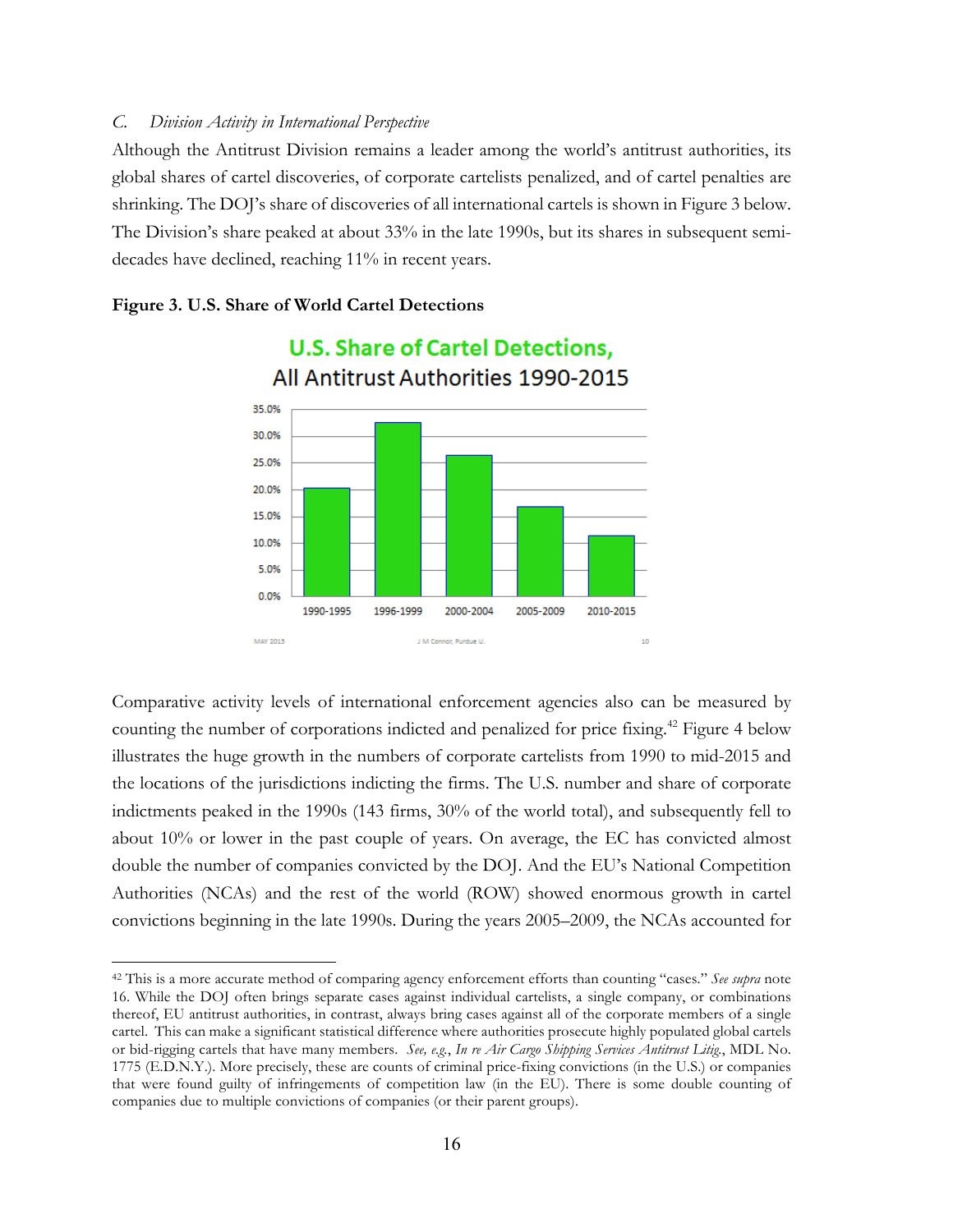73% of corporate cartel convictions in the world, and in the latest semi-decade, ROW authorities accounted for over 30% of global indictments.



### **Figure 4. Number of Convicted Corporations, 1990-2015**

# *D. Disposition of the Cases*

During the years 1990–2015, by its own accounting the Division won convictions in 96% of its criminal cases against corporations. <sup>43</sup> Supplemental data from Connor (2015) finds that corporate win rates among foreign antitrust authorities are very similar to those of the United States – about  $95\%$ .<sup>44</sup> China and Japan have some of the highest "win rates," at nearly 100%.

Win rates in price fixing cases against individuals are lower but more difficult to calculate from publicly available statistics. We know that during the years 1990-2015, 52% of all indicted executives were fined and 39% of those indicted were given prison sentences. Because nearly all imprisoned individuals get fines, but not the reverse, we can conclude that the DOJ's win rate for individuals is approximately 52% (or a couple of points higher).<sup>45</sup> The lower win rates reflect the greater difficulty associated with prosecuting international cartel managers. A large

<sup>43</sup> Workload Statistics, *supra* note 18. The Division wins criminal cases by successfully negotiating a guilty plea, negotiating a consent decree, or obtaining a guilty verdict at trial. It loses cases by dismissals, acquittals, hung juries, dropped cases, not-guilty verdicts, or avoided prosecutions by fugitives. A third "neutral" category applies to successful amnesty applicants. These firms are not criminally indicted, and all their employees are immune from prosecution. The large number of pending cases are statistically ignored. The win rate for *civil* price-fixing actions was lower during the years 1955-97 (77%), but has increased since 1990. *See* Gallo et al., *supra* note 33, at tbl.XIV.

<sup>44</sup> *See* PIC DATA SET, *supra* note 19.

<sup>45</sup> One reason win rates for individuals is lower than for companies is that many are indicted mainly to serve as witnesses; after testifying (or waiting a couple of years to do so), these individuals often are dismissed without being penalized.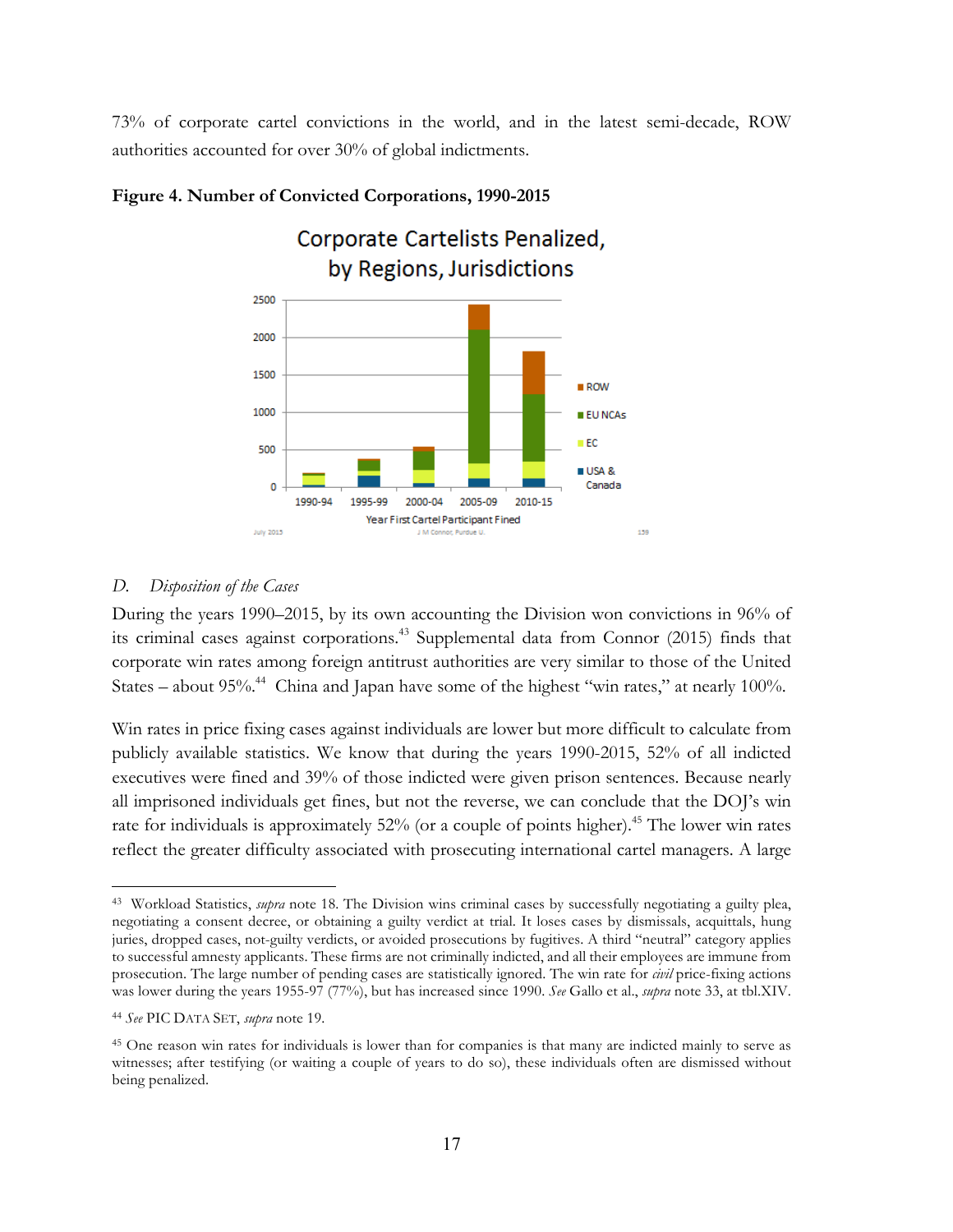number of foreigners become fugitives.<sup>46</sup> And extradition is problematic; only two fugitive cartelists were extradited in the 25 years ending in 2015.

The effective maximum liability facing a convicted corporate or individual defendant is largely unknown to the public and outside experts, for two reasons. First, about 90% of the Division's convictions are obtained by securing guilty pleas that are the product of bilateral negotiations with defendants,<sup>47</sup> the details of which are never revealed, after any amount of time.<sup>48</sup> Second, prosecutors have substantial discretion under the Sentencing Guidelines to offer reduced fines or jail time in negotiations with defendants.<sup>49</sup> Consequently, as former Assistant Attorney General Don Baker has explained, "the public gets to see the pre-packaged fruits of a nonpublic negotiation process between the Government lawyers and the experienced counsel for those under investigation . . . ." Baker laments that this "pre-complaint, pre-indictment . . . system of case resolution makes the whole enforcement process a lot less transparent."<sup>50</sup>

The absence of information used in plea negotiations poses a significant obstacle to evaluating whether U.S. cartel penalties are potentially sufficient to optimally deter cartel formations. At the conclusion of the parties' negotiation process, for example, allegations of affected commerce volume or cartel duration may be reduced below what the government would

 $\overline{a}$ <sup>46</sup> *See* John M. Connor, *Problems with Prison in International Cartel Cases*, 56 ANTITRUST BULL. 311 (2011).

<sup>47</sup> *See* Gallo et al., *supra* note 33, at 108-09. Eighty percent of all pleas were guilty pleas from 1980-89, and 99% of all pleas were guilty pleas from 1990-97. *Id.* at tbl.XII. Like the leniency program, the use of plea bargaining has spread to the EU and other jurisdictions. The EC's comparable procedure, officially termed a "consent commitment," was first permitted in a 2003 rule change and first applied in 2005 in a vertical restraints case. *See* Stephan Andreas, *The Direct Settlement of EC Cartel Cases*, CTR. FOR COMPETITION POL'Y 13 (2007). It was introduced because the EC was getting far more leniency applications than it could handle. *Id.* at 53. However, unlike the United States, the EU settlements are abbreviated procedures for which a 10% fine reduction is offered; there is no negotiation over the discount. And a short decision is released by the EC. *See* Maarten Pieter Schinkel, *Bargaining in the Shadow of the European Settlement Procedure for Cartels* (Amsterdam Ctr. for Law & Econ. Working Paper No. 2010-17, 2010). In both jurisdictions, defendants give up their rights of appeal. The first use of the EU settlement procedure for a cartel was in *DRAM* in May 2010. *Id.* at 3.

<sup>48</sup> *See* Warren S. Grimes, *Transparency in Federal Antitrust Enforcement*, 51 BUFF. L. REV. 937 (2003).

<sup>49</sup> The penalties for price fixing are spelled out in great detail in various editions of the Sentencing Guidelines. U.S. SENTENCING COMM'N, *supra* note 15. In early 2005*,* the Supreme Court made the Sentencing Guidelines advisory rather than mandatory. *See* United States v. Booker*,* 543 U.S. 220 (2005)*.* Most judges still tend to refer to the Sentencing Guidelines when making sentencing decisions, however.

<sup>50</sup> Donald I. Baker, *Antitrust Enforcement: From Sunlight to Shadows* 8 (Presented at the American Antitrust Institute Annual Conference, June 18, 2015), *available at* http://www.antitrustinstitute.org/content/donald-bakersantitrust-enforcement-sunlight-shadows. Although the Division is obligated to publish a Criminal Information, informations are "very short and tell the court and the public almost nothing except that the defendant has violated the Sherman Act." *Id*. at 4. And while the Division publishes a small share of plea and sentencing agreements, this is not enough to allow outsiders to calculate with precision the maximum liability effectively facing a defendant. John M. Connor, *A Critique of Cartel Fine Discounting by the U.S. Department of Justice* (SSRN Working Paper, 2007) [hereinafter *Critique of Fine Discounting*]. Only about one-fourth of the agreements prepared for and submitted to the courts appear to have been published on the Division's website. *See id.* In theory, one could gather this information individually from each district court where a cartel case has been filed, but this would be impractical and expensive, and many courts do not retain copies.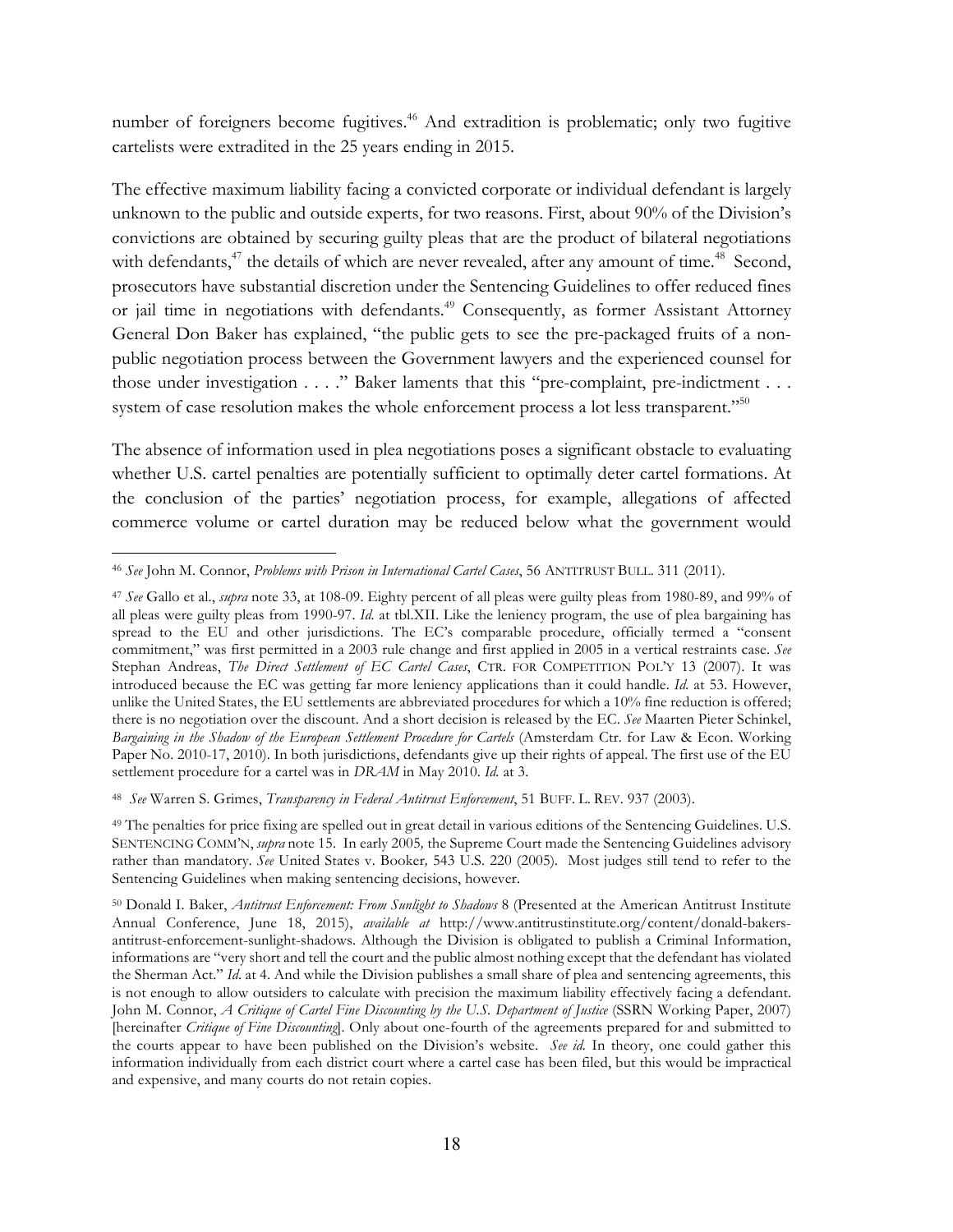attempt to prove at trial. Moreover, cooperating defendants may be offered "cooperation discounts" on fines that fall below even the bottom range of fines available under the Sentencing Guidelines, sometimes without explanation by the government or close scrutiny by the courts. 51

Not counting the 100% discounts that are almost always granted to amnestied firms, the median discount granted to a large sample of other indicted corporate price fixers in the past several years resulted in fines that were 76% below the top end of the Sentencing Guidelines ranges.<sup>52</sup> Substantial cooperation discounts for the second-in cartelists seem appropriate, because testimony from two firms may be needed in the (albeit unlikely) event of a trial. But discounts of 30% to 60% for the late-arriving cartelists may be superfluous.

Although trials lack many of the transparency defects found in the negotiated plea agreement system, trials are far too rare to provide the information needed to effectively assess effective maximum liability facing cartelists. We are aware of only two trials involving large corporate price fixers in the past 20 years.<sup>53</sup> Moreover, trials require large teams of Division staff, who often must prepare for more than a year. Thus, it is doubtful the Division has the capacity to bring more than a handful of price-fixing cases to trial every few years. Experienced defense counsel surely know this, and may negotiate accordingly.

#### *E. Corporate Fines*

 $\overline{a}$ 

The total amount of "collected" cartel fines reported annually by the Division since fiscal 1990 is approximately \$10.2 billion (Table 1). There is a strong upward trend. Total collected corporate fines averaged \$28 million per year in the early 1990s, \$234 million per year over the following ten years, and \$634 million per year in the most recent decade. Moreover, cartel fines collected per company also escalated during the years 1990–2007. The mean corporate fine collected rose from \$0.5 million per year in the 1990s to \$41 million per year in the last decade (Table 1).

<sup>51</sup> Cooperation is already included as a mitigating factor when prosecutors compute the offense level of the crime. For this reason cooperation is usually reflected twice in fine determinations, once in the offense level and once for downward departures.

<sup>52</sup> *Critique of Fine Discounting*, *supra* note 51, at 31 tbl.2. The Sentencing Guidelines give the DOJ the discretion to exceed the top of the fine range in rare cases.

<sup>53</sup> The Division successfully prosecuted scores of international cartels at trial from 1943-49, but for 50 years thereafter it detected and prosecuted only about 4 such cartels. In the 1990s, the Division won 2 international cartel cases (*Plastic Dinnerware* and *Lysine*) and lost 2 (*Appleton Papers* and *Industrial Diamonds*). *See* GLOBAL PRICE FIXING, *supra* note 10, at 73-77. Mitsubishi was convicted in a jury trial in 2001 for its role in the huge *Graphite Electrodes* global cartel. The Division's fine recommendation in that case, which was accepted by the jury and the court, resulted in a penalty very close to the maximum Sentencing Guidelines fine. In 2005, AU Optronics and two of its executives were convicted in a trial in the Northern District of California.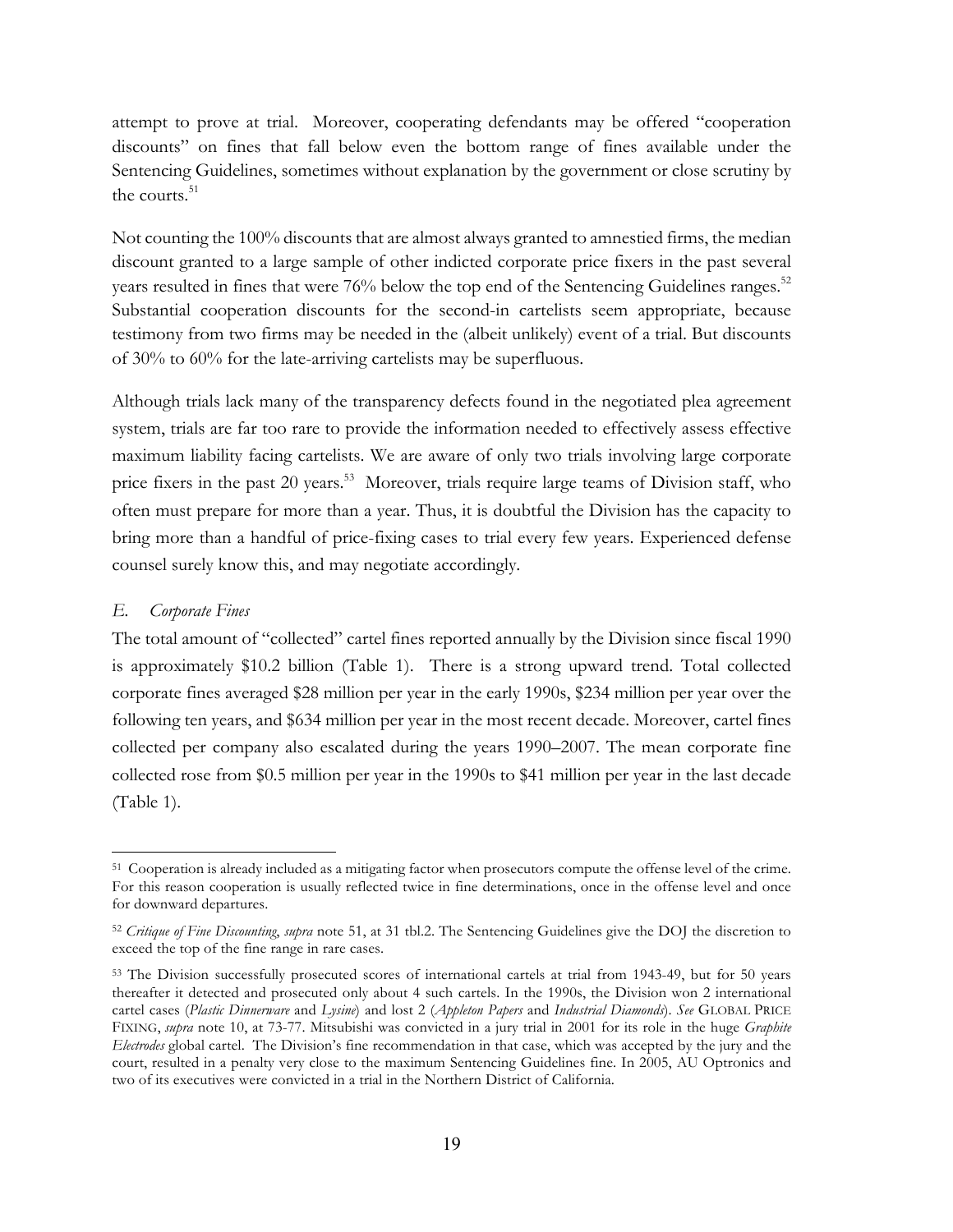The total amount of "imposed" international cartel fines, based on publicly posted plea agreements from the Division and parallel fines from other federal agencies since fiscal 1990, is \$29.8 billion (Figure 5).<sup>54</sup> The amount of "imposed" fines far exceeds the amount of "collected" fines because many defendants pay fines in installments over six years, which creates a  $\log^{55}$  and makes international comparisons difficult.<sup>56</sup> The upward trend in "announced" fines is far more pronounced than even the strong upward trend in "collected" fines. Announced fines during the years 2010–2014 were *8.7 times* higher than the fines imposed during the 1990s.

#### **U.S. GOVERNMENT**, Annually 1990-2015 8 Total \$28.8 billion nominal 6 \$ billion nominal \$ billion nominal 4 2  $\Omega$ 1994 1995 1996 1998 2002 2004 2005 2006 2007 2008 2009 2010 2011 2012 2014 1990 1993 1999 2000 2003 2013 2015 1991 1992 1997 2001 Calendar Year First Member of Cartel Is Fined Nov 2016 **January 2016** J.M. Connor, Purdue U. 111

International Cartel Fines Announced,

#### **Figure 5. U.S. Government Cartel Fines by Calendar Year**

 <sup>54</sup> Where the DOJ worked with other federal regulatory agencies as part of task forces, *see infra* note 65 and accompanying text, Figure 5 includes some civil fines that were issued alongside criminal fines by other members of the task forces.

<sup>55</sup> The DOJ's annual statistics report only fines received by the Treasury during the federal fiscal year. This honest approach may understate the Division's accomplishments, but it also poses disadvantages for purposes of assessing progress toward optimal deterrence. First, the widespread granting of installment payments (usually spread over six years) means that when the size of fines imposed is rising, annual amounts are underreported, and vice-versa. Second, the Division's statistics omit fines imposed simultaneously by other federal agencies involved in the growing use of "task forces." *See infra* note 65 and accompanying text. Third, it is impossible to reconcile the Division's statistics on collected fines with announced fines, and therefore to make comparisons with other antitrust authorities that report announced fines. For example, in fiscal 2013, the corporate fines imposed were nearly four times higher than the amount of corporate fines collected. *Compare* PIC DATA SET, *supra* note 19, *with* Workload Statistics, *supra* note 18. However, the *totals* for the years 2000-2014 are nearly the same.

<sup>56</sup> The international fines data are 175% higher than the DOJ's annual statistics, bearing in mind that the latter omits a significant number of generally smaller fines imposed on participants in purely domestic cartels. Measured in 2014 dollars, total U.S. government cartel fines were \$34 billion over the 1990-2015 period. The PIC data set includes roughly 400 fined companies, which is about half of the number of guilty companies indicted by the DOJ for both international and domestic conspiracies. Workload Statistics, *supra* note 18.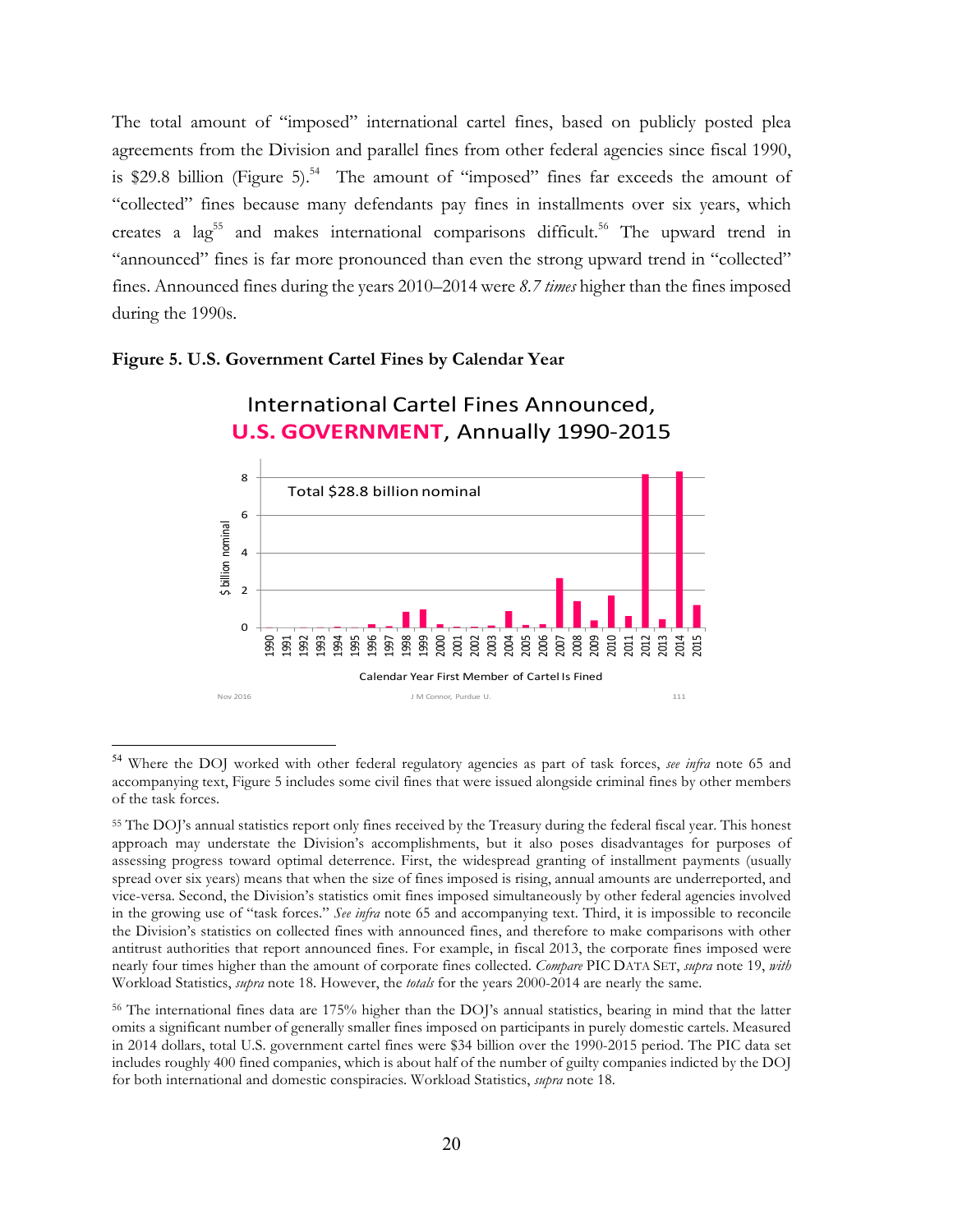Some of the increase in fines is attributable to general price inflation, and some is attributable to increases in the size of cartel affected commerce.<sup>57</sup> However, when corrected for inflation, international cartel fines from 2010–2015 were still six times higher than fines in the 1990s.

Another factor in rising fines appears to be the level of emphasis accorded to the imposition of cartel fines by each presidential administration.<sup>58</sup> Figure 6 below shows announced international cartel fines by administration.<sup>59</sup> There are two clear patterns. First, for each administration, fines were much higher in the second term in office than the first. Both the Clinton and Bush II Administrations increased fines by a factor of 5 to 6 times during their second terms. So far, during President Obama's second term, cartel fines are 3.5 times as high as in his first term. Second, each successive administration has bested its predecessor's record by a wide margin.



#### **Figure 6. U.S. Government Cartel Fines by Presidential Administration**

How does one explain the correlation between rising cartel fines and presidential

J M Connor, Purdue U

 $\overline{z}$ 

 $\overline{a}$ 

May 2015

<sup>57</sup> Using the Consumer Price Index (CPI-U), collected fines measured in 2014 dollars total \$11.8 billion. They averaged \$48 million annually during the years 1990-1994, and rose to an average of \$578 million annually after 1994 (an increase of 1,105%).

<sup>58</sup> This is not to say that the DOJ's enforcement policies are politicized. Adhering to one political party's positions on competition policy is not a motive that can be detected in enforcement outcomes since the early 1990s.

<sup>59</sup> We lag the years for each term. For example, President Obama was elected in November 2008 and took office in January 2009. Because changes in antitrust leadership take many months to effectuate, 2009 is counted as the final year of President George H. W. Bush's second term and 2010 as the first year of Obama's first term. *See* PIC DATA SET, *supra* note 19.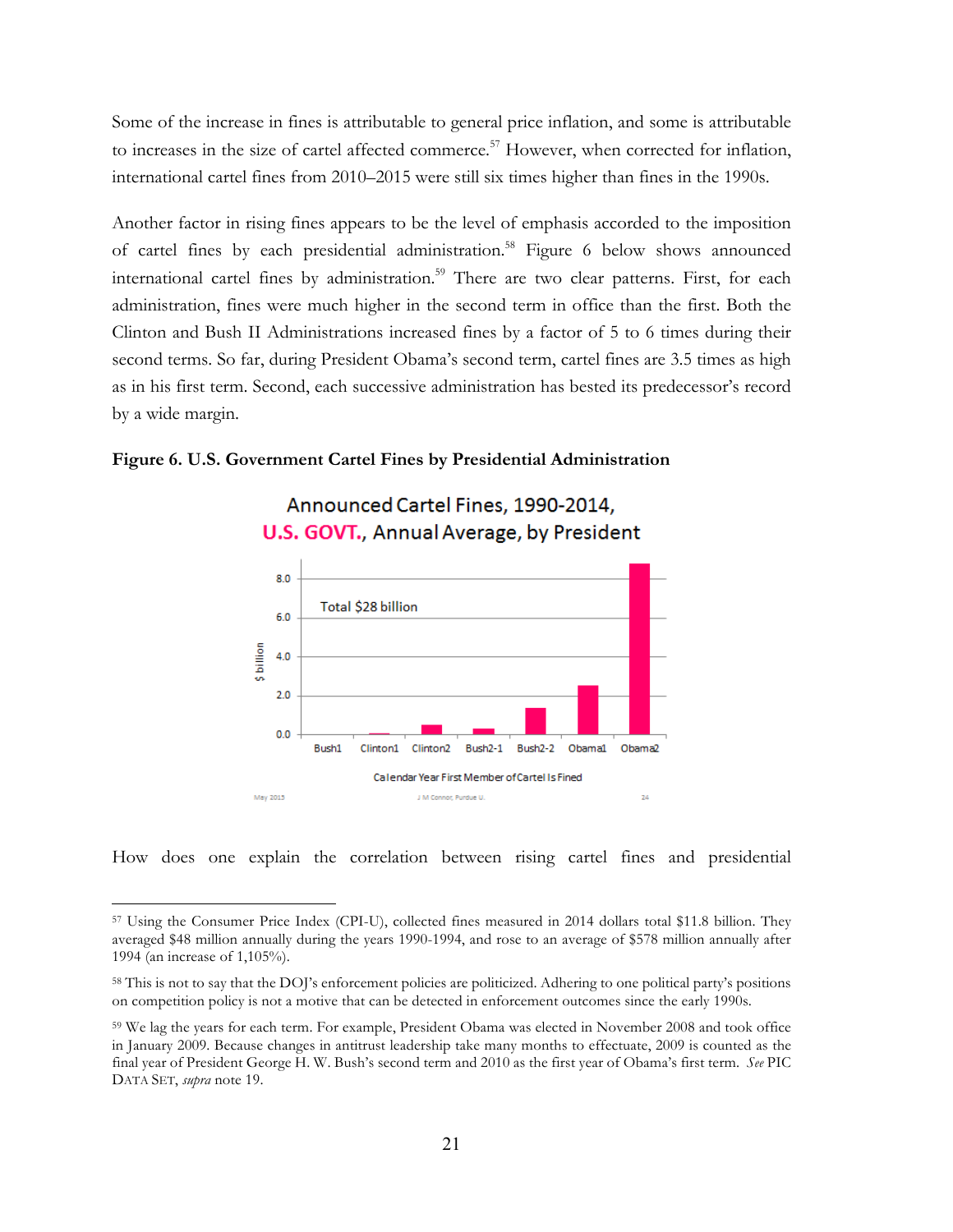administrations and terms? At least three policy factors are affected by presidential appointees and the congressional committees that oversee cartel enforcement. First, fines predictably increase when the statutorily allowed maximum fine increases. 60 The ability to impose fines above the statutory cap of \$10 million that was in effect from 1990 to 2004 obviously changed when the cap was increased to \$100 million. As of May 2015, 150 companies had joined the Division's "\$10 million club." By mid-2015 there were 47 corporate price fixers in the "\$100 Million Club" and five in a new "\$1 Billion Club"!<sup>61</sup>

Second, with changes in administrations we have seen increased indictments and convictions of non-U.S. firms, which contributes to escalating corporate price-fixing fines. For nearly 50 years following the end of World War II, no foreign firms were criminally convicted of price fixing in the United States. From 1990 to 1995, the Division tried several cases against alleged foreign cartelists but suffered a series of defeats. <sup>62</sup> But the successful global *Lysine* cartel prosecutions in 1995-1996, in which four of the five cartel members were Asian companies, marked a watershed. From 1995 to 1999, 45% of all firms charged for criminal price fixing were involved in international schemes; from 2005 to mid-2015, the ratio rose to 55% – about 515 companies in all.<sup>63</sup> Even more striking, during the years 1990-2015, one-fourth of guilty

<sup>60</sup> The statutory maximum "organizational" (i.e., corporate) fine was raised from \$1 million to \$10 million in 1990 and to \$100 million in 2004. Recommended corporate fines may exceed these maxima if the "alternative fine provision" is invoked by the Division. *See* 18 U.S.C. § 3571. The alternative fine must be less than double the harm or double the gain that can be proved to be generated by the cartel conduct, but there is no absolute dollar limit. By convention, the fines are nearly always computed only on domestic sales, but there is no reason why defendants should not be liable for all of the cartel's worldwide harm. *See* Gallo et al., *supra* note 33, at 127 (showing that each time the statutory limit was raised in 1974, 1985, and 1990, real average corporate fines subsequently increased several-fold).

<sup>61</sup> These are total criminal and civil U.S. government penalties; private recoveries are not counted. The vast majority of companies with the highest U.S. penalties are non-U.S. headquartered. The first corporate fine to exceed the \$10-million cap was issued on September 6, 1995. *See* Press Release, Dep't of Justice, Justice Department Takes "One Two Punch" Against Criminal Price Fixers: Utah Explosives Company Agrees to Pay a Record \$15 Million Fine for Conspiring to Fix Prices of Explosives Sold in Four States (Sept. 6, 1995), *available at*  https://www.justice.gov/archive/atr/public/press\_releases/1995/0354.htm. The first firm to plead guilty and pay a fine above \$10 million was Dyno Nobel, a U.S. subsidiary of Norsk Hydro, in 1995. In late 1996, Archer-Daniels-Midland (ADM) became the first cartel defendant to pay a \$100-million fine. *See* Press Release, Dep't of Justice, Archer-Daniels-Midland Co. to Plead Guilty and Pay \$100 Million for Role in Two International Pricefixing Conspiracies: Largest Criminal Antitrust Fine Ever (Oct. 15, 1996), *available at*  https://www.justice.gov/archive/atr/public/press\_releases/1996/0988.htm. A long-standing record fine was the \$500 million paid by Hoffmann-La Roche in 1999 for its leading role in the bulk vitamins cartel. However, in 2015, Citicorp garnered the highest criminal antitrust fine ever imposed by the DOJ, \$625 million. Citicorp actually paid \$2,284 million in civil and criminal fines imposed by four federal agencies and a UK regulator for its participation in the FOREX cartel.

<sup>62</sup> *See* GLOBAL PRICE FIXING, *supra* note 10, at ch.2. The one possible exception was the prosecution of Miles, Inc. in the *Steel Wool Scouring Pad* case in October 1993.

<sup>63</sup> *See* Workload Statistics, *supra* note 18 (number of corporations criminally charged -- the denominator); PIC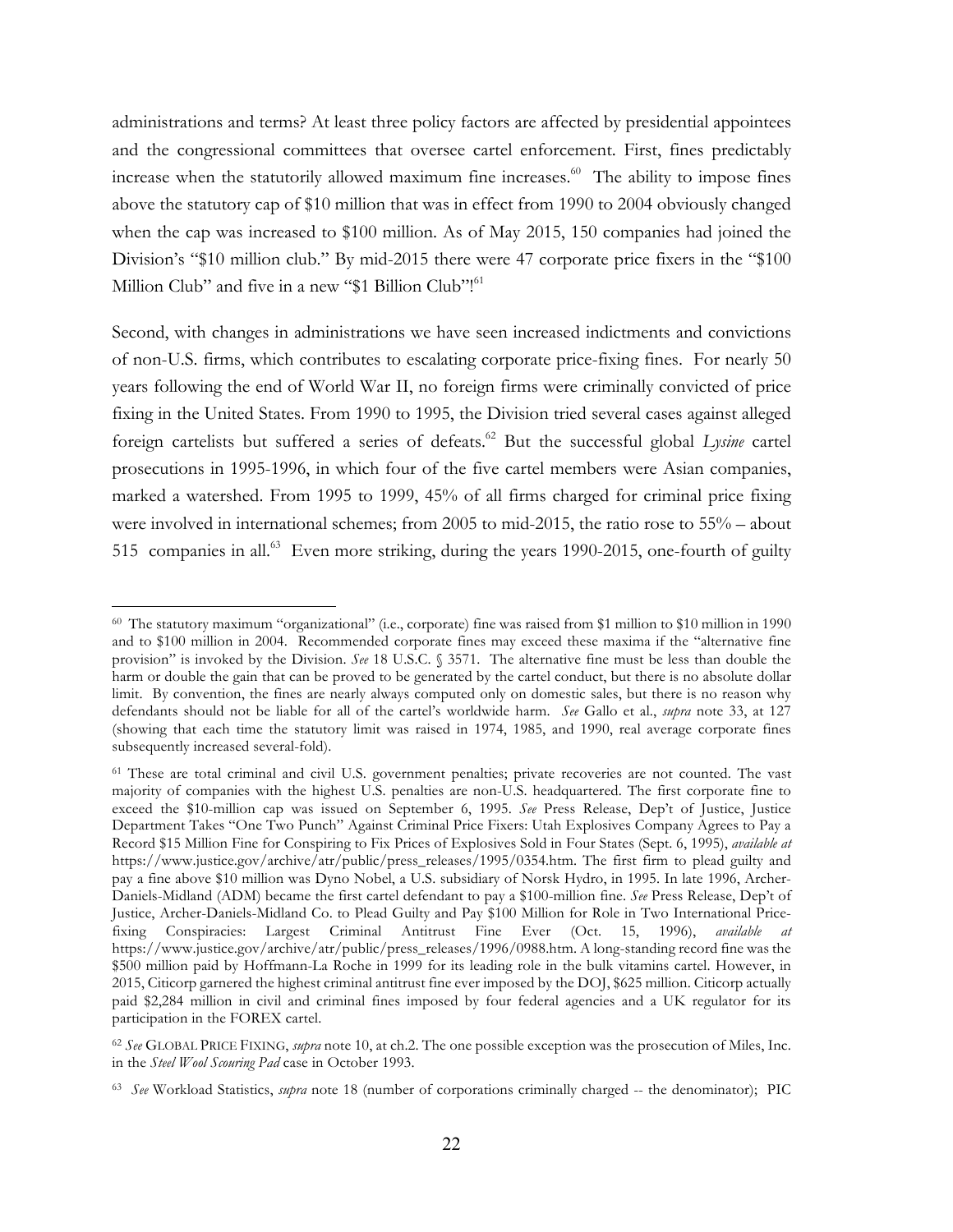foreign firms paid fines of at least \$10 million, and these large foreign fines accounted for 86% of all cartel fines collected by the DOJ. Guilty foreign firms continue to account for nearly all of the \$10 Million Club.<sup>64</sup>

Third, over time the Division increasingly has begun working with other agencies in government-wide task forces, particularly in banking markets, and coordinating internationally with foreign jurisdictions. The expanded bandwidth from working with other agencies arguably has allowed the Division to pursue even larger-scale cases resulting in larger fines. In the past decade or so, the Division has coordinated closely with the Securities and Exchange Commission (SEC), Commodities Futures Trading Commission (CFTC), Federal Maritime Commission (FMC), Office of the Comptroller of the Currency (OCC), Federal Reserve Bank, and New York Department of Financial Assistance.<sup>65</sup> It has also coordinated internationally with foreign agencies in cases involving multilateral market manipulation of essentially global markets, like the LIBOR and various commodity indexes (oil, gold, silver, and the like). The Division has worked closely with British, Dutch, German, and Swiss banking regulators in these cases. In some instances, fines were decided in tandem and announced simultaneously, and agreements were made on which authorities would prosecute particular traders.

If the recent rise in U.S. cartel fines seems stark, the rise in foreign jurisdictions is even more pronounced, by a significant margin. Until 1989, the European Union's (EU's) cartel fines amounted to only \$30 million,<sup>66</sup> compared to U.S. fines of more than \$400 million.<sup>67</sup> In the past 25 years, however, U.S. fines totaled \$32 billion while combined EC and Member State fines totaled nearly double that amount – \$55 billion. The U.S.-EU trends are illustrated in Figure 7 below.

DATA SET, *supra* note 19 (number of companies fined, offered amnesty, or a consent decree – the numerator).

<sup>64</sup> *See id*.

<sup>65</sup> The last is a New York State agency, but its scope is practically national. We exclude settlements by the state attorneys general.

<sup>66</sup> Francesco Russo et al., *European Commission Decisions on Competition*, Fig.11 (Amsterdam Center for Law and Economics Working Paper No. 2007-04, 2007) (reporting a total of €42 million in fines for all violations, of which about two-thirds or \$30 million was for cartels).

<sup>67</sup> Gallo et al., *supra* note 33, at tbl.XIX (reporting U.S. criminal fines imposed during 1950 to 1989). These dollars are converted to nominal figures; in 1982 dollars the total is \$261.2 million. The amount of fines prior to 1950 is negligible.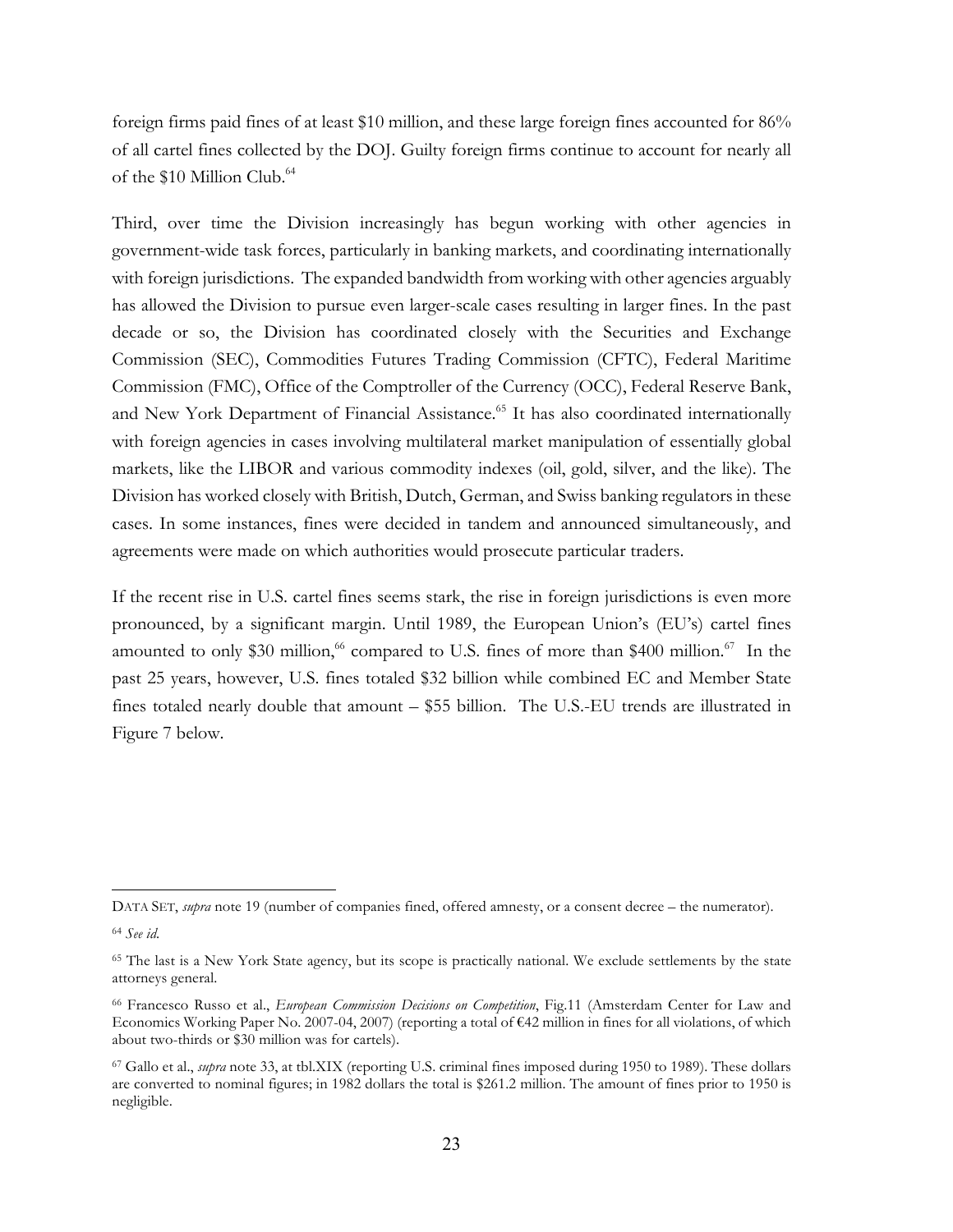#### **Figure 7. U.S. Government and EU Cartel Fines**

 $\overline{a}$ 



# **Cumulative Government Penalties** Imposed: after 2000, EU Pulls Ahead of US

The Europeans appear to have heavily surpassed the United States in imposing cartel fines simply by tackling more cartels and more infringing firms each year, $68$  rather than by imposing fines that are more severe.<sup>69</sup> However, EU fining guidelines implemented in September 2006 did meaningfully increase the severity of EC fines relative to those imposed by the Division.<sup>70</sup> No similar increase in the severity of U.S. fines is expected.<sup>71</sup>

<sup>68</sup> *See Private International Cartels*, *supra* note 25. To be more precise, the 27 National Competition Authorities in the EU are increasingly active in opening and deciding cartel cases. During the years 1990–2015, the NCAs decided 317 international cartel cases, 287 with fines, which total \$21.2 billion (Table 2). As of mid-2015, 60 cases were under investigation. Historically, the EC itself is able to decide only about five to eight hard-core cartel cases per year. During the years 1990–2015, the EC decided 144 international cartel cases with fines, which total \$32.5 billion (Table 2). The U.S. total in Figure 7 counts fines imposed by all U.S. agencies. The Division itself imposed \$10.2 billion in fines, or one-fifth the amount imposed by the EC and its Member States.

<sup>69</sup> A study by van der Hooft of 26 companies in global cartels fined by both the EU and the Division up to June 2006 concludes that there is no difference in the size of the fines per company imposed by the two authorities. *See* Maarten van der Hooft, *Cartels: U.S. Fines v. EU Fines: Are Fines Really Higher in the U.S. than in the EU?* (2007) (unpublished paper, on file with the University of Baltimore Law School). Repeating this analysis using the PIC Data Set for 97 companies fined by both authorities during the years 1990–2015 also shows no significant difference (\$60.9 million per firm for the U.S. and \$60.7 million for the EC). *See* PIC Data Set, *supra* note 19.

<sup>70</sup> *See* John M. Connor, *Has the European Commission Become More Severe in Punishing Cartels? Effects of the 2006 Guidelines*, 32 EUR. COMPETITION L. REV. 27 (2011). The EU fining guidelines are non-binding on the NCAs, which "retain full discretion as to their fining policy, even when they are applying Articles 81 and 82 of the EC Treaty." European Commission, Press Release, Competition: Revised Commission Guidelines for Setting Fines in Antitrust Cases – Frequently Asked Questions (June 28, 2006), *available at* http://europa.eu/rapid/press-release\_MEMO-06- 256\_en.htm?locale=en.

<sup>71</sup> The AMC voted to retain the current structure of the Sentencing Guidelines. ANTITRUST MODERNIZATION COMM'N, REPORT AND RECOMMENDATIONS (2007) [hereinafter AMC REPORT]. There is no indication the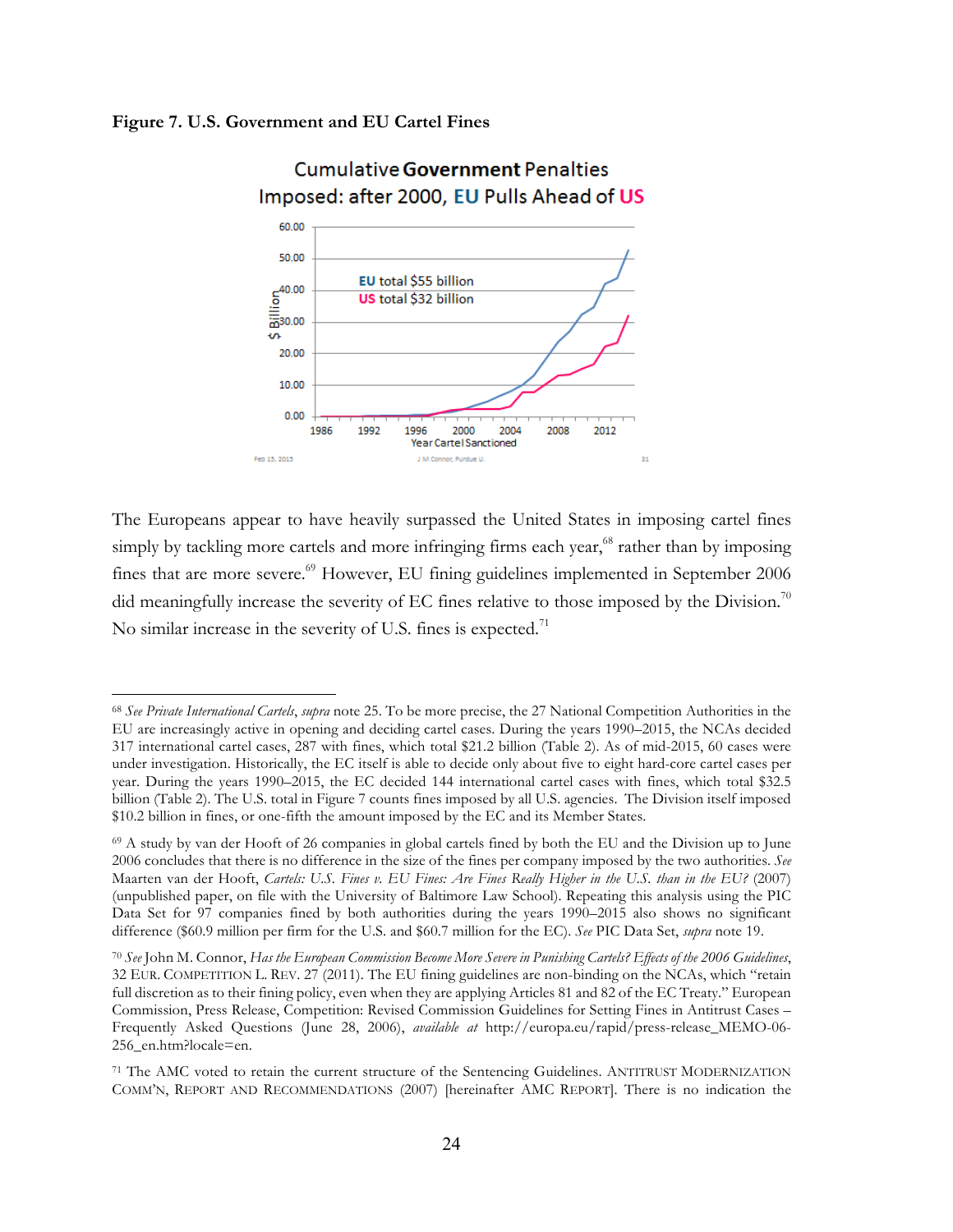#### *F. Privates Damages Recovered*

Private enforcement actions in the United States pick up of all of the slack in cartel penalties relative to Europe, and then some. Private antitrust damages suits are more common in North America than anywhere else in the world.<sup>72</sup> Adding these recoveries to government-imposed fines radically changes the position of U.S. cartel penalties relative to EU cartel penalties.<sup>73</sup>

Known monetary damages recouped by private plaintiffs in the United States from 1990 to 2014 totaled \$47.5 billion, 90% of which was recovered by direct purchasers and 10% by indirect purchasers (Table 2). These private U.S. recoveries were at least 88% of all such recoveries in the world. When total antitrust penalties are compared, factoring in both public and private enforcement, the U.S. has surpassed penalties in the EU by a comfortable margin since 1998 (Figure 8).<sup>74</sup> This is significant because the two economies are roughly similar in economic size. Overall, the U.S. legal system imposed \$62 billion in cartel penalties during the years 1990-2014, compared to \$55 billion in the EU.

Sentencing Commission will raise the base fine.

<sup>72</sup> For a thorough analysis of private cartel damages actions, see John M. Connor, *Private Recoveries in International Cartel Cases Worldwide: What Do the Data Show*? (AAI Working Paper No. 12-03., Oct. 15, 2012). Narratives and details on 60 large U.S. cases are in Joshua P. Davis & Robert H. Lande*, Toward an Empirical and Theoretical Assessment of Private Antitrust Enforcement*, 36 SEATTLE L. REV. 1269 (2013); further legal analysis can be found in Joshua P. Davis & Robert H. Lande, *Defying Conventional Wisdom: The Case for Private Antitrust Enforcement*, 48 GA. L. REV. 1 (2013).

<sup>73</sup> Private damages suits are likely to become more common in the EU, and particularly in the U.K., in the next several years. In November 2014, the EU's Directive on Antitrust Damages Actions was signed into law. The Directive requires member states to enact laws that will facilitate private antitrust damages claims. Under the new laws, for example, plaintiffs will be able to obtain discovery; rely on a final decision of a national competition authority finding an infringement as proof that the infringement occurred; receive full compensation for actual loss and loss of profit plus interest; and obtain damages even if they are indirect purchasers. Member states were given until November 2016 to implement the new laws. DIRECTIVE OF THE EUROPEAN PARLIAMENT AND OF THE COUNCIL ON CERTAIN RULES GOVERNING ACTIONS FOR DAMAGES UNDER NATIONAL LAW FOR INFRINGEMENTS OF THE COMPETITION LAW PROVISIONS OF THE MEMBER STATES AND OF THE EUROPEAN UNION, EUROPEAN UNION (2014), *available at*  http://ec.europa.eu/competition/antitrust/actionsdamages/damages\_directive\_final\_en.pdf. In the U.K., the recently enacted Consumer Rights Act 2015 permits opt-out class actions for antitrust damages claims.

<sup>74</sup> Projections to 2020 show the U.S. lead remaining.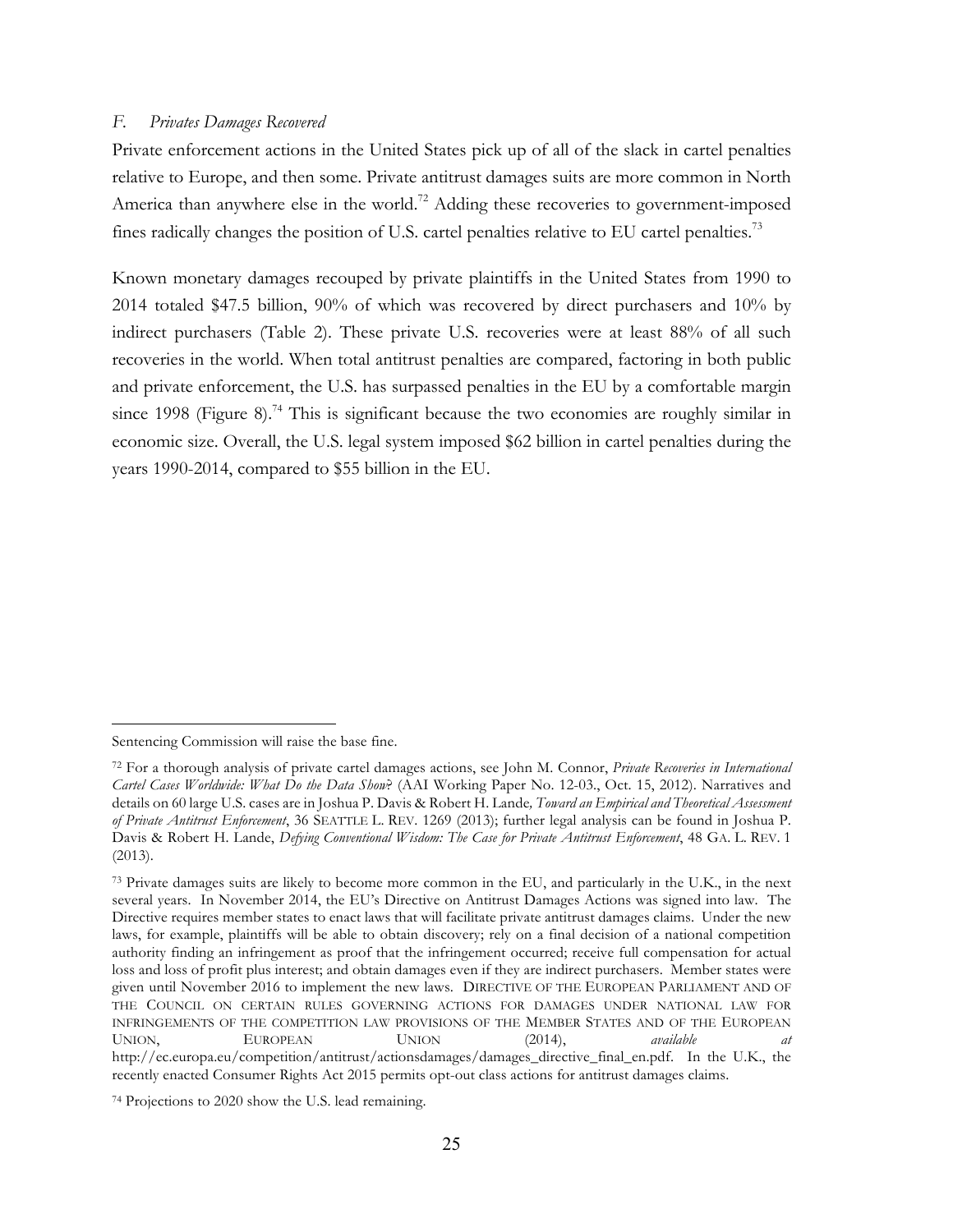#### **Figure 8. U.S. and EU Total Cartel Penalties**



#### *G. Severity of Corporate Penalties*

 $\overline{a}$ 

Another important metric for effective cartel enforcement is the severity of fines imposed. The USSGs and the fining guidelines of most of the world's antitrust authorities begin with calculating a defendant's fine as a percentage of its sales during the collusive period; this initial figure is then adjusted for the cartelist's degree of culpability. Thus, if the cartel's sales are rising, so should the severity of the fine, defined as the ratio of the fine to affected sales. And if, as we argue below, cartel penalties are currently suboptimal for deterrence purposes, then policymakers should increase the severity of cartel fines.

The estimated affected sales of international cartels convicted in the United States are rising, and this trend has been quite sharp in the past  $5-10$  years (Figure 9).<sup>75</sup> Until about 2000, the typical cartel had affected sales of \$1 billion or less. By 2010, the typical cartel's sales rose to about \$5 billion, and by 2015, it reached more than \$15 billion.

<sup>75</sup> *See Private International Cartels*, *supra* note 25. This figure is based on estimated U.S. sales of 93 international cartels aggregated by the year in which the first member of each cartel was convicted. The other convictions usually follow within a year. These sales data are from independent business-research sources or court documents, and they assume umbrella pricing by fringe firms. Two extremely large cases—*Municipal Derivatives* and *LIBOR*—are omitted because trillions of dollars of derivatives were affected. The DOJ does not reveal annual totals of cartel affected sales, and only partial sales data are obtainable from published sentencing memos. Insofar as affected sales are frequently reduced for sentencing purposes as a result of plea negotiations, they likely are systematically under-reported.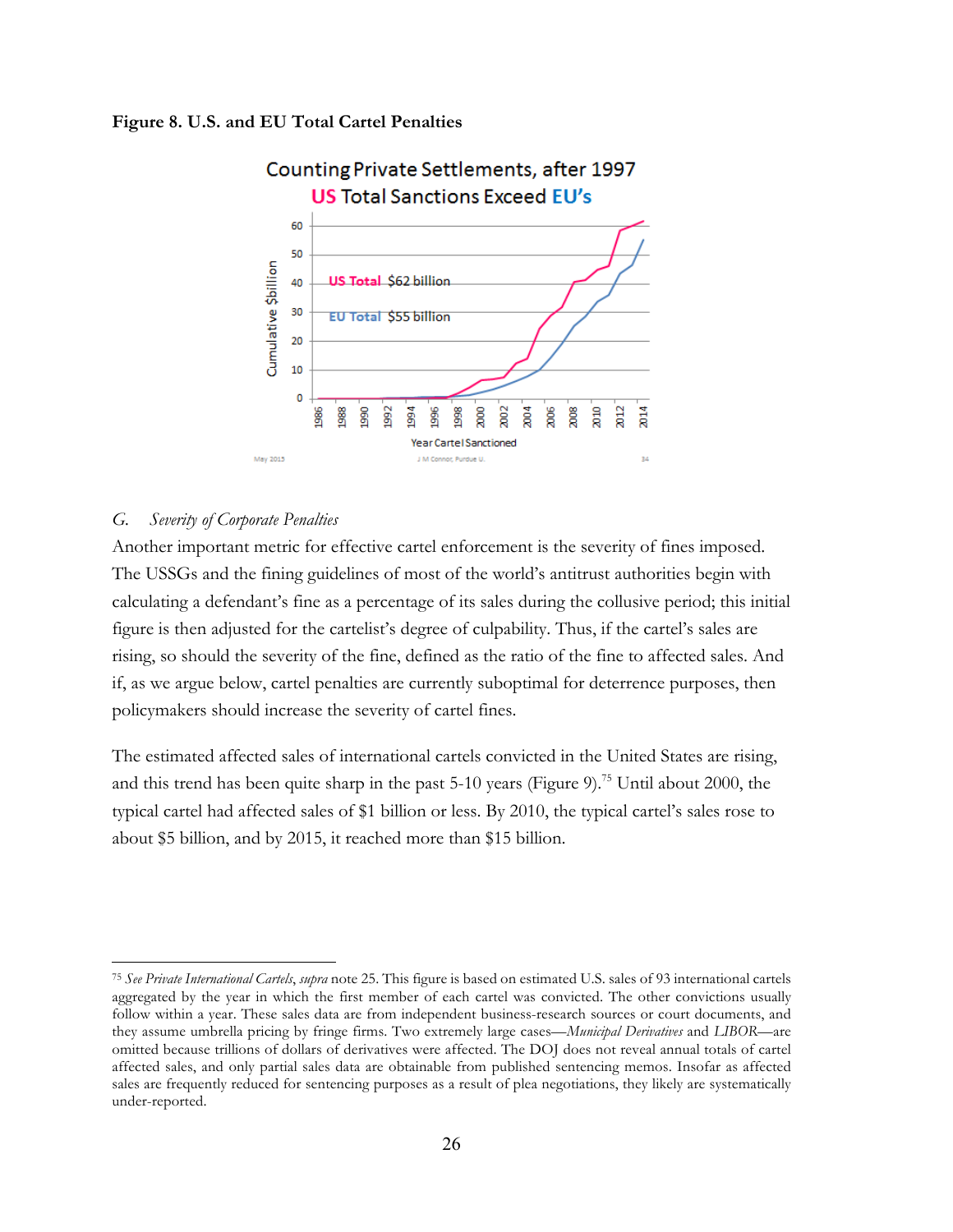

#### **Figure 9. Affected Sales of Cartels Convicted in the U.S.**

The 15-fold increase in the size of international cartels operating in the United States may be one reason for declining severity in U.S. penalties (Figure 10). The mean average U.S. cartel penalty during the years 1990 to mid-2015 rises to 29% of affected sales, up from 16% for fines alone.76 However, after an impressive rise in severity in the late 1990s (heavily influenced by the *Bulk Vitamins* cartels), penalties' severity slid down at an alarming rate.

#### **Figure 10. Severity of U.S. Cartel Penalties**



# Mean Severity of All U.S. Cartel Penalties

<sup>76</sup> The medians are 5.8% and 3.9%, respectively.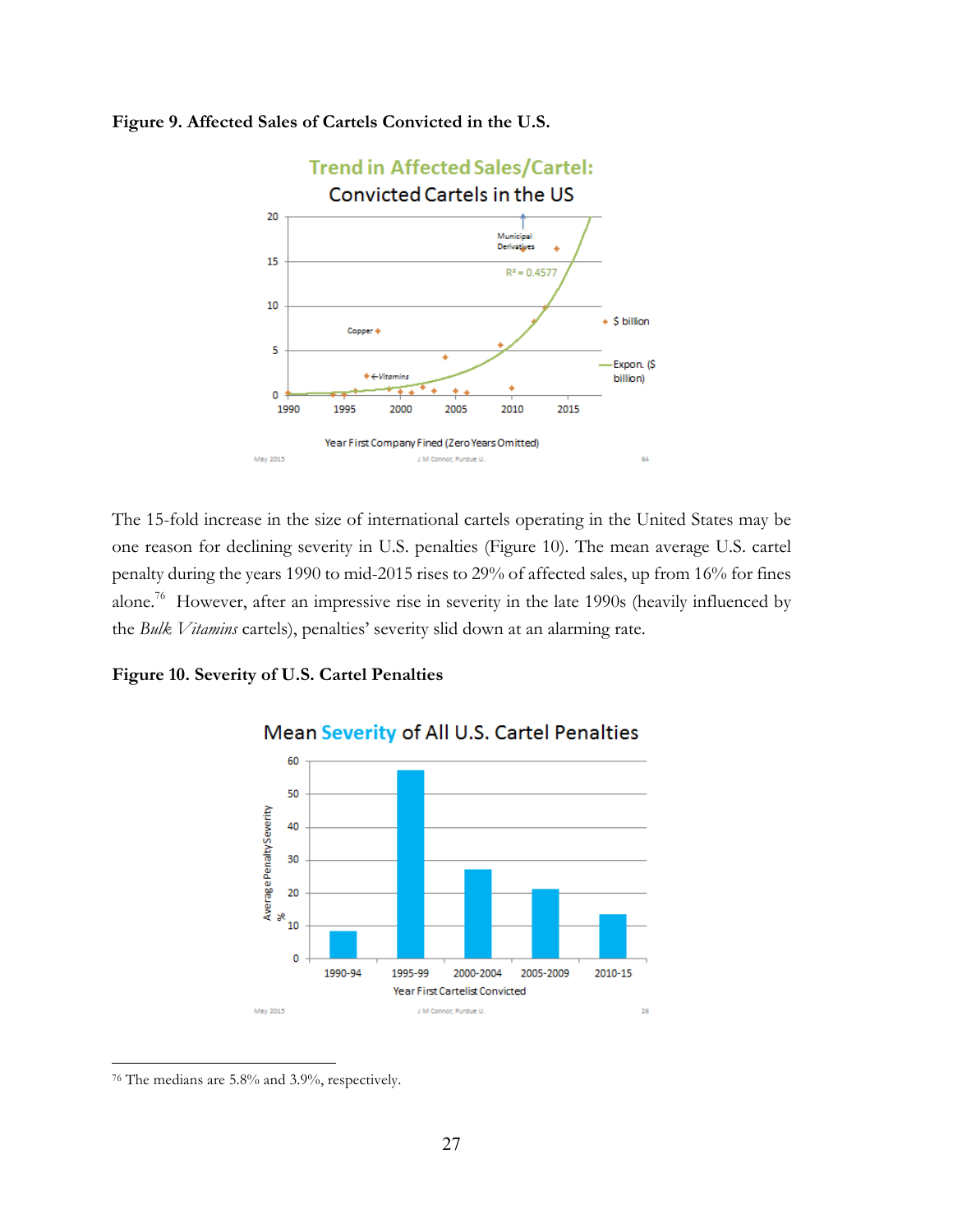#### *H. Individual Penalties*

 $\overline{a}$ 

Since at least the 1960s, the Division has maintained that the most effective way to deter and punish cartel activity is to hold culpable individuals accountable by seeking jail sentences.<sup>77</sup> Until the late 1990s, individual prison sentences were few and short, especially for cartel managers residing abroad. However, in approximately 2000, individual prison penalties began to become more severe.<sup>78</sup> The severity of individual penalties can be measured best by the number of executives punished per guilty company, the number per convicted cartel, or the length of imprisonment.<sup>79</sup>

By all measures, the Division is treating price-fixing managers more severely. First, the Division is indicting a larger number of executives for each convicted corporate cartelist. The number of individuals charged for criminal price-fixing violations per company fined for price fixing averaged 2.5 per year during the years 1990–2015 (Table 1). That number rose in each of the ensuing five semi-decades, and reached 3.8 individuals per company during the years 2010- 2015. A second, steeper upward trend is seen in the number of executives jailed per guilty firm; this ratio rose from an average of 0.34 per company in the 1990s to 1.44 thereafter (Table 1). A third upward trend in severity is seen in the percentage of individuals imprisoned after being charged. That percentage rose from 25% on average in the early 1990s, to 31% in the late 1990s,

<sup>77</sup> *See, e.g.,* William J. Baer, Assistant Att'y Gen., Dep't of Justice, Reflection on Antitrust Enforcement in the Obama Administration, Remarks as Prepared for Delivery to the New York State Bar Association 3 (Jan. 30, 2014) *available at* https://www.justice.gov/atr/file/517761/download ("Experience teaches that the threat of prison time is the most effective deterrent against criminal antitrust violations."). The imposition of five prison sentences on executives in the Great Electrical Equipment conspiracy is often mentioned as a watershed in the development of this thinking. Making price fixing a felony in 1974 was an additional spur. Hammond 2007, *supra* note 15, at 2.

<sup>78</sup> If an increase in severity of individual prison penalties was the product of an internal policy change, it was not the subject of any recommendations in a seminal report on international antitrust commissioned by the Attorney General and Assistant Attorney for Antitrust at the time. *See generally* INT'L COMPETITION POL'Y ADVISORY COMM., FINAL REPORT TO THE ATT'Y GEN. AND ASSISTANT ATT'Y GEN. FOR ANTITRUST (2000).

<sup>79</sup> The Division uses these same metrics. *See, e.g.,* Brent Snyder, Deputy Assistant Att'y Gen., Dep't of Justice, Remarks at the Yale Global Antitrust Enforcement Conference (Feb. 19, 2016), *available at* https://www.justice.gov/opa/speech/deputy-assistant-attorney-general-brent-snyder-delivers-remarks-yaleglobal-antitrust (noting that "[t]he Antitrust Division is not only successfully prosecuting more individuals, at higher levels within their firms, but is also obtaining longer prison sentences," and "[o]ver the last three decades, the average sentence for defendants sentenced to a prison term has increased three-fold, from an average of 8 months in the 1990's, to an average of 24 months for fiscal year 2010 through 2015"). *See also* Scott D. Hammond, Deputy Assistant Att'y Gen., Criminal Enforcement Antitrust Div., Dep't of Justice, Recent Developments, Trends, and Milestones in the Antitrust Division's Criminal Enforcement Program 5–9 (Mar. 26, 2008), *available at* http://www.justice.gov/atr/public/speeches/232716.pdf [hereinafter Hammond 2008]. The mere number of individuals punished could by itself be misleading. For example, the number of individuals charged criminally under Section 1 on average was highest during the years 1990–95 (59 per year), dropped during the years 1995– 2004 (38 per year), and bounced back during the years 2005–2015 (55 per year). This U-shaped pattern is not supported by more discriminating statistics discussed *infra*.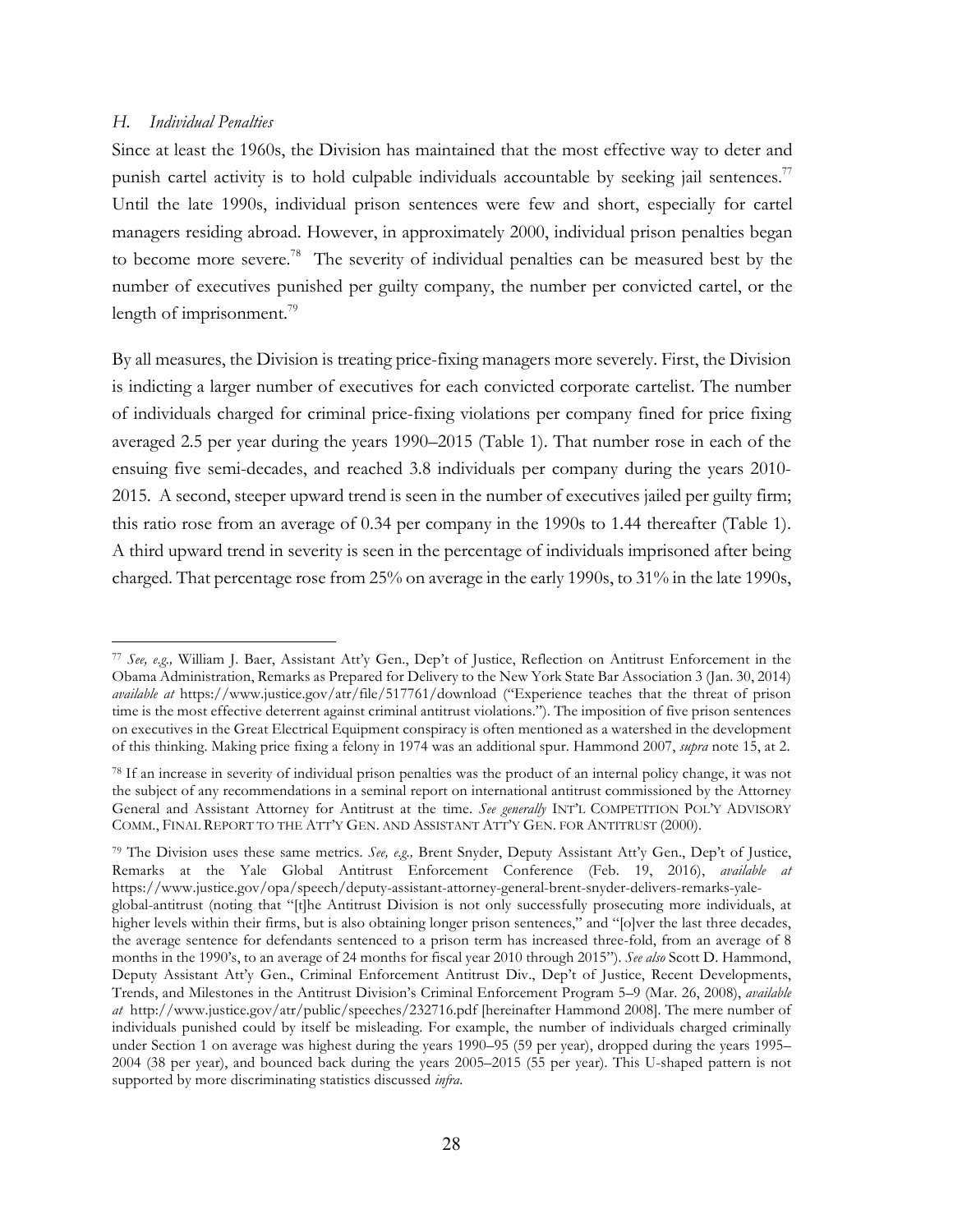and then jumped to  $48\%$  in the 16 fiscal years after 1999 (Table 1).<sup>80</sup> Finally, imprisoned cartelists now tend to receive longer sentences. Price-fixing sentences have grown from an average of less than 9 months in the 1990s to an average of 22 months after 2004 (Table 1).<sup>81</sup>

Price-fixing fines on individuals are modest. During the years 1990-2015, 631 individuals paid criminal fines totaling \$82.7 million, or a mean of \$123,475 per person (Table 1). With two exceptions, $82$  no individual has paid more than \$350,000, which was the statutory maximum during the years 1990-2004, for price fixing alone.<sup>83</sup> Unlike nearly all other sentencing figures, average fines per person are highly variable over time. The annual average peaked during the years 2005–2007 (at \$363,000), but subsequently declined to \$68,870 during the years 2011- 2015. Relative to the wealth of the majority of convicted cartel managers, personal fines remain small and are likely an insignificant source of deterrence.<sup>84</sup>

Individual penalties imposed on managers of international cartels in particular show somewhat different, weaker trends, based on the Division's data on all types of collusion. Median prison sentences for international cartelists are lower—at 10 months.<sup>85</sup> There appear to be no upward

<sup>80</sup> A leveling of the trend is noticeable during the years 2005–2015: there was no change in the years 2010-2015 compared to the years 2005–2009. This leveling may be explained in part by the increasing share of charges leveled at foreign residents, many of whom become fugitives. The Division does not publish data showing the number of fugitives, as far as we know, but see John M. Connor, *Problems with Prison in International Cartel Cases*, 56 ANTITRUST BULL. 311 (2011).

<sup>81</sup> The rise in severity of prison sentences somewhat tracks presidential administrations. In the Bush I Administration the average sentences were 8.4 months, Clinton 9.9 months, Bush II 20.4 months, and the first six years of Obama 22.4 months. In addition, post-ACPERA (i.e., after 2004), sentences rose to 22.4 months, a 106% increase over pre-ACPERA (1990-2004).

<sup>&</sup>lt;sup>82</sup> As is the case for corporations, there is a rarely used alternative sentencing provision available to the Division that can result in individual fines of up to \$25 million. *See* 18 U.S.C. § 3571. Higher fines for some individuals are due to additional charges, such as mail fraud or obstruction of justice. In 2004, the Sherman Act maximum individual fine was raised to \$1 million. *See* GLOBAL PRICE FIXING, *supra* note 10. From 2000-03, the employer of a guilty German graphite-electrodes manufacturer paid a \$10 million personal fine for its convicted CEO (who received no prison sentence); the other high personal fine of \$7.5 million was paid by the chairman of Sotheby's auction house, who was also sentenced to 366 days in prison (this remains the first and only litigated cartel fine above \$350,000). *Id.* at 98. Removing these two outliers, the mean average U.S. fine for individuals during the years 1990-2015 falls from \$123,475 to \$97,650. The median fine is about \$50,000.

<sup>83</sup> ACPERA raised the individual statutory fine to \$1 million for crimes committed after April 2004. Yet, average annual fines per person *declined* by 78% after FY 2004 compared to pre-ACPERA 1990-2004. Indeed, the first 46 managers to be fined in the giant *Auto Parts* cartels during the years 2014-2016 were required to pay no more than \$20,000 each. *See Private International Cartels*, *supra* note 25.

<sup>84</sup> *See* Gallo et al., *supra* note 33, at 104–07 (69% of all criminal price-fixing defendants from 1955–97 were top corporate officers—secretary or treasurer or above—and 31% were lower-level employees). Given the large size of most corporate cartel members, their corporate officers likely tend to be wealthy, many with compensation in excess of \$500,000 per year.

<sup>85</sup> *See Private International Cartels*, *supra* note 25.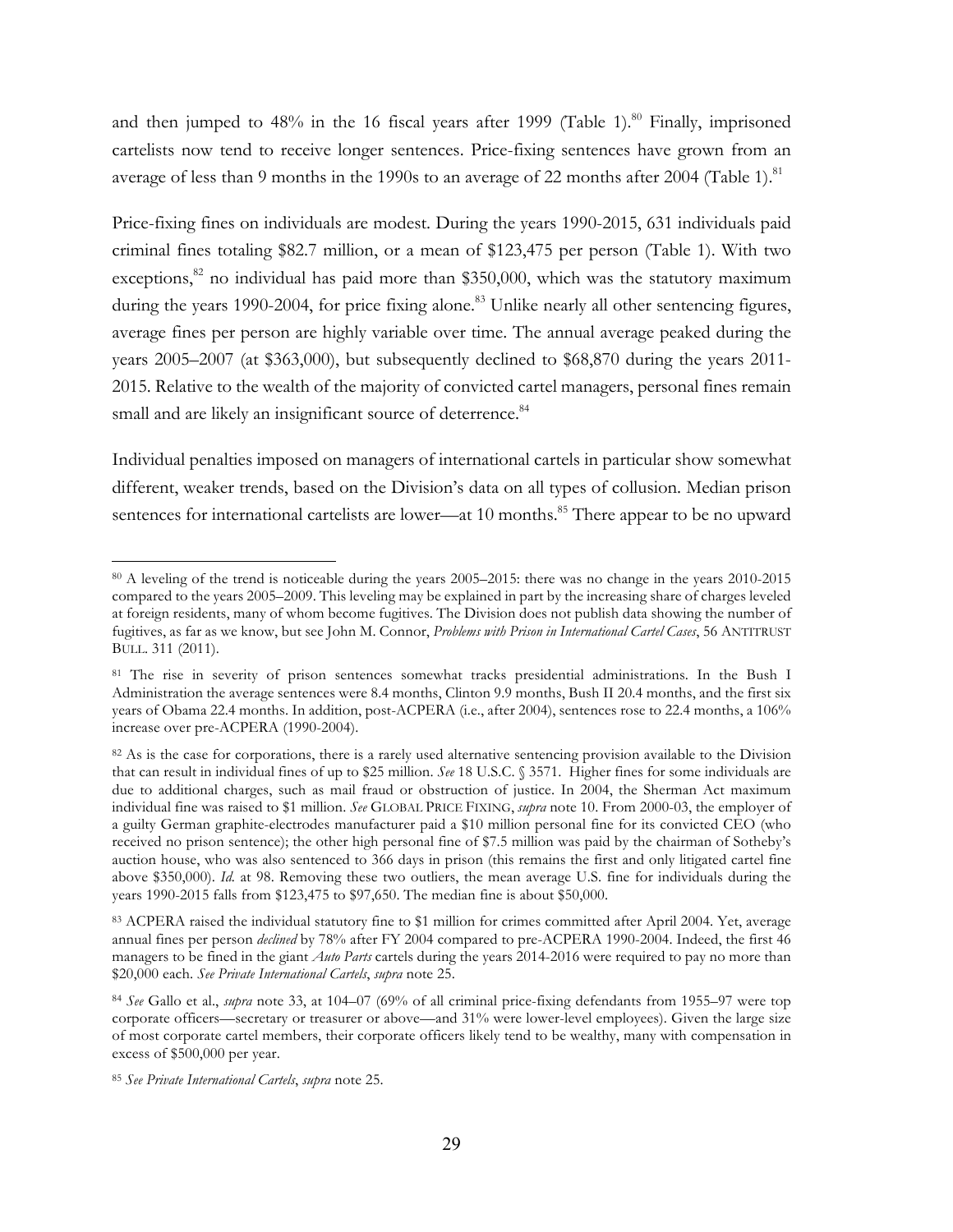trends over time in the number of executives indicted per company, the number of executives fined per company, the number of executives imprisoned per company, and the length of prison sentences of foreign executives.<sup>86</sup> For example, the proportion of international cartel executives imprisoned was slightly higher before 2005 than after, and the ratio for international cartels fell below the ratios for all cartels for the first time during the years 2010–2015 (Figure 11). These trends suggest that international and global cartels continue to be more challenging to police than domestic schemes.

#### **Figure 11. Charged Individuals Subsequently Imprisoned**



Proportion of Executives Charged, Sherman Act §1, Who Are **Imprisoned** in US, 1990-2015

#### **III. Appraisal of Anti-Cartel Enforcement**

#### *A. The Goals of Anti-Cartel Enforcement*

 $\overline{a}$ 

There is widespread agreement that deterrence, specific and general, should be the overarching goal of the Division's cartel-suppression efforts.<sup>87</sup> Indeed, there is evidence that deterrence has become the new global standard of antitrust enforcement.<sup>88</sup> Pursuing deterrence also serves the

<sup>86</sup> *But see* Hammond 2008, *supra* note 79, at 8 (Looking at data from the fiscal years 2000-2007, Hammond concludes that that the Division's "policies resulted in lengthier jail sentences for culpable foreign-based defendants"). Hammond's argument seems to rest on a rise in only the last two years. Longer time series do not support such a rise.

<sup>87</sup> In rare instances, such as cases involving overcharges to the United States government, compensation is also a goal of the Civil Division.

<sup>88</sup> INT'L COMPETITION NETWORK, DEFINING HARD CORE CARTEL CONDUCT, EFFECTIVE INSTITUTIONS,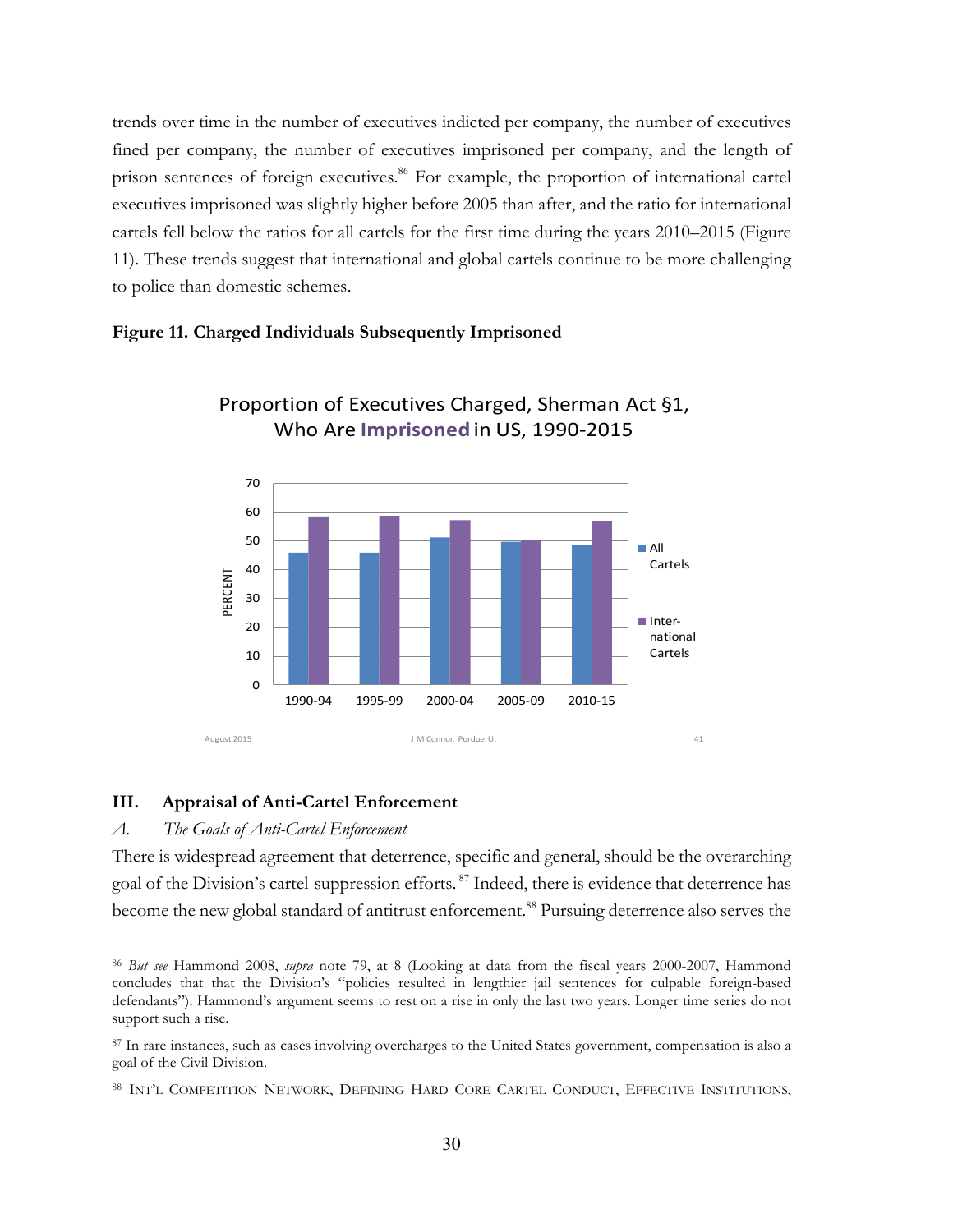goal of rehabilitation, to the extent a desire to avoid corporate fines, individual fines, and jail sentences motivates defendants to institute effective training and internal detection programs to foil price fixing conduct. Two specific enforcement activities of the Division serve cartel deterrence. The first is detection, and subsequent prosecution, of secret cartels, since deterrence cannot happen without it. The second is imposing penalties sufficiently high to optimally deter or dissuade these violations.<sup>89</sup>

Corporate and individual penalties can be measured with monetary metrics and are both substitutable and additive. That is, in measuring the deterrence impact of anti-cartel enforcement, total monetized penalties on both corporate and individual cartelists should be compared with the injuries caused by the cartel's collusion.<sup>90</sup> At a minimum, *ex post*, monopoly profits ought to be disgorged (i.e., penalties should equal or exceed the gain to the cartelists). Ideally, from an *ex ante* point of view, penalties should be a multiple of the gain so as to account for the fact that the chance of detection is less than 100%. The weight of scholarly opinion is that cartel penalties are sub-optimal.<sup>91</sup>

# *B. General Appraisals of DOJ Enforcement Quality*

There are several rankings available of the world's major antitrust authorities; these rankings tend to rely upon the size of the agencies' available resources, case-handling numbers, and subjective evaluations of selected qualitative developments during a recent year.<sup>92</sup> These rankings tend to emphasize total employment, the mix of skill sets, and the size of agencies' budgets.93 In this chapter we eschew such resource-based comparisons and instead rely on

EFFECTIVE PENALTIES: VOL. 1 53 (2005) (reporting on a 19-authority survey finding that "there was unanimous approval of the following statement: '*The principal purpose of sanctions in cartel cases is deterrence*'") (emphasis in original).

<sup>89</sup> A somewhat philosophical debate has emerged in the legal-economic literature over the proper standard for the judiciary to employ in calculating the optimal set of remedies for price fixing violations. The optimal deterrence view, which has been enshrined in the U.S. Sentencing Guidelines since 1987 and quickly became the consensus view, has begun to be challenged by (mostly European) theorists who call their approach "dynamic." The conventional (static) approach would kill cartels *before they are born*. The newer dynamic approach aims lower; it would *destabilize existing cartels* by offering just enough monetary incentives to the weakest member of the cartel to defect. This debate has enormous practical implications for optimal penalties. Joseph E. Harrington, *Penalties and the deterrence of unlawful collusion*, 124 ECON. LETTERS 33, 33-36 (2014) (roughly calculating that, if detection is perfect, dissuasive penalties are one-third to one-half of deterrence penalties).

<sup>90</sup> *Crime Pays, supra* note 1.

<sup>91</sup> See the introduction of *Crime Pays, supra* note 1.

<sup>92</sup> One respected annual survey is conducted by the Global Competition Review. *See, e.g.*, Global Competition Review, *Rating Enforcement 2015* (2015) [hereinafter *Rating Enforcement*]. Its journalists and leading practitioners gave the DOJ and FTC its top rating in 2015 and for several previous years. Other publishers' surveys of antitrust practitioners' sentiments also rank the U.S. DOJ and FTC at or near the top.

<sup>93</sup> *Id.* at Tbl. 8 (placing the Antitrust Division third in the world in employment size and the U.S. first in budget size).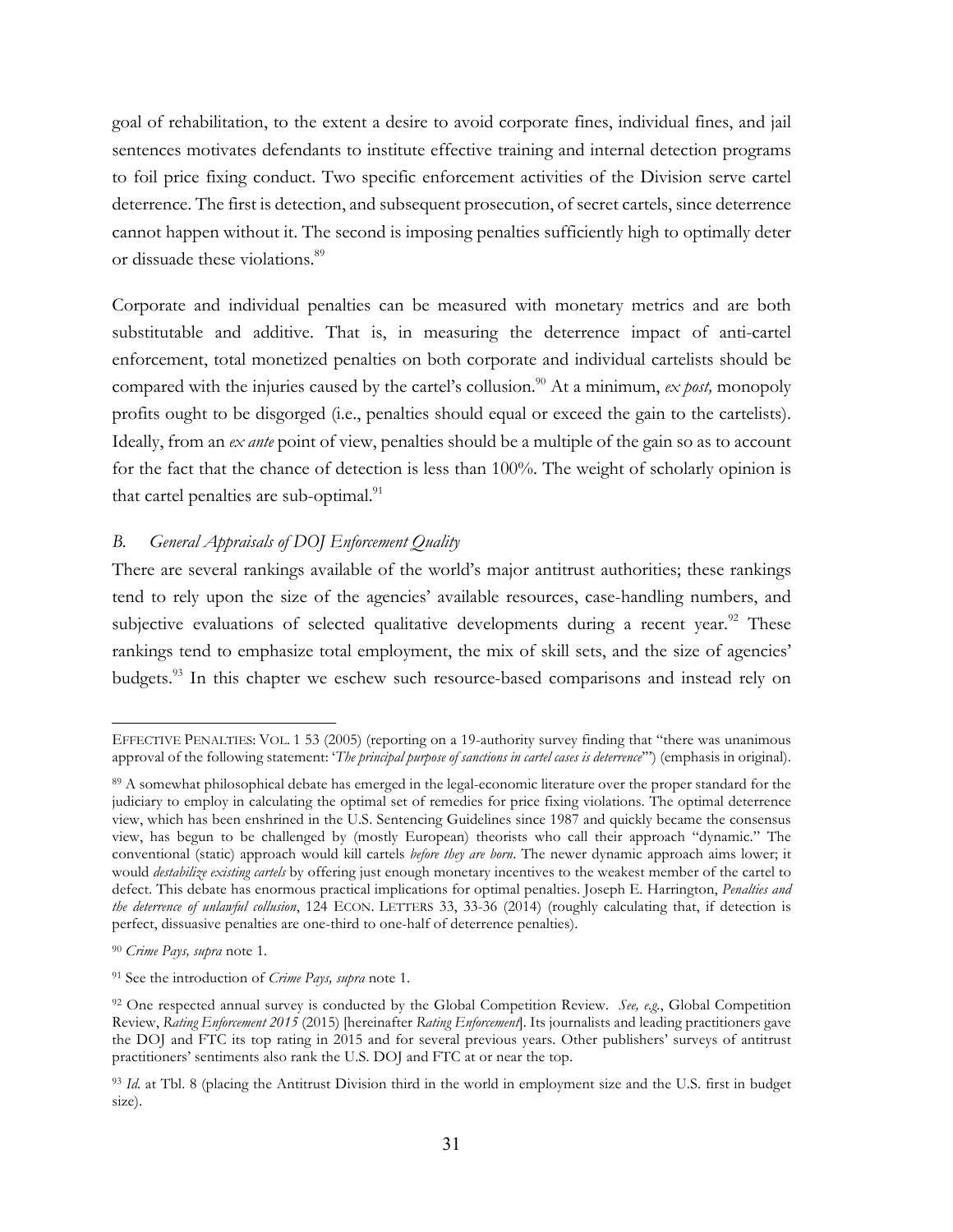enforcement outcomes to assess enforcement quality.

#### *C. Detection of Cartels*

 $\overline{a}$ 

Detecting clandestine cartel activity is one of the Division's most important tasks. Since 1990, innovative Division programs have increased the number of cartels uncovered annually. We applaud and encourage these efforts.

Before the 1990s, the Division mainly initiated investigations in response to complaints from suspicious buyers. The problem with this approach to cartel detection is that buyers of cartelized products often are unaware of the price fixing, particularly when the cartel operates internationally. Another problem with relying on tips alone is that considerable in-house industry expertise is required to decide which allegations of collusion are reasonably consistent with industry structures and trading conditions. Moreover, in the absence of direct evidence of collusion, it may be hard to prove that the conduct reflects an illegal agreement rather than legal oligopolistic coordination.

Buyer complaints have now been almost entirely supplanted by leniency applications as the mechanisms that launch cartel investigations.<sup>94</sup> In terms of the number of applications, the 1993 revision of the leniency program has been a roaring success,<sup>95</sup> primarily because it awards an applicant nearly automatic approval if the applicant meets a short list of easily pre-determined conditions.<sup>96</sup> The first qualified applicant is granted amnesty in the form of a  $100\%$  reduction in its fine and immunity from prosecution for its managers and directors.<sup>97</sup> However, supported by language in the USSGs, the Antitrust Division also customarily grants large discounts to later applicants if they demonstrate cooperation with prosecutors.

<sup>94</sup> *See* Scott D. Hammond, Deputy Assistant Att'y Gen., Dep't of Justice, The Evolution of Criminal Antitrust Enforcement Over the Last Two Decades 3 (Feb. 25, 2010), *available at* http://www.justice.gov/atr/speech/evolution-criminal-antitrust-enforcement-over-last-two-decades [hereinafter Evolution] (noting that since fiscal year 1996, over 90% of \$5 billion in antitrust fines were tied to investigations assisted by leniency applicants, and that of the 50 investigations the Division typically has open at a time, more than half "were initiated, or are being advanced, by information received from a leniency applicant").

<sup>95</sup> Litan & Shapiro, *supra* note 14, at 3-4 (crediting the program as the major reason for the successful anti-cartel record of the Clinton administration).

<sup>96</sup> They include ceasing collusion, full cooperation with the investigation, and no ringleader role.

<sup>97</sup> SCOTT D. HAMMOND, DEPUTY ASSISTANT ATT'Y GEN., DEP'T OF JUSTICE, FREQUENTLY ASKED QUESTIONS REGARDING THE ANTITRUST DIVISION'S LENIENCY PROGRAM AND MODEL LENIENCY LETTERS (Nov. 19, 2008), *available at* http://www.justice.gov/atr/public/criminal/239583.htm (explaining in detail the procedures for applying for corporate leniency). If the applicant is not first in line, it may obtain a very large fine discount by confessing to collusion in another line of business, so-called "Amnesty Plus." *See id*.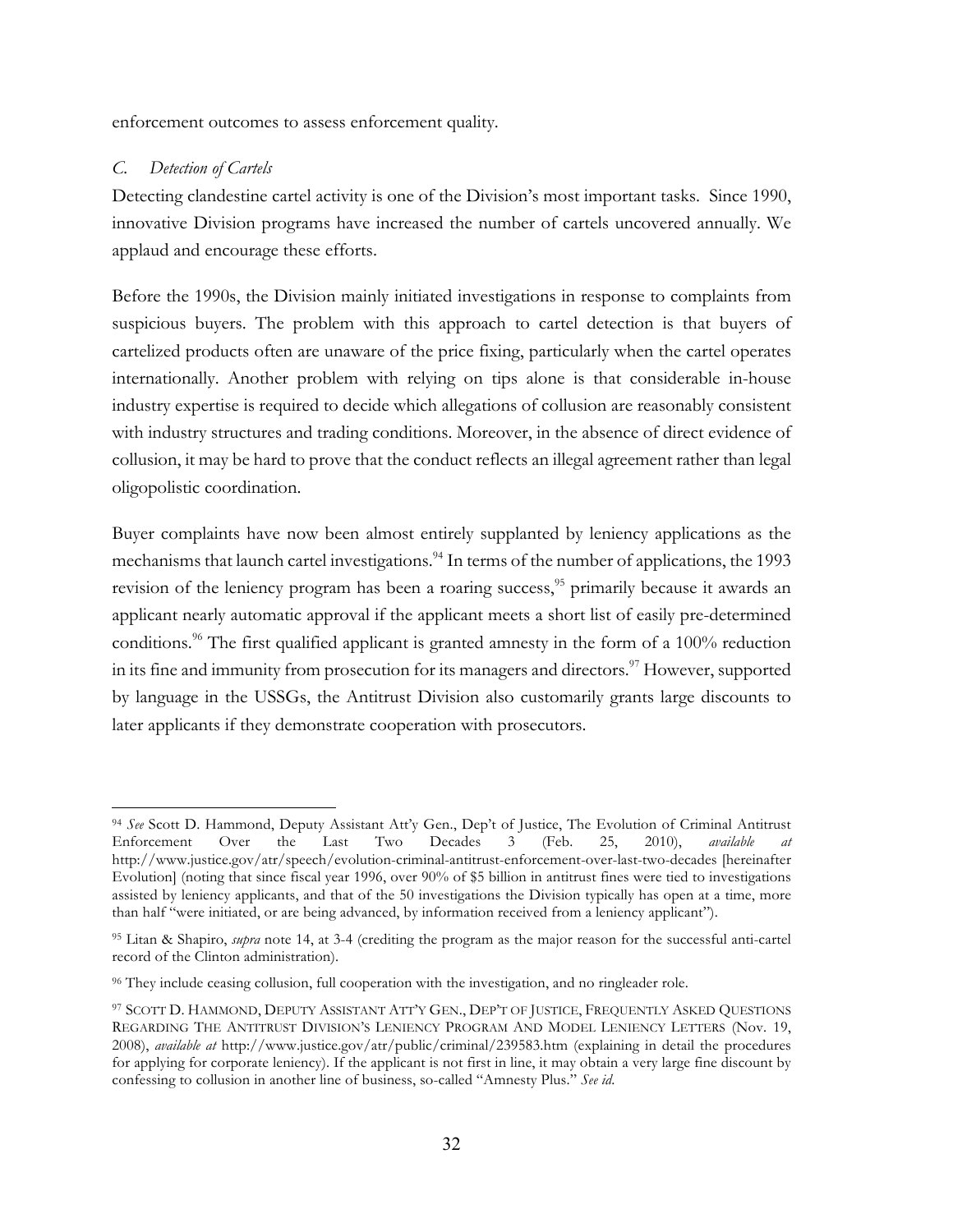The DOJ does not report annually on the number of leniency applications received or granted.<sup>98</sup> In the early 2000s, however, the Division indicated it received more than 12 applications per year.<sup>99</sup> During the 1993–2010 period, the Division indicated it received about 20 applications per year.<sup>100</sup> In 2015, the Global Competition Review reported that each of the antitrust agencies ranked in the top ten in the world (which includes the Division) received an average of about 45 applications per year.<sup>101</sup> The leniency program thus has become by far the foremost source for detecting secret cartels.<sup>102</sup>

In 2004 Congress enacted ACPERA, which further incentivized cartel members to seek leniency by limiting their civil liability. ACPERA eliminates treble damages and joint and several liability for a leniency applicant that provides "satisfactory" cooperation to a civil plaintiff, thus increasing the monetary benefits for cartel participants considering blowing the whistle on their co-conspirators: the threat of treble-damage liability plus responsibility for co-conspirators' injuries in private litigation.<sup>103</sup> Most observers agree that ACPERA, like other features of the DOJ's leniency program, has been successful in increasing reporting on secret cartels. Although the number of leniency applications did not increase materially in the years after ACPERA was enacted, the DOJ saw a significant shift in the type of leniency applications: before ACPERA, most cartelists sought leniency after the DOJ had already initiated an investigation (i.e., through a "Type B" application). After ACPERA, there were twice as many leniency applications filed by leniency applicants before the DOJ had begun an investigation.<sup>104</sup>

ACPERA was also intended to benefit the victims of price-fixing by incentivizing cartelists to cooperate with civil claimants. The leniency applicant is only entitled to the damages-limiting provisions of ACPERA if it provides cooperation that is deemed "satisfactory" by the court in which the civil action is pending. While many plaintiffs' lawyers agree that ACPERA

<sup>98</sup> The Division should begin reporting on the number of leniency applications under the next administration. Nearly every other antitrust authority reports this information annually.

<sup>99</sup> James M. Griffin, Deputy Assistant Att'y Gen., Dep't of Justice, A Summary Overview of the Antitrust Division's Criminal Enforcement Program (Jan. 23, 2003), *available at* http://www.justice.gov/atr/speech/summary-overview-antitrust-divisions-criminal-enforcement-program.

<sup>100</sup> *See* Hammond, Evolution, *supra* note 94, at 3. One cannot tell whether these applications also include Amnesty-Plus situations.

<sup>101</sup> Global Competition Review, *Rating Enforcement*, *supra* note 92, tbl.21.

<sup>102</sup> *See* Hammond, Evolution, *supra* note 94.

<sup>103</sup> Bonny E. Sweeney, *Earning ACPERA's Civil Benefits: What Constitutes "Timely" and "Satisfactory" Cooperation*? 29 ANTITRUST 37 (2015) [hereinafter *ACPERA's Civil Benefits*].

<sup>104</sup> *Id*.; GAO ACPERA REPORT, *supra* note 7, at 10.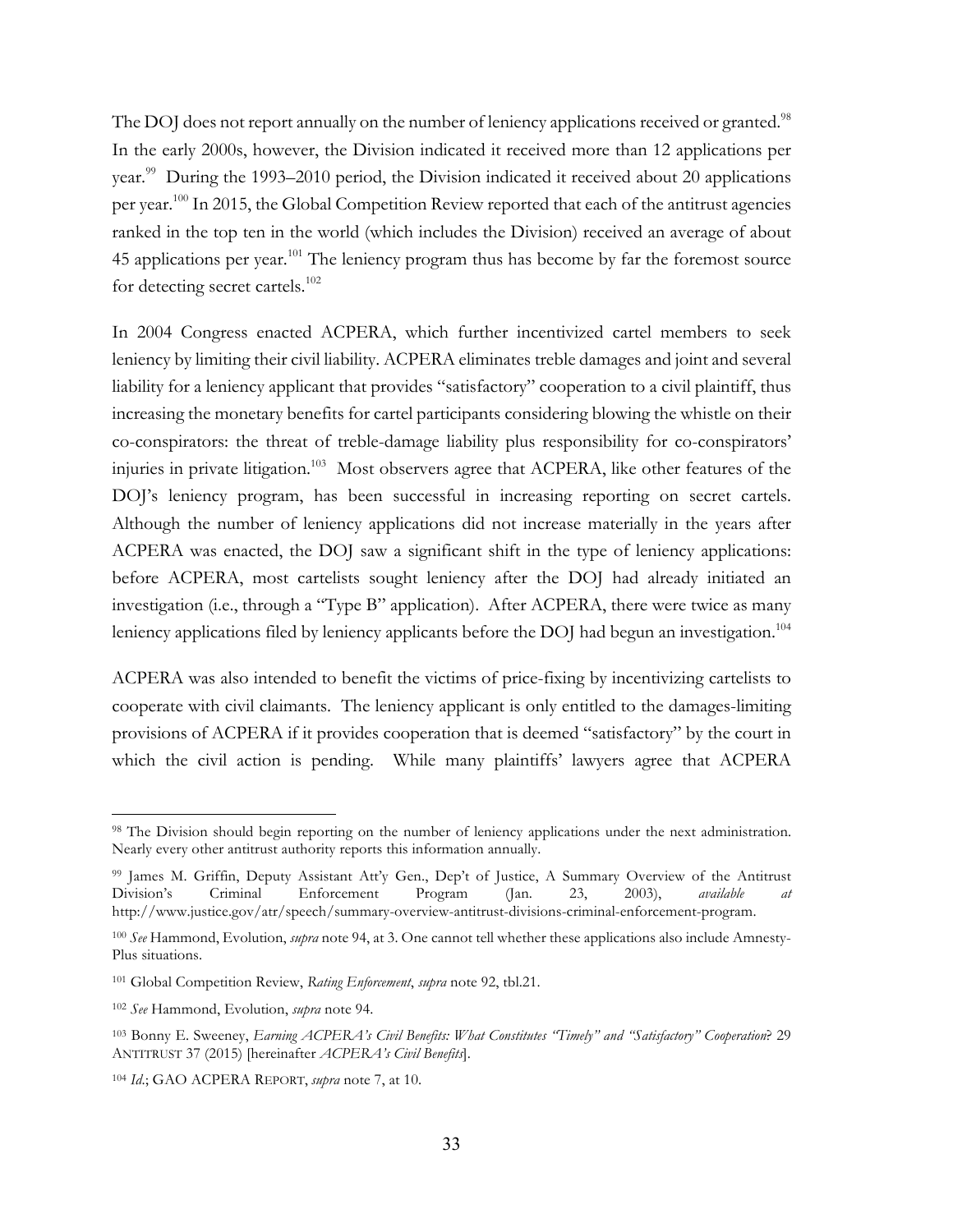cooperation can strengthen and streamline the prosecution of private damages claims, leniency applicants are often less forthcoming with the requisite cooperation than plaintiffs would like. Cooperation that consists merely in the information provided by co-defendants during discovery, for example, or cooperation provided at the end of discovery, is of limited or no utility.<sup>105</sup> And while the statute now requires the leniency applicant to cooperate in a timely manner, there is still uncertainty about what constitutes "timely" cooperation.<sup>106</sup>

Finally, information about putative cartel activity is flowing among the world's antitrust authorities; a leniency application in one jurisdiction about a cartel that affects another jurisdiction may result in coordinated, simultaneous international raids. Joint multijurisdictional raids often provide expanded details about secret international cartels and help preserve incriminating documents that may reside abroad.

The Corporate Leniency Program has at least one negative implication for general deterrence, however. As noted, amnesty recipients pay no fines, and since 2004 they are liable for only single rather than treble private damages.<sup>107</sup> The routine approval of qualified amnesty applicants means that the total amount of fines and private penalties collected for price fixing has fallen compared to that for cartels uncovered under a no-leniency regime.<sup>108</sup> This raises an important policy question: do the benefits of securing relatively easier convictions from cooperating defendants always necessarily justify the costs in decreased deterrence? The next subsection discusses risks associated with possibly over-generous fine discounts for latearriving defendants in particular.

The Division also has an individual leniency program, but it is rarely mentioned and appears to be little used. To better encourage individuals to report suspected hidden cartel activity, the next administration should support the passage of an anti-retaliation statute like the bills

<sup>105</sup> *ACPERA's Civil Benefits*, *supra* note 103, at 38–40; James M. Griffin, Deputy Assistant Att'y Gen., Dep't of Justice, The Antitrust Criminal Penalty Enhancement and Reform Act of 2004, Address at the ABA Section of Antitrust Law Fall Forum 9 (Nov. 16-17, 2006); Scott D. Hammond, Antitrust Sentencing In The Post-*Booker*  Era: Risks Remain High For Non-Cooperating Defendants, Address at the ABA Section of Antitrust Law Spring Meeting 12-13 (Mar. 30, 2001).

<sup>106</sup> *ACPERA's Civil Benefits*, *supra* note 103, at 38–39.

<sup>107</sup> From EC decisions, we know that amnesty decisions often result in substantial reductions of total fines. Indeed there are cases where the "but-for fine" (the fine that would have been imposed but for awarding amnesty) exceeds *all* the fines paid by the other convicted companies. The U.S. DOJ does not on its own release any information on cartel-amnesty recipients. The release of the amount of but-for fines by amnestied, guilty cartelists would help Congress evaluate the deterrence implications of its Corporate Leniency Program.

<sup>108</sup> Under U.S. law, the non-amnestied members of a cartel remain jointly and severally liable for the total cartel overcharge.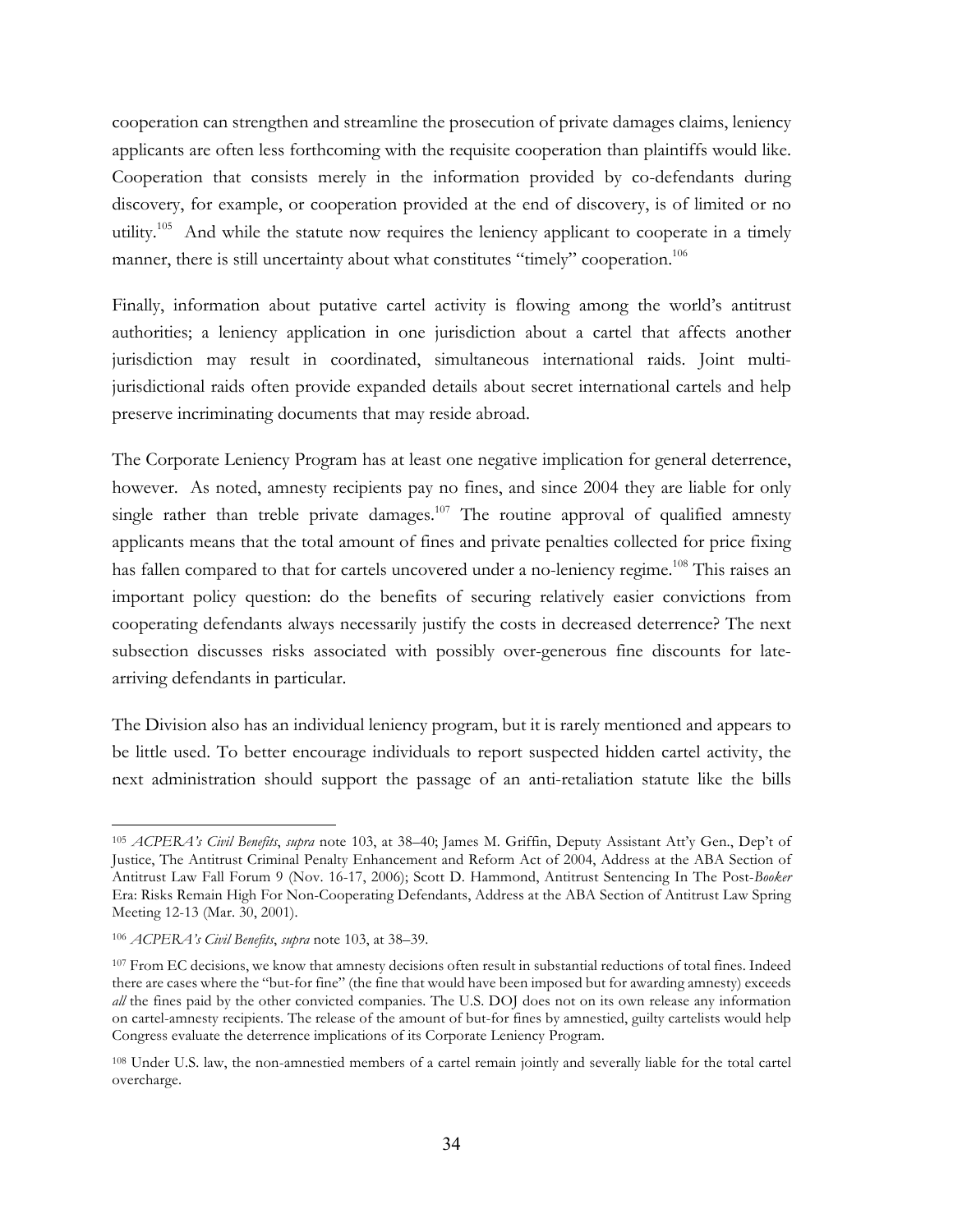sponsored by Senators Leahy and Grassley in 2013 and 2015.<sup>109</sup> Those bills, which passed the Senate but not the House, would have protected employees who report possible violations of the antitrust laws−either to an employer or to the Federal Government−from retaliation by employers. $110$ 

In addition, the next administration should implement a whistleblower rewards program akin to that of the False Claims Act.<sup>111</sup> From 1986 to 2000 more than \$3.5 billion was recovered by the U.S. Treasury from *qui tam* actions under the False Claims Act, of which \$500 million went to individuals.<sup>112</sup> "Bounty" programs for individual whistleblowers in cartel cases have been employed in Korea, Hungary, and the U.K., and instituting such a program would probably spur more cartel discoveries in the United States.<sup>113</sup> At a minimum, the balance of perceived advantages and disadvantages merits further study, informed by the experiences of other federal agencies enforcing other statutes and foreign agencies enforcing their competition laws.

# *D. Price-Fixing Remedies*

Since the early 1990s, the size of U.S. cartel penalties imposed has been rising, yet so has the number of cartels detected worldwide. Together, these observations might seem contradictory, even paradoxical. However, these facts can be reconciled by evidence suggesting that even today's higher penalties are still far lower than most cartels' expected illegal profits. This evidence implies that even recently increased price-fixing penalties substantially under-deter cartel violations. Underdeterrence arises in part from flaws in the design of the Sentencing Guidelines and from arguably generous discounts given during plea negotiations.<sup>114</sup> Failure to deter may also be traced to multi-jurisdictional—indeed global—spread of many of the biggest cartels, problems of proof of damages in private suits, and limits on the ability of antitrust

112 *Id.* at 767.

 $\overline{a}$ <sup>109</sup> *See supra* note 8.

<sup>110</sup> *Id.*

<sup>111</sup> *See* William E. Kovacic, *Private Monitoring and Antitrust Enforcement: Paying Informants to Reveal Cartels,* 69 GEO. WASH. L. REV. 766 (2001).

<sup>113</sup> *See* Andreas Stephan, *Is the Korean Innovation of Individual Informant Rewards a Viable Cartel Detection Tool?* 22 (CCP Working Paper 14-3, Jan. 15, 2014) *available at* http://competitionpolicy.ac.uk/documents/8158338/ 8199490/CCP+Working+Paper+14-3.pdf/7a9c1d06-d790-4e83-86bf-d43c68c83d0d (concluding that "these schemes are a viable enforcement tool").

<sup>114</sup> Underdeterrence of international cartels also results from factors beyond the scope of this chapter, including relatively weak government and private anti-cartel enforcement abroad. Antitrust monetary penalties imposed on international cartels by jurisdictions in Africa, Asia, and Latin America during the years 1990-2007, for example, amounted to merely 2.6% of the world total (Table 2).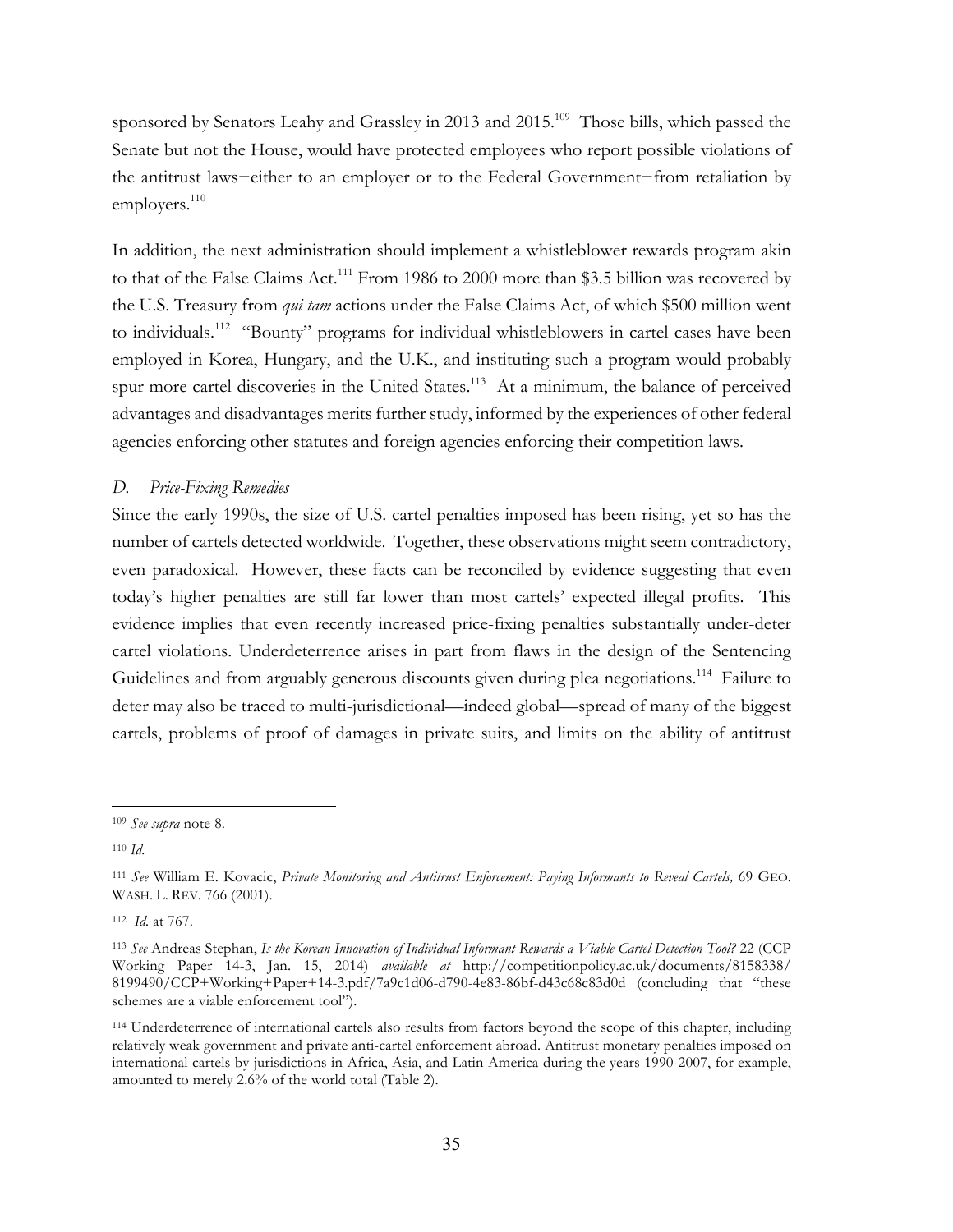authorities to punish individual cartel managers.

#### 1. Corporate Fine Levels

A root cause of insufficient price fixing penalties is very likely an error in the U.S. Sentencing Guidelines.<sup>115</sup> The Antitrust Modernization Commission (AMC),<sup>116</sup> the American Bar Association (ABA),<sup>117</sup> and the AAI all agree that the Sentencing Guidelines' presumption (crafted in the mid-1980s) that the typical cartel achieves a 10% overcharge is unsupported by empirically sound research.<sup>118</sup> Even the Antitrust Division has acknowledged that the 10% presumption may be too low.119 The most comprehensive study of the subject concludes that the median overcharge is roughly  $22-25%$ , and the mean overcharge is probably  $31-49%$ .<sup>120</sup> Other researchers have also determined typical cartel overcharges to be well above 15%.<sup>121</sup> Thus, cartel price effects are likely to be *two to five times higher* than the mean overcharge assumed in the Sentencing Guidelines. This suggests that penalties based on the Sentencing Guidelines will significantly under-deter cartel behavior. This fact alone also suggests that cartels usually make a profit even when they are caught.<sup>122</sup> *A fortiori*, because cartels frequently are not caught,

 $\overline{a}$ 

<sup>120</sup> John M. Connor, *Cartel Overcharges*, *in* 29 RESEARCH IN LAW AND ECONOMICS 249 (Mar. 2014).

<sup>&</sup>lt;sup>115</sup> At the sentencing hearing following a guilty plea, the Division submits a sentencing memorandum that lays out in some detail how the proposed fine is justified by the Sentencing Guidelines. While the fines usually are based on the Sherman Act (as amended), the double-the-harm standard is used to justify large cartel fines. Almost exclusively, the alternative sentencing provision is invoked solely to permit fine recommendations that are calculated from the Sentencing Guidelines but that exceed the statutory maximum (\$100 million for violations after mid-2004 and \$10 million before that). Therefore, nearly all Division fines are based at least in part on the Sentencing Guidelines.

<sup>116</sup> AMC REPORT, *supra* note 71, at 8.

<sup>117</sup> AMERICAN BAR ASS'N, COMMENT SUBMITTED TO THE ANTITRUST MODERNIZATION COMMISSION RE CRIMINAL REMEDIES 8 (2005).

<sup>118</sup> While some empirical data were probably examined when the Guidelines' presumption was crafted, in retrospect it appears likely that the sample was small and confined to a short time period. For the state of knowledge in the field at the time, see Connor & Lande, *supra* note 37.

<sup>119</sup> *See* Hammond 2005, *supra* note 12, at 9 ("Several recent empirical studies show that the [Sentencing] Commission's original estimate of a 10-percent overcharge . . . may in fact be too low."). The AMC requested that it be re-examined. AMC REPORT, *supra* note 71, at 300 ("Congress should encourage the Sentencing Commission to reevaluate and explain the rationale for using 20 percent of the volume of commerce affected as a proxy for actual harm, including both the assumption of an average overcharge of 10 percent of the amount of commerce affected and the difficulty of proving the actual gain or loss.").

<sup>121</sup> Marcel Boyer & Rachidi Kotchoni, *How Much Do Cartels Overcharge?* (Toulouse School of Economics Working Paper No. TSE-462, Jan. 2014). In Table 6, after applying a method to adjust for statistical bias, the authors conclude that the median overcharge for post-1972 studies of domestic cartels is 15.0% and for international cartels 21.1%. *Id*.

<sup>&</sup>lt;sup>122</sup> In a much-discussed article, Ginsburg and Wright seem to reject the optimal deterrence standard. While they are convinced that underdeterrence of cartels is widespread in North America and the EU, they propose to solve this enforcement failure with (1) fines that equal disgorgement of profits and (2) increased penalties on the cartel managers (i.e., fines, incarceration, and debarment), together with debarment for their senior supervisors and the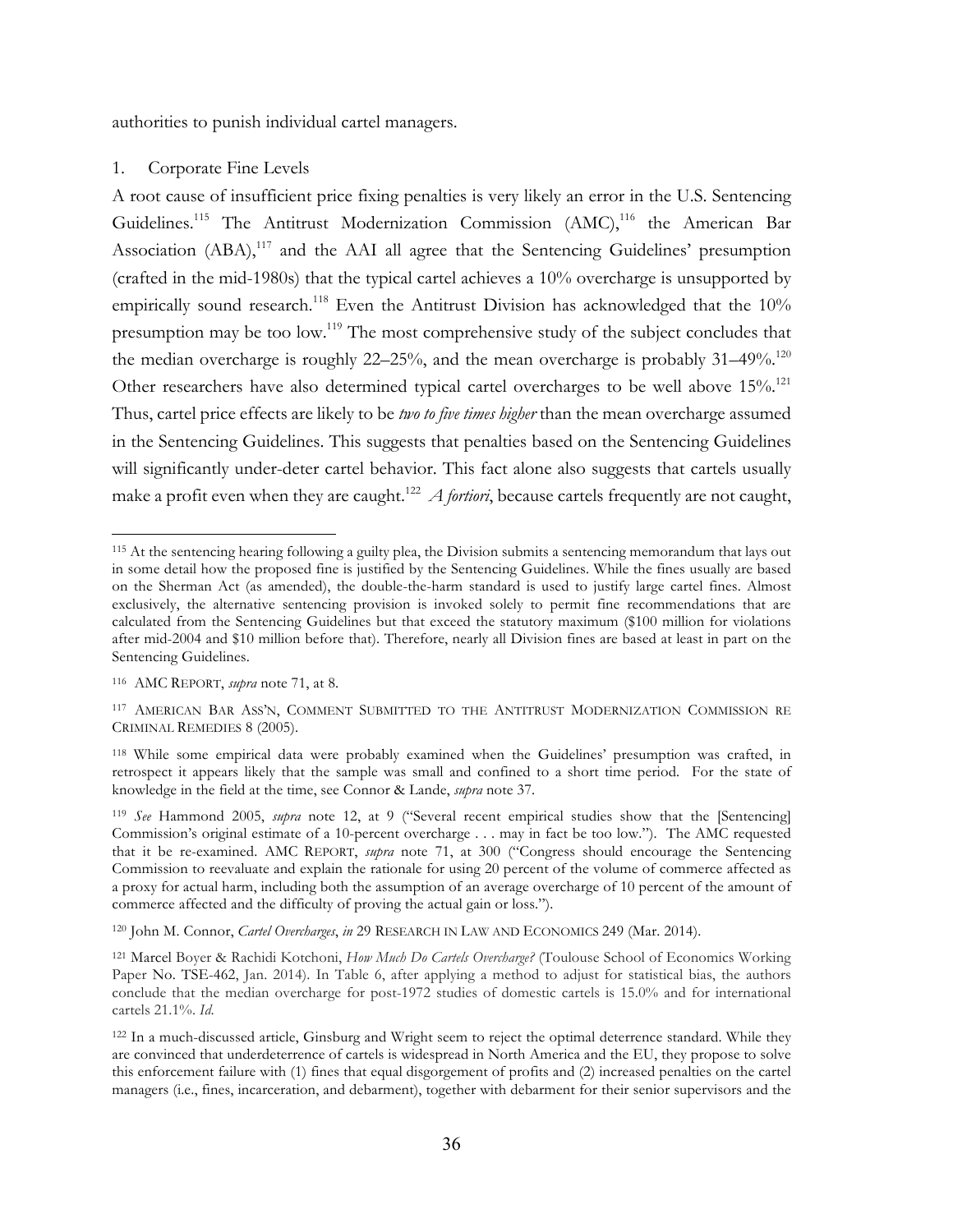their expected profits from collusion are substantial.

Base fines, which are calculated from affected sales, are also very likely too low. The Sentencing Guidelines double the presumed overcharge to obtain the base fine of 20% of affected sales. Doubling of the presumed overcharge is more than justified by the Sentencing Commission's desire that fines include such factors as the deadweight loss to society and the absence of prejudgment interest.<sup>123</sup> However, double the presumed overcharge is far too low a multiple. Deadweight loss alone adds as much as 50% to the overcharge amount.<sup>124</sup> Further, the absence of prejudgment interest significantly reduces the inflation-adjusted value of penalties when they are eventually paid, especially when the rate of inflation is high or when fines or payments to recipients take place many years after the injuries occurred. For example, the failure to adjust for prejudgment interest in the *Vitamins* case cut the net present value of the imposed penalties in half.125 Finally, because the probability of detection of secret cartels is commonly judged to be less than 33%,<sup>126</sup> an optimal fine must be at least triple the harm caused to effectively deter cartel formation. Note that these are not independent factors—they are multiplicative. $127$ 

The conceptualization of affected sales can also drive down base fines, leading to inadequate penalties. The question becomes: Which sales, and what does "affected" mean?<sup>128</sup> A recurring issue, for example, is whether to measure affected sales in the cartelized market on a worldwide basis. The Division can do so, and has employed non-U.S. sales for sentencing purposes in a couple of cases, but its criteria for determining when to use broader geographic dimensions are unclear. One reasonable approach is to use worldwide sales of defendants when they admit to fixing prices abroad *and* they agree that no other governments' antitrust proceedings are

company's directors. They do not discuss the role of settlements from private suits as a source of deterrence. *See* Douglas H. Ginsburg & Joshua D. Wright, *Antitrust Sanctions*, 6 COMPETITION POL'Y INT'L 3, 6 (2010), *available at* http://www.law.gmu.edu/assets/files/publications/working\_papers/1060AntitrustSanctions .pdf [hereinafter *Antitrust Sanctions*]*.*

<sup>123</sup> *Crime Pays*, *supra* note 1, at 523.

<sup>124</sup> *See Crime Pays*, *supra* note 1 (showing that the best research tends to find that the deadweight loss is 10% to 30% of the overcharge).

<sup>125</sup> John M. Connor, *Effectiveness of Sanctions on Modern International Cartels*, 6 J. INDUS. COMPETITION & TRADE 195 (2006). For a list of other omitted factors, see Davis & Lande, *supra* note 72.

<sup>126</sup> *See* Connor, *supra* note 120, at tbl.1.

<sup>127</sup> Suppose that for a particular cartel the deadweight loss is 20% of the overcharge, that prejudgment interest would double the penalties, and that the probability of discovery is 25%. The optimal monetary penalty for that cartel would be (1.25) x (2.0) x (4.0) = 10 times the overcharge. For a more elaborate version of this calculation, see Davis & Lande, *supra* note 72.

<sup>128</sup> Some observers would prefer to examine each transaction and eliminate those that have arguably competitive prices. Others suggest that this is an impractical approach.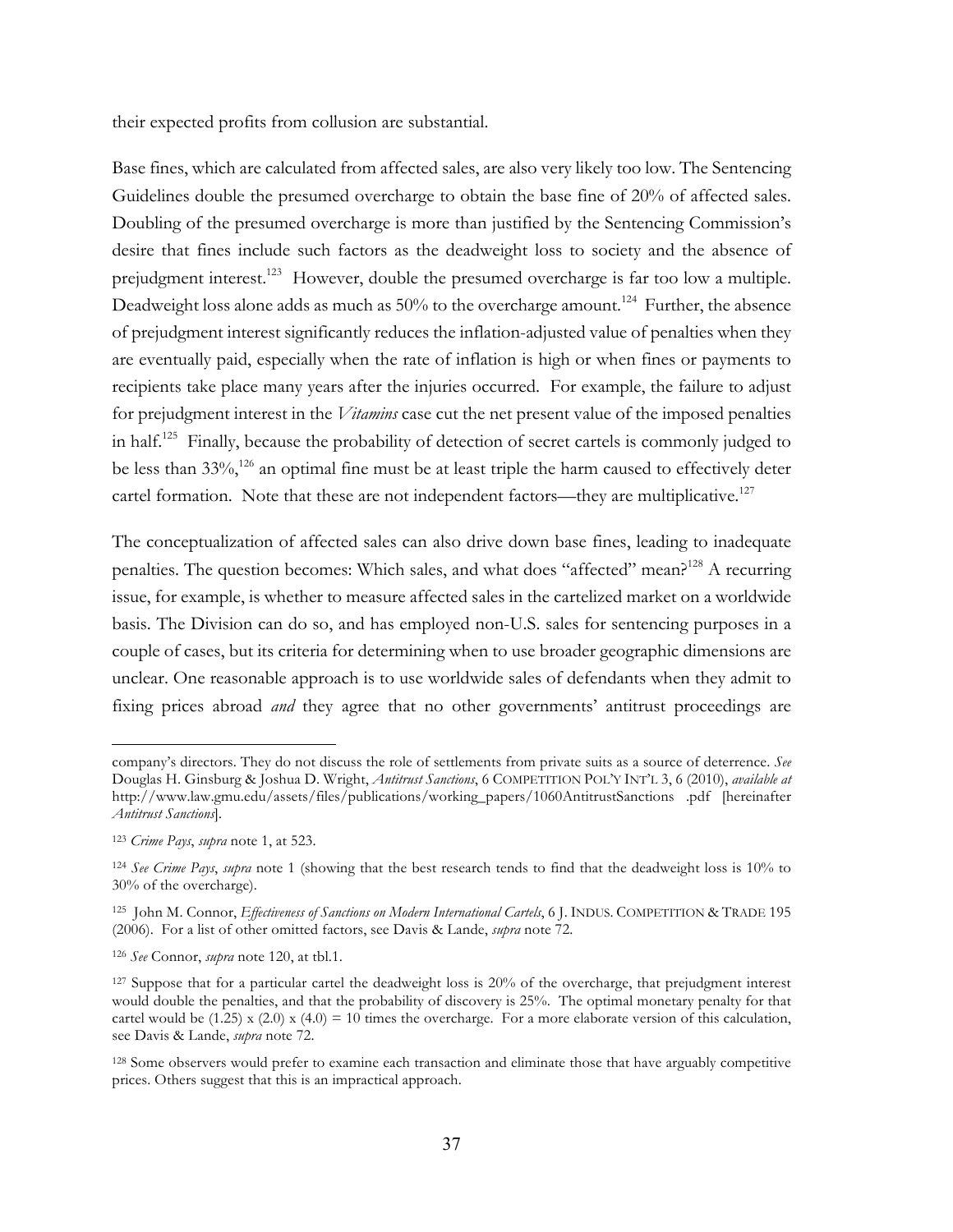ongoing.

 $\overline{a}$ 

A more difficult issue is the appropriate concept of affected sales when a cartel colludes on a component of a multicomponent final product that is sold in the United States. And similarly, the question arises whether sales of a close substitute for a cartelized product can be considered "affected sales."<sup>129</sup> Finally, the temporal dimensions of markets are yet another consideration. Plea negotiations can and do involve curtailing of collusive periods for fine purposes, especially as to beginning dates of collusion. 130

Yet another factor contributing to inadequate penalties is "cooperation discounts" for cartelists that do not qualify for full amnesty. After the base fine has been ascertained, the Sentencing Guidelines specify culpability factors that can augment a defendant's penalty.<sup>131</sup> When all these culpability factors have been determined, a minimum and a maximum multiplier are ascertained from a conversion table. Once the Sentencing Guidelines' fine range is determined, the Division often offers downward "partial leniency" discounts for cooperation with its investigation. Because less than 1% of all corporate defendants insist on a trial, 99% are potential recipients of these discounts.<sup>132</sup> Even the last to cooperate in an eight-member cartel can get a discount, sometimes a significant one.<sup>133</sup> In the aggregate, partial amnesty usually results in very large fine discounts. Using a sample of 129 posted plea agreements of corporate price fixers from 1995–2007, the average discount from the maximum Sentencing Guidelines'

<sup>&</sup>lt;sup>129</sup> If the price of petroleum is subject to overt collusion, for example, then economists would argue that natural gas is such a close substitute that the conspirators could reasonably foresee parallel price effects. Many of the same companies would be beneficiaries. Another good example is the collusion on fuel surcharges in *Air Cargo.* The Division insisted that the appropriate prices were the total shipping charges, not just the fuel fee; moreover, it took the position that both outbound and inbound shipments were affected commerce, even though invoices for the latter were written abroad.

<sup>130</sup> *See* Letter from Am. Bar Ass'n to U.S. Sentencing Comm'n (July 22, 2015). Several follow-up U.S. private suits have managed to calculate recoveries based on longer time periods than the preceding criminal actions. Defense counsel are aware that requests for curtailing are frequently made by the Division.

<sup>131</sup> In the Sentencing Guidelines these factors are discussed in § 8C2.5, which specifies the points to be added to or subtracted from the base culpability score. *See* AMC REPORT, *supra* note 71. These points are then converted into summary culpability multipliers. Sentencing Guidelines at § 8C2.6.

<sup>132</sup> Put another way, the DOJ appears to view agreeing to plead guilty in itself as a valuable form of cooperation. It is true that plea agreements allow the DOJ to escape from the substantial expenses of a trial, but in most other parts of the world merely agreeing not to contest a cartel decision is worth only a 10% discount. The principal justification for cooperation discounts is the value of inculpatory evidence (in the form of proffer letters) that results in avoiding the expense of trials against the remaining cartelists that have not yet agreed to plead guilty. After receiving proffers from two or three conspirators, are proffers from the rest really of prosecutorial value?

<sup>133</sup> For example, E. Merck was the 7th to plead guilty in the *Vitamins* cartel (8th after the amnesty recipient Rhone-Poulenc). It got a 62% discount from the top of the Sentencing Guidelines' range.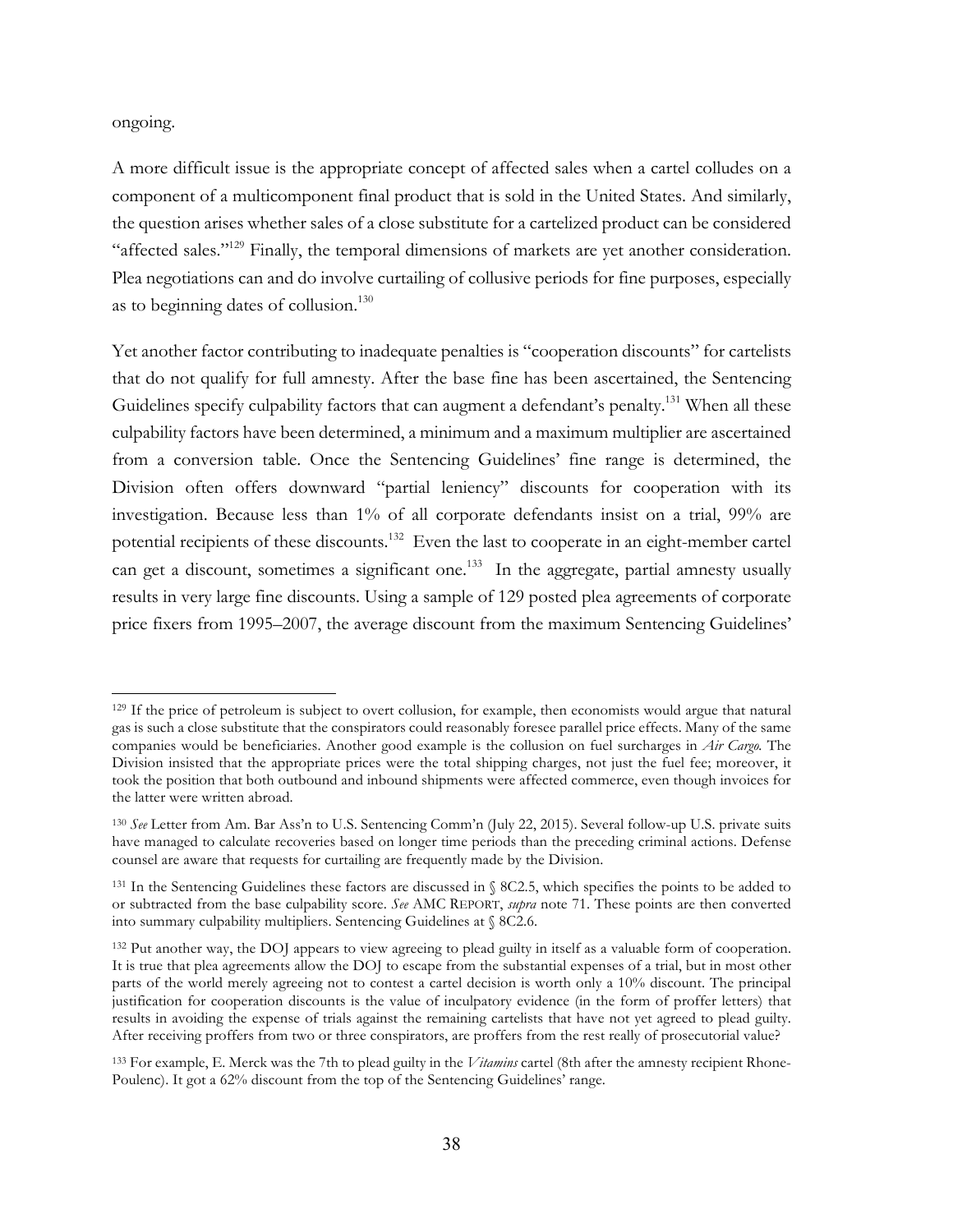fine was found to be 70%, and from the minimum  $58\%$ .<sup>134</sup> Put another way, without partial leniency discounts, Division fines would have been \$6-10 billion higher than those imposed.

Currently, no matter a defendant's plea rank, in most instances it is apparently Division practice to begin negotiations over cooperation discounts from the bottom of the Sentencing Guidelines' fine range, which the previous section demonstrated to be far too low. That is, most negotiations apparently begin with a Division concession to a level 50% below the maximum liability. After cooperation discounts, three-fourths of all guilty corporate cartelists end up with negotiated fines *below* the minimum specified by the Sentencing Guidelines.<sup>135</sup> The Division's discounting practices for price fixers that are third in line to apply for leniency seem overly generous, given the rarity of corporate trials for price fixing. Until more modest and precise criteria for awarding cooperation discounts are developed and promulgated by the Division, the Sentencing Guidelines' cooperation multiplier should be dropped. Another change in Division fining practices that requires no changes in the law would be to calculate base fines using global affected commerce rather than domestic affected commerce. One study estimates that such a change would at least triple the recommended fines for members of global conspiracies.136

Although corporate fines in the U.S. and other nations have been increasing, most notably since 2004 (Figure 12), we believe the weight of evidence suggests that more severe cartel penalties would increase deterrence and better serve consumer welfare. To this end, the Division should take several steps to expand potential fines, none of which requires new legislation. The Division should (1) use every opportunity to file multiple counts<sup>137</sup>; (2) under certain conditions substitute global affected sales of cartel members in place of U.S. sales when computing base fines; (3) apply the principle of joint and several liability to maximum fines, using the middle or upper end of the Sentencing Guidelines' range as the standard starting point for prosecutors in plea negotiations; (4) apply strong culpability multipliers more frequently to recidivists; and (5)

<sup>&</sup>lt;sup>134</sup> See John M. Connor, *A Critique of Partial Leniency for Cartels by the U.S. Department of Justice* (SSRN Working Paper, May 26, 2008) [hereinafter *Critique of Partial Leniency*]. Naturally, this figure excludes amnesty recipients and a small number of fines above the maximum Sentencing Guidelines fine.

<sup>&</sup>lt;sup>135</sup> *Id.* (containing a statistical model that predicts corporate cartelists' fine discounts fairly accurately; results show that companies that delay settling and that are members of global cartels or bid rigging schemes receive lower discounts (i.e., higher fines), but, inexplicably, defendants in long-lasting cartels that settled during the Bush II administration got higher discounts (i.e. lower fines); finally, recidivists were not penalized more severely, as called for by Division policy).

<sup>136</sup> GLOBAL PRICE FIXING, *supra* note 10.

<sup>&</sup>lt;sup>137</sup> For example, there were 16 vitamins cartels. Most of them were treated as separate violations by the EU for sentencing purposes, but they were treated as only three cartels by the Division. *See* John M. Connor, *Forensic Economics: An Introduction with Special Emphasis on Price-fixing*, 4 J. COMPETITION L. & ECON. 31 (2008) [hereinafter *Forensic Economics*].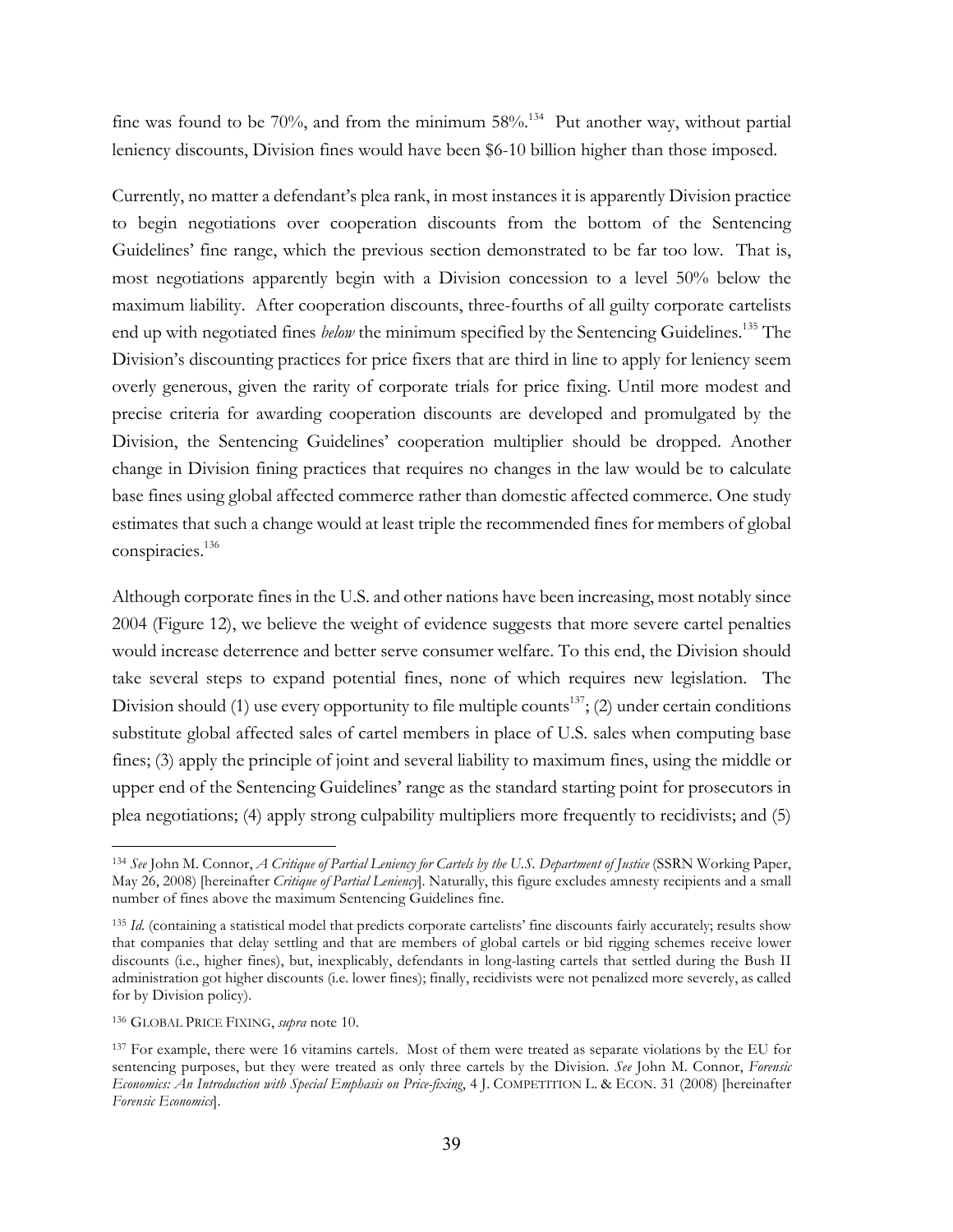require cartel fines to include prejudgment interest.





Other improvements would require changes in the federal Sentencing Guidelines. The Division should support reconsideration by the U.S. Sentencing Commission of the assumptions and methods embedded in the Sentencing Guidelines. First of all, the 10% overcharge assumption should be raised to at least  $20\%$  or  $30\%$ , with the latter applying to international conspiracies.<sup>138</sup> Second, because bid rigging results in lower percentage overcharges on average than classic price fixing,<sup>139</sup> the Sentencing Guidelines' higher multiplier for bid rigging offences ought to be reconsidered and possibly removed. Third, the base fine can also be raised by using a more expansive sales concept: the Sentencing Guidelines should substitute either world-wide sales in the defendants' line of business, global sales in all of the defendants' lines of business (a concept close to the EU's method of capping fines), or domestic sales of the entire cartel, in place of domestic affected sales of a single participant.<sup>140</sup> Broadening the sales definition used to

<sup>138</sup> Connor & Lande, *supra* note 37, at 561–62.

<sup>139</sup> *Id.* at 559.

<sup>140</sup> *See* Am. Antitrust Inst., Comments of the AAI Working Group on Criminal Remedies 7 (Sept. 30, 2005) (comments submitted to the Antitrust Modernization Commission). Hammond argued strongly for this more expansive interpretation of sales. *See* Hammond 2005, *supra* note 12, at 10-13. The ABA noted that counting the overcharges of all co-conspirators is the interpretation historically used by the Division for implementing § 3715(d), the "alternative fine statute," when the Sentencing Guidelines require a fine above the Sherman Act cap. The ABA further noted that no court decision contradicts the Division's sales interpretation. *See* AMERICAN BAR ASS'N, *supra* note 117. The last substitute approach—a joint-and-several-liability concept—was considered but not recommended by the AMC. Instead, the AMC recommended no change, except "making explicit" the existing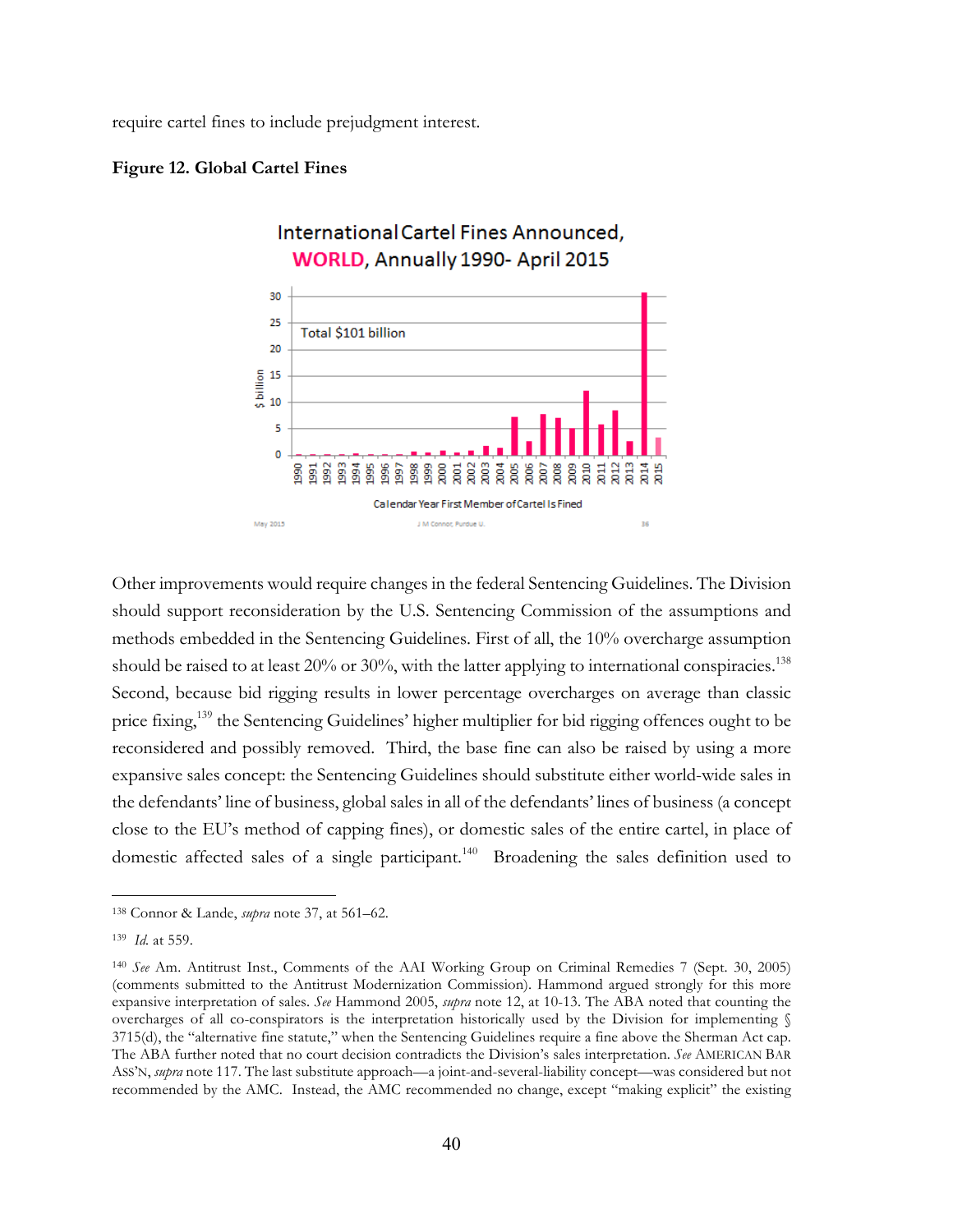calculate the base fine will place Division prosecutors in better initial bargaining positions than do the present Sentencing Guidelines. One study estimates that such a change would at least triple the recommended fines for members of global conspiracies.<sup>141</sup> Fourth, the objective of specific deterrence is to reduce recidivism. However, the maximum fine enhancement possible for *two prior convictions* for U.S. price fixing is 16%, and this provision is rarely applied. An increase in the recidivism penalty in the USSGs to perhaps  $50\%$  per incident is desirable.<sup>142</sup>

#### 2. Individual Penalties

Division policy statements place great weight on the deterrence value of predictably long prison sentences for convicted cartel managers. The Division secured prison sentences for a total of 494 individuals during the years  $1990-2015$ .<sup>143</sup> As documented above, the likelihood of individual cartelists being indicted and imprisoned has risen, and the length of prison sentences has grown. These trends are positive for cartel deterrence.<sup>144</sup>

It should be noted that the U.S. practice of regularly sentencing individuals to jail for price fixing is nearly unique in the world.<sup>145</sup> Several countries have individual penalties written in their laws,<sup>146</sup> but only Canada, Australia, the UK, Brazil, Korea, Germany, and Israel have regularly imposed fines on large numbers of individual price fixers.<sup>147</sup> However, few incarcerations are observed even in jurisdictions that permit them. The Division has made efforts to encourage criminalization of antitrust abroad in additional nations.

As previously stated, the Division has suggested that individual penalties are more efficacious

rule that a 10% overcharge is a rebuttable presumption for Division prosecutors. AMC REPORT, *supra* note 71, at 302.

<sup>141</sup> GLOBAL PRICE FIXING, *supra* note 10.

<sup>142</sup> The 2006 EC Guidelines permit a 100% increase for each recidivism episode, and recidivism is broadly defined. The ultimate parent is jointly and severally responsible for violations of any subsidiary, even one acquired recently.

<sup>143</sup> Workload Statistics, *supra* note 18.

<sup>144</sup> The legal-economic literature does not uniformly support individual sentences for cartel crimes. *See* Keith N. Hylton, *Deterrence and Antitrust Punishment: Firms versus Agents*, 100 IOWA L. REV. 2069 (July 2015) (offering a simple proof that, given the intensive system of rewards for its managers, a firm bent on price fixing will almost always induce its managers to carry out the illegal act, making individual penalties superfluous).

<sup>145</sup> The EU imposes only corporate civil fines.

<sup>146</sup> Examples are France, Brazil, Japan, and the U.K.

<sup>&</sup>lt;sup>147</sup> Only Israel has imprisoned significant numbers of cartel managers. Yet, it has prosecuted only two international cartels, and in neither case were criminal sanctions imposed. Japan imprisoned a few cartelists in the early 1950s, but none since. One Canadian prosecution resulted in a nine-month sentence, which was commuted to community service, a common outcome in other jurisdictions as well.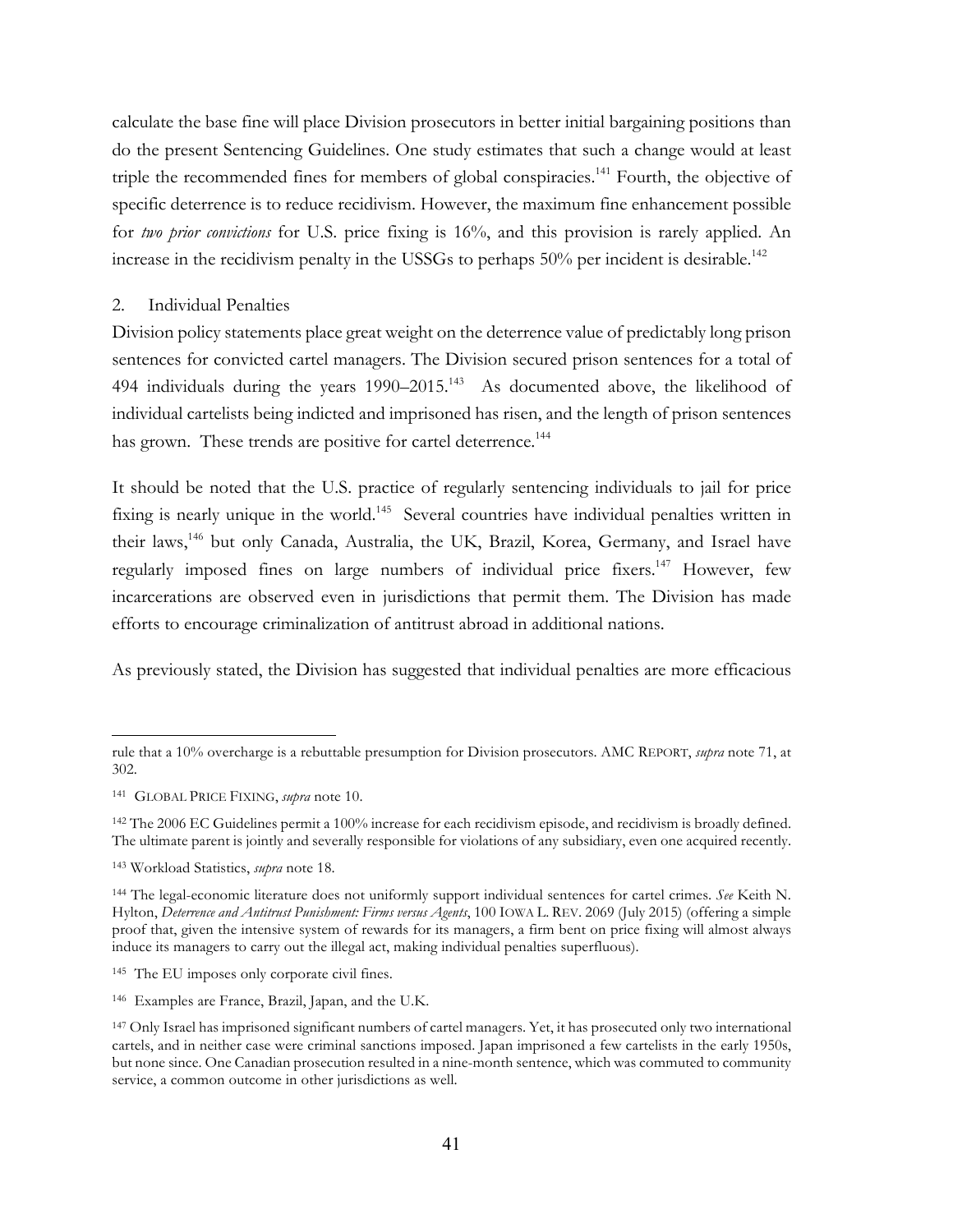than corporate fines.<sup>148</sup> Unfortunately, there is no research confirming this strongly held opinion. Moreover, while a notable escalation in individual fines has taken place over time, fewer cartel managers are being fined each year. And individual fines in international schemes are minuscule; fines per person are constant or declining, and the number of persons (especially foreign executives) incarcerated is flat, as is the proportion of defendants imprisoned.

Proposals have been made of late to debar directors and senior executives of criminally convicted companies from serving in such positions in the future.<sup>149</sup> In force already abroad in a couple of nations, this punishment is very likely consistent with U.S. laws and regulations. While additional ways of discouraging conspiracies are welcome, there are several drawbacks to the proposal. First, a large share of convicted cartelists are subsidiaries of non-U.S. parents. Consequently, few are publicly listed; the SEC will have no records of the directors of such firms, making follow-up impractical. Second, there is a danger that debarment will be seen by the judiciary as a substitute for incarceration or lengthy sentences.<sup>150</sup> Third, corporations have incentives to compensate penalized senior managers, thereby undermining the debarment.

# *E. Interaction with Private Cases: Does the Division Do Enough to Help Private Rights of Action?*

Dollar-for-dollar, fines and private settlements have equivalent impacts on cartel deterrence.<sup>151</sup> We are convinced that the Division has, as Congress intended, an obligation to assist private rights of action as far as it is legally and practically able to do so.<sup>152</sup> Moreover, private damages actions that recover their antitrust losses from leniency applicants in fact enhance the effectiveness of leniency programs and cartel deterrence.<sup>153</sup> At times, the Division has appeared

<sup>&</sup>lt;sup>148</sup> There is a broad body of opinion among experienced antitrust lawyers that imprisonment has a powerful effect in deterring cartel formation. However, we have been unable to find convincing studies based upon large samples of data that test that belief. Moreover, it would be very difficult to test this belief rigorously. The principle seems not to apply to owner-operated partnerships or proprietorships, but rather to large companies with a small cadre of professional managers with small stakes in the firm. Clearly, a \$10-million fine for a large corporation with \$100 million of cash on hand "hurts" the stockholders less than the same fine hurts an executive with \$1 million in assets, but individual fines of this magnitude are extremely rare. Proponents of the principle seem to imply that the expectation of a possible felony conviction with substantial jail time has more deterrent power than a typical fine for a large corporation. Put another way, executives are thought to value avoiding a month in prison at millions of dollars of corporate money.

<sup>149</sup> Ginsburg & Wright, *Antitrust Sanctions*, *supra* note 122*.*

<sup>150</sup> Joseph Harrington, *Comment on "Antitrust Sanctions"*, 6 COMPETITION POL'Y INT'L 41 (2010).

<sup>151</sup> However, because cartelists are required to admit to a felony at the completion of all criminal cartel proceedings, the stigma of a government prosecution may be greater than a private settlement with similar monetary penalties.

<sup>152</sup> ACPERA, for example, was intended to increase "the total compensation to victims of antitrust conspiracies." 150 CONG. REC. S6,327 (2004) (quoting Sen. Hatch).

<sup>153</sup> *See* Paulo Buccirossi et al., *Leniency and Damages* (Stockholm Inst. of Transition Econ., 2015), *available at*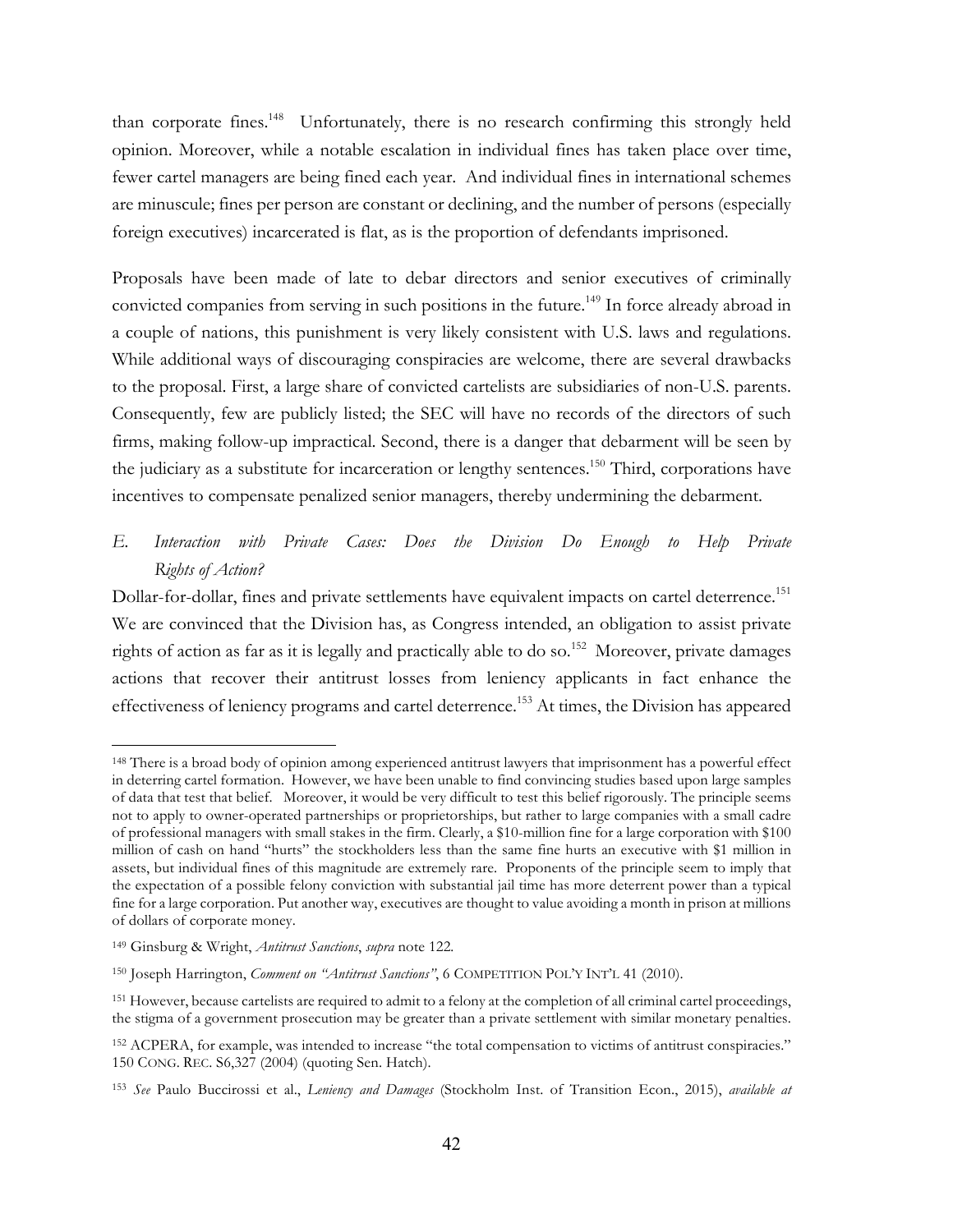indifferent at best to private litigation.<sup>154</sup> The proper approach, however, is to balance the deterrence benefits of securing more criminal fines against the deterrence costs of reduced private penalties.155

# 1. DOJ Stays of Discovery in Private Cases

 $\overline{a}$ 

While it is not uncommon for the Division to join with the state attorneys general in antitrust prosecutions, the Division does not always work as smoothly with "private attorneys general." On the contrary, when private suits are initiated, plaintiffs' cases are often delayed by the Division. The Department of Justice intervenes in civil litigation when its criminal investigation is still pending, for the purpose of staying or limiting discovery. Most courts grant such motions, at least for limited periods.<sup>156</sup> And while a stay limited in time (six months is typical) and scope (the government often seeks to prohibit merits depositions and interrogatories) would not appear to impose a significant burden on the private plaintiffs, in practice the DOJ almost routinely seeks to extend the stay on the grounds that the investigation has not proceeded as quickly as anticipated.<sup>157</sup> Plaintiffs' counsel often are sensitive to the government's need to maintain the integrity of its investigation, and often agree with the Division to limit the scope of discovery while the investigation is ongoing, and to sequence discovery so as to minimize interference with the criminal investigation. This kind of cooperation can benefit both the DOJ (which does not need to waste resources moving to intervene and briefing a

http://ssrn.com/abstract=2566774 ("Our analysis shows that . . . limiting the cartel victims' ability to recover their loss is not necessary to preserve the effectiveness of a Leniency Program [and] that damage actions will actually improve the effectiveness of such programs, through a legal regime in which the civil liability of the immunity recipient is minimized and full access to all evidence collected by the competition authority, including leniency statements, is granted to claimants.")

<sup>154</sup> In 1996, for example, after the Division secured a guilty plea and the first ever \$100 million fine from ADM for its role in the global lysine and citric acid cartels, the Division offered to conclude its investigation of corn fructose as a concession to ADM in plea negotiations, despite fairly clear audiotape evidence of a parallel conspiracy in the corn fructose market (by far the largest of the three markets) that was being challenged by private plaintiffs. GLOBAL PRICE FIXING, *supra* note 10. After nine years of litigation, with no assistance from the Division, private plaintiffs concluded settlements worth \$611 million. *Id.* at 402–03.

<sup>155</sup> In follow-on cases, private cartel penalties measure at least four times larger than criminal fines in the United States. *See* Davis & Lande, *supra* note 72. They are about equal in the case of all international cartels worldwide (Table 2).

<sup>156</sup> *See, e.g*., *In re Air Cargo Shipping Services Antitrust Litig*., No. 06-MD-1775, 2010 WL 5027536 (E.D.N.Y. 2010) (granting partial stay of discovery and noting that "courts in the Second Circuit have routinely granted motions made by prosecuting authorities seeking to intervene in civil actions for the purpose of obtaining stays of discovery"); *Four in One Company, Inc. v. SK Foods, L.P*., No. CIV S-08-3017 MCE EFB, 2010 WL 4718751 (E.D. Cal. 2010) (granting DOJ's request to stay discovery).

<sup>157</sup> In *Four in One*, 2010 WL 4718751, for example, the DOJ sought and obtained multiple stays, in effect staying much of the civil action's discovery for more than two years. Similarly, in *In re Aftermarket Automotive Lighting Prods. Antitrust Litig*., 2013 WL 4536569 (C.D. Cal., 2013), the DOJ obtained several extensions of its discovery stay, and while discovery was stayed a critical witness died.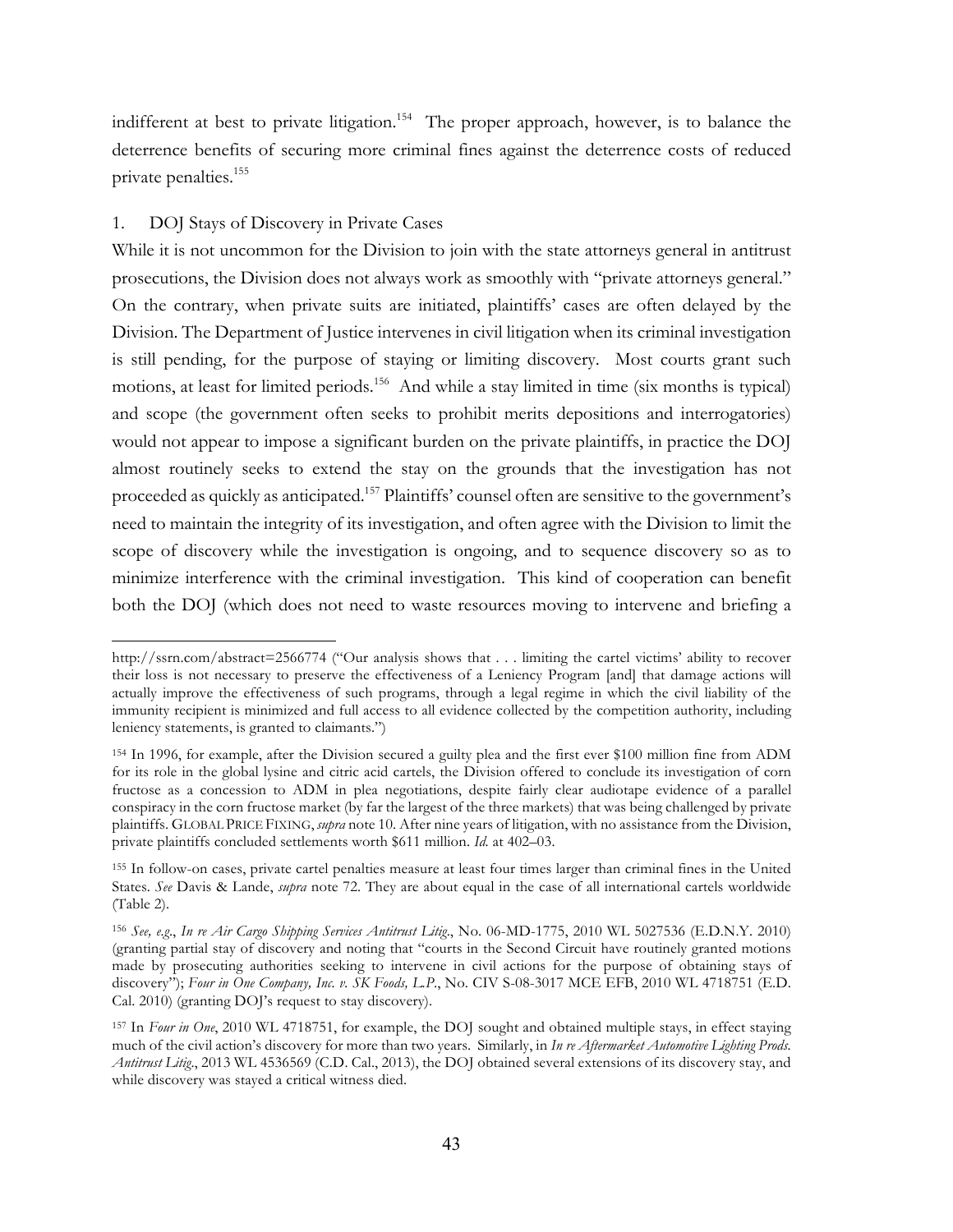discovery stay) and the private plaintiffs, so long as the DOJ recognizes that open-ended and broad discovery stays can irrevocably harm the plaintiffs' case.

Legal impediments to discovery in private actions are particularly severe in international cartel actions.158 For example, although federal rules of civil procedure permit plaintiffs to seek discovery of a party's documents wherever those documents are located, foreign law may limit such production. In some cases litigants must obtain evidence through the limiting and cumbersome Hague Convention (and many countries are not signatories to the Hague Convention). 159 Further, foreign antitrust authorities do not ordinarily permit the release of any documents pertaining to ongoing investigations, although some U.S. courts have overridden concerns about comity and required foreign antitrust authorities to produce documents held abroad to plaintiffs in private suits. $160$ 

# 2. The FTAIA

 $\overline{a}$ 

The Division has also urged courts to interpret the Foreign Trade Antitrust Improvements Act, or FTAIA, in a manner that limits private damages actions. The FTAIA, passed in 1982 as part of a package of bills supporting U.S. exports, was intended to clarify the circumstances under which foreign conduct would be subject to U.S. antitrust laws. It makes the Sherman Act inapplicable to conduct involving foreign nations – other than import trade − *unless* that trade has a "direct substantial, and reasonably foreseeable effect" on U.S. commerce, *and* that direct and foreseeable effect "gives rise to a claim" under the antitrust laws. In its 2004 *Empagran*  decision, the Supreme Court held that the FTAIA precluded injured parties who made "wholly foreign purchases" from international cartels from bringing antitrust claims in U.S. courts.<sup>161</sup> In

<sup>158</sup> *See* Jose M. Umbert, Judith A. Zahid, & Qianwei Fu, *Unique Discovery Challenges in International Cartel Cases*, COMPETITIONLAW360 (Jan. 31, 2014, 3:43 PM), http://www.law360.com/articles/505219/unique-discoverychallenges-in-international-cartel-cases; Kenneth L. Adams & Elaine Metlin, Procedural Issues Unique to International Cartel Litigation, Speech at American Bar Ass'n, Antitrust Section, International Forum 2002 (Jan. 31, 2002).

<sup>159</sup> In *Societe Nationale Industrielle Aerospatiale v. U.S. Dist. Court for the Southern Dist. Of Iowa*, 482 U.S. 522 (1987), the Supreme Court held that a district court considering a motion to compel discovery from a party in a foreign nation must conduct an analysis of the respective interests of the foreign and requesting nation before determining whether the Federal Rules of Civil Procedure or the Hague Convention on the Taking of Evidence Abroad for Commercial Matters applies.

<sup>160</sup> In the *Vitamins* action, the court ordered both the EC and the Canadian Bureau of Competition to turn over documents they had received in the course of amnesty applications. Calvin S. Goldman, *Comity after* Empagran *and*  Intel*,* 20 ANTITRUST 6, 6 (2005). Since that time, the EC has changed its process to "paperless" presentations of leniency applications.

<sup>161</sup> *See* Davis, *supra* note 20, at 1 (surveying the state of the law on antitrust liability for international cartel conduct leading up to *Empagran*); Ronald W. Davis, Empagran *and International Cartels – A Comity of Errors*, 18 ANTITRUST 58 (2004) (providing overview and critical analysis of the Supreme Court's *Empagran* decision); and John M. Connor & Darren Bush, *How to Block Cartel Formation and Price Fixing: Using Extraterritorial Application of the Antitrust*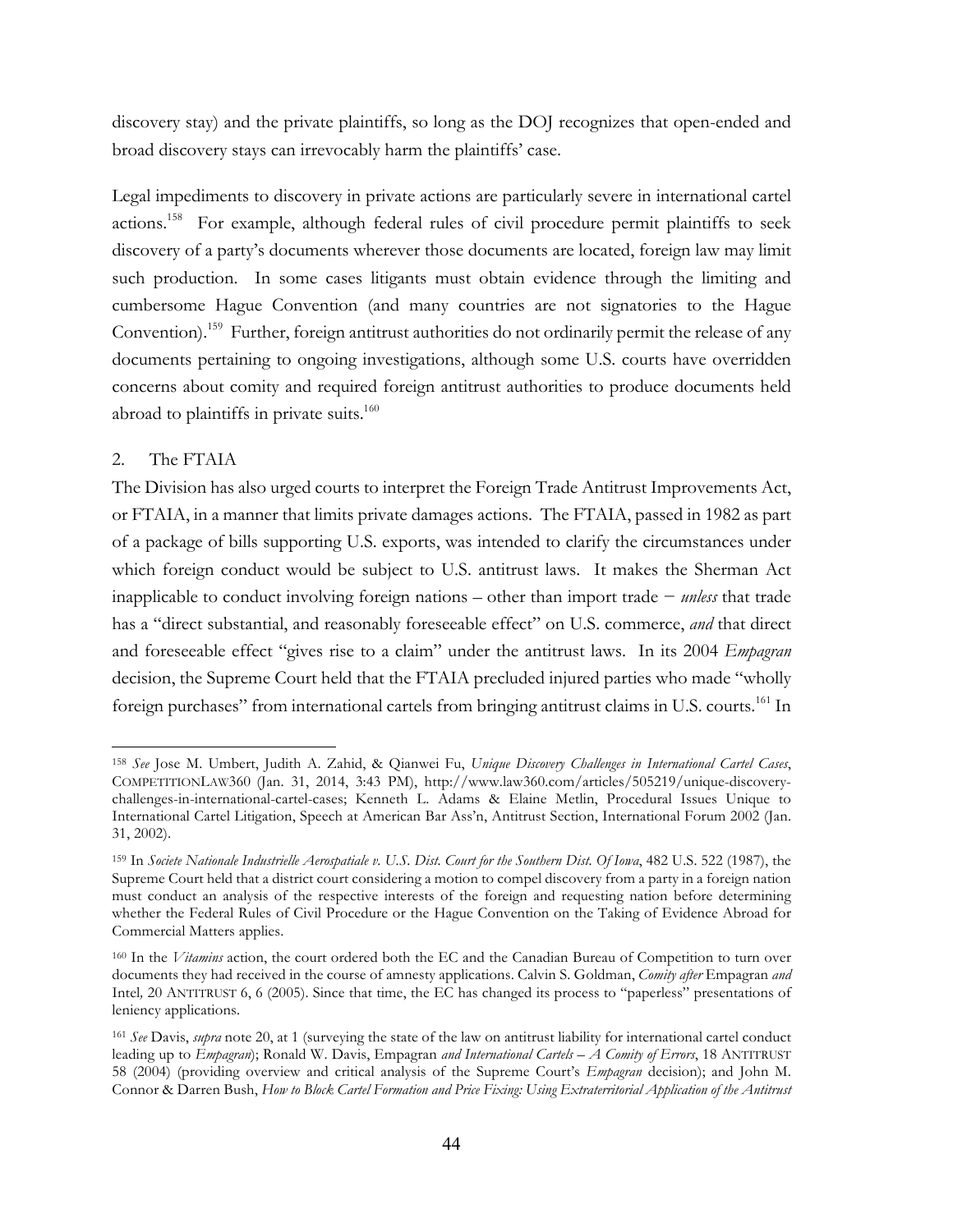that case, five foreign vitamin distributors (located in the Ukraine, Australia, Ecuador and Panama) sought to bring damages claims in federal district court against U.S. and foreign vitamin manufacturers that had engaged in a price-fixing conspiracy. All of the foreign plaintiffs bought vitamins for delivery outside of the United States. In these circumstances, the Court held, principles of "prescriptive comity" as well as the FTAIA's language and legislative history, precluded an interpretation of the FTAIA that would have allowed the plaintiffs to rely upon the Sherman Act to redress their foreign injury.<sup>162</sup>

Permitting such private rights of action in U.S. courts would raise monetary penalties on international cartels and therefore improve deterrence. However, raising private penalties would also create a trade-off for the operation of the Division's Leniency Program by making amnesty applicants almost assuredly targets of civil damages suits.<sup>163</sup> It would also, under present court rules, increase the burden on the U.S. court system and might adversely affect comity. The Division weighed these considerations and argued against broadening plaintiffs' rights even though we are unaware of convincing empirical evidence of which effect predominates.164

There may indeed be trade-offs among deterrence, leniency policy effectiveness, and comity, but formulating wise anti-cartel policies requires empirical research to determine the sizes of those trade-offs.165 We therefore propose that the Division, the Sentencing Commission, the

*Laws as a Deterrent*, 112 PENN ST. L. REV. 813 (2008) (reviewing the legal and economic issues).

<sup>&</sup>lt;sup>162</sup> 542 U.S. at 169-70. The Court remanded the case to permit plaintiffs the opportunity to demonstrate a link between their foreign injury and any adverse domestic effects sufficient to satisfy the FTAIA's "domestic effects" exception, and to demonstrate that the domestic injury gave rise to the foreign injury. *Id*. at 175. On remand, plaintiff-appellants argued that, because vitamins are fungible and easily transportable, the cartelists could not have maintained their price-fixing conspiracy without also maintaining supracompetitive prices in the U.S. as well. The Court of Appeals agreed that the plaintiffs-appellants had presented a "plausible scenario under which maintaining super-competitive prices in the United States might well have been a 'but-for' cause of the appellants' foreign injury," but held that they had not demonstrated the requisite proximate cause relationship. *Empagran S.A. v. F. Hoffman-LaRoche, Ltd*., 417 F.3d 1267 (D.C. Cir. 2005).

<sup>163</sup> Prior to applying for amnesty, a cartelist might judge its chance of being exposed to be well under 50%; after applying its chance of paying fines becomes nearly zero, but its chance of paying significant civil penalties rises substantially. It was this concern that caused the civil liability of amnesty recipients to be detrebled when the Sherman Act was amended in 2004.

<sup>164</sup> Although the AMC did not endorse the *Empagran* plaintiffs' position, the sole economist on the AMC has endorsed giving standing in U.S. courts to plaintiffs who conducted wholly foreign transactions. Dennis W. Carlton, *Does Antitrust Need to Be Modernized?* 21 J. ECON. PERSPECTIVES 155 (2007). Ultimately, Carlton appears to prefer having jurisdictions outside the United States "develop and enforce their own strong laws against cartels." *Id.* at 172. We also are concerned about the loss in international cartel deterrence caused by the inability of injured parties in most foreign jurisdictions to bring private rights of action.

<sup>165</sup> We take note that the Supreme Court itself was painfully aware of the amnesty program/deterrence trade-off and asked: "How could a court seriously interested in resolving so empirical a matter . . . do so simply and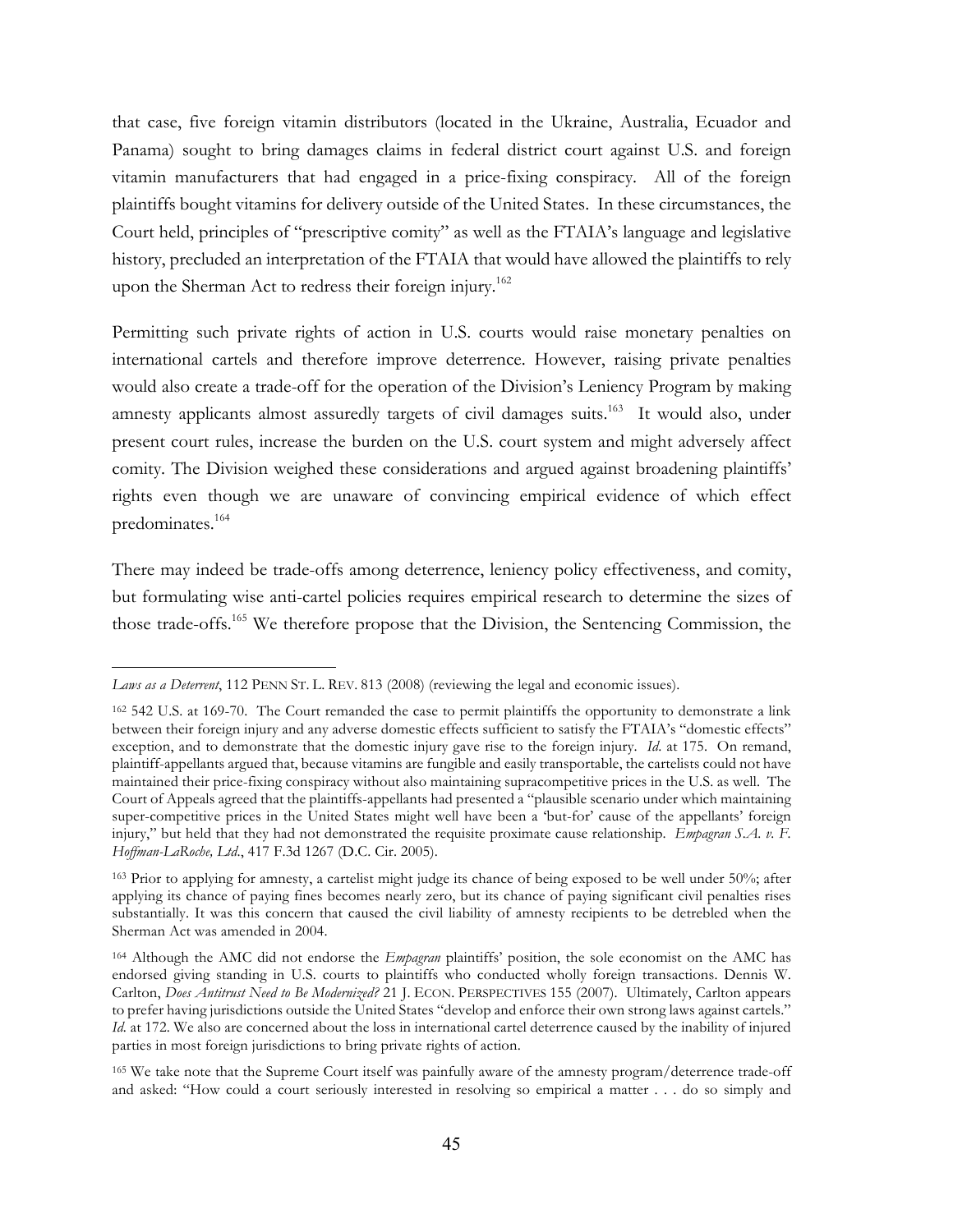Organisation for Economic Co-operation and Development, or Congress sponsor definitive research by disinterested parties on the net benefits of extending standing to *Empagran*-type plaintiffs under alternative institutional arrangements.<sup>166</sup> The results of this research should inform the Division in writing amicus briefs and Congress in devising enabling legislation in the future.

The Division has also weighed in against private damages actions by U.S. companies that purchase price-fixed component products through their foreign subsidiaries and then incorporate those component products into finished goods sold in the United States. 167 In *Motorola Mobility LLC v. AU Optronics Corp.*, <sup>168</sup> Motorola sought to recover damages it incurred as a result of purchasing liquid crystal-display (LCD) panels used in its mobile phones from members of a global price-fixing conspiracy. The problem for Motorola was that its foreign subsidiaries purchased those LCD panels in foreign countries, and then incorporated them (in foreign countries) into Motorola phones which were then shipped to the United States for sale to U.S. consumers. The Seventh Circuit assumed that Motorola had satisfied the FTAIA's requirement that the challenged conduct have a "direct, substantial, and reasonably foreseeable effect on domestic commerce," but held that Motorola's purchases fell outside the FTAIA's exception because the domestic effect did not "give rise to" an antitrust cause of action. Specifically, because Motorola's foreign subsidiary, rather than Motorola, directly purchased the price-fixed LCD panels, its damages claims were too derivative to give Motorola standing under the antitrust laws, and its damages claims were barred by the indirect purchaser rule of *Illinois Brick*. 169

Motorola's business model is, of course, a very common one. Many American parent companies rely on foreign subsidiaries to manufacture their products, which are then sold into the U.S. market. The Seventh Circuit's decision not only deprived Motorola of an effective remedy, but also denied compensation to the millions of U.S. consumers that purchased the

expeditiously?" *Empagran*, 542 U.S. at 169.

<sup>166</sup> Ironically, one empirical indicator may come from developments in England, because the English High Court has ruled that it is empowered to accept non-English claims from EC cartel victims after EC sanctions are imposed. See *Cooper Tire v. Shell* [2009] EWHC 2609 (Comm) (UK); *Provimi Ltd v Roche Products Ltd et al* [2003] EWHC 961 (Comm) (UK).

<sup>167</sup> Although the DOJ initially submitted an amicus brief urging the panel to vacate its decision, it subsequently declined to take any position on whether Motorola was entitled to an antitrust damages remedy. *Motorola Mobility*, 775 F.3d at 825.

<sup>168</sup> 755 F.3d 816 (7th Cir. 2014).

<sup>169</sup> 755 F.3d at 820-21, citing *Mid-State Fertilizer Co. v. Exchange National Bank of Chicago*, 877 F.2d 1333, 1335-26 (7th Cir. 1989); *Brunswick Corp. v. Pueblo Bowl-O-Mat*, 429 U.S. 477 (1977); *Illinois Brick Co. v. Illinois,* 431 U.S. 720 (1977).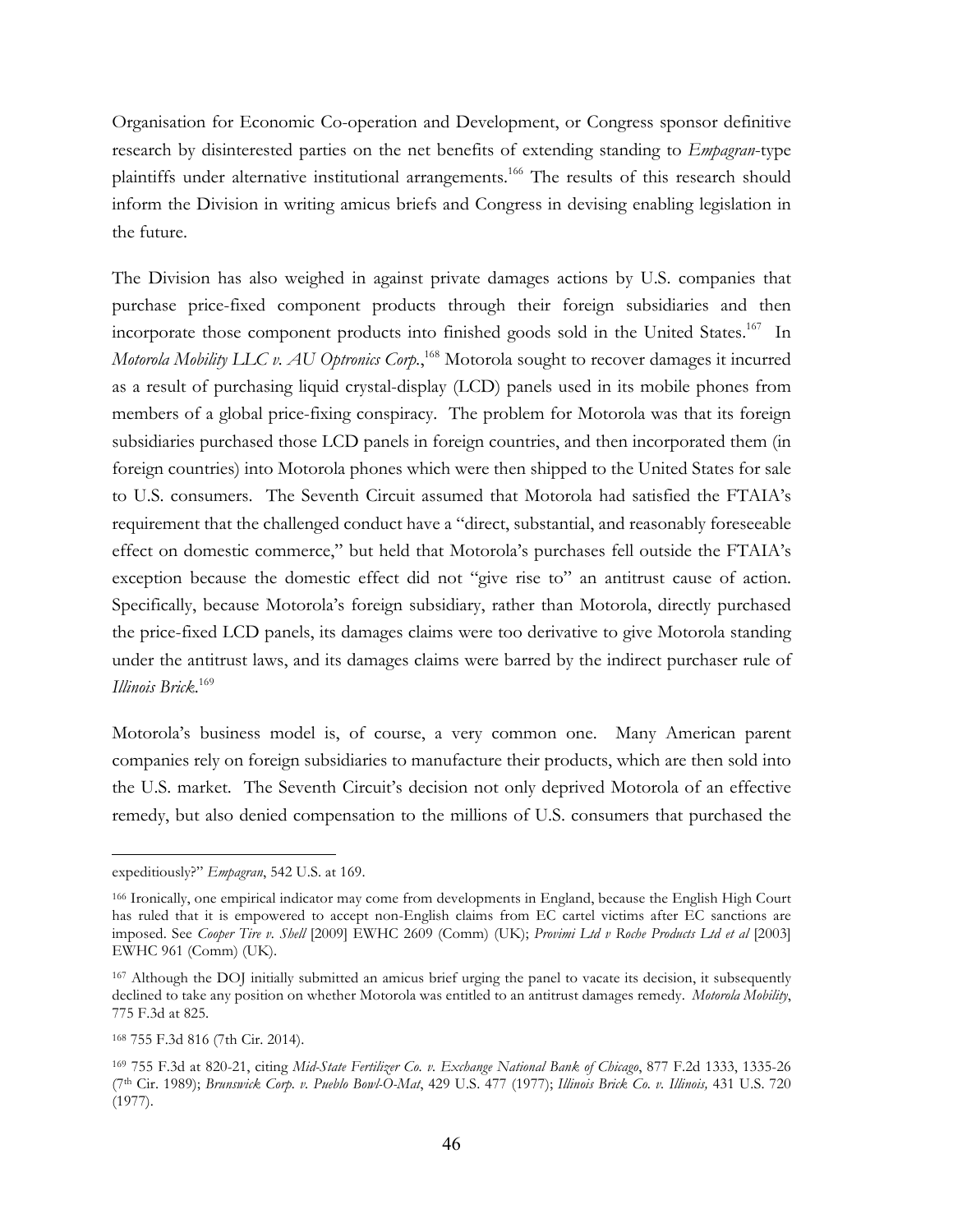mobile phones from Motorola, and who very likely paid an artificially inflated price as a result of Motorola's incorporation of price-fixed LCD panels into the phones. The decision has generated significant controversy, for good reason. As the AAI said in an amicus brief:

The panel's decision exempts foreign cartels from Sherman Act damages on price-fixed products intended for the U.S. market, as long as those products are initially sold abroad before they are imported into the United States (eithers as raw materials or components of finished products). Not only are direct purchasers like Motorola's foreign subsidiaries barred from recovery under the FTAIA, but the panel was emphatic that the *Illinois Brick* rule would prevent U.S. indirect purchasers (Motorola or American consumers of cell phones) from recovery as well. . . . This result makes no sense because it cannot be the case that the most efficient enforcer of the U.S. antitrust laws is "no one." $170$ 

We recommend that the next administration seek the passage of legislation clarifying the scope of the FTAIA, and that the Division give greater support in its amicus filings to private damages claims.

# *F. The Difficult Case of Global Cartels*

 $\overline{a}$ 

Global cartels – those that collude across two or more continents, though collusion in at least three continents ("the Triad") is more typical – are the most difficult nuts to crack and generate the cruelest cartel injuries. We know that these behemoths tend to have the largest affected sales, the longest duration, the highest overcharge rates, cause the greatest customer injuries, and most easily escape punishment of any category of cartel.<sup>171</sup> Worse yet, they are also the hardest to detect.<sup>172</sup> Despite the increase in the number of antitrust authorities with leniency programs, rates of discovery of global cartels, unlike all other categories, have stagnated after

<sup>170</sup> Brief of the American Antitrust Institute as Amicus Curiae in Support of Appellant's Petition for Rehearing En Banc, 2014 WL 7405036. The Division has supported an exception or construction of *Illinois Brick* that would allow injured U.S. victims to sue in these circumstances. Brief for the U.S. and the FTC as Amici Curiae in Support of Neither Party 14, Motorola Mobility LLC v. AU Optronics Corp., 775 F.3d 816 (7th Cir. 2015) (No. 14-8003) (filed Sep. 5, 2014) (noting that "a holding that [*Illinois Brick*] does not apply if the Sherman Act itself, through Section 6a, bars recovery by the direct purchaser does not risk 'litigat[ing] a series of exceptions,'" "[n]or would it 'entail the very problems' of proof and line-drawing the direct purchaser rule was meant to avoid" (quoting Kansas v. UtiliCorp United, Inc., 497 U.S. 199, 216-17 (1990))).

<sup>171</sup> *See* John M. Connor, *Cartels and Antitrust Portrayed: Market Effects and Damages–Private International Cartels 1990– 2008* (American Antitrust Institute, Working Paper No. 09-06, Sept. 1, 2009), http://www.antitrustinstitute.org/sites/default/files/Working%20Paper%2009-06\_090120091450.pdf.

<sup>&</sup>lt;sup>172</sup> When a cartel manages to attract all of the largest suppliers in the world, customers have weaker bases to complain about prices because benchmark prices from suppliers in geographically remote places disappear. Global cartel managers can meet in jurisdictions with weak or no cartel-detection in place.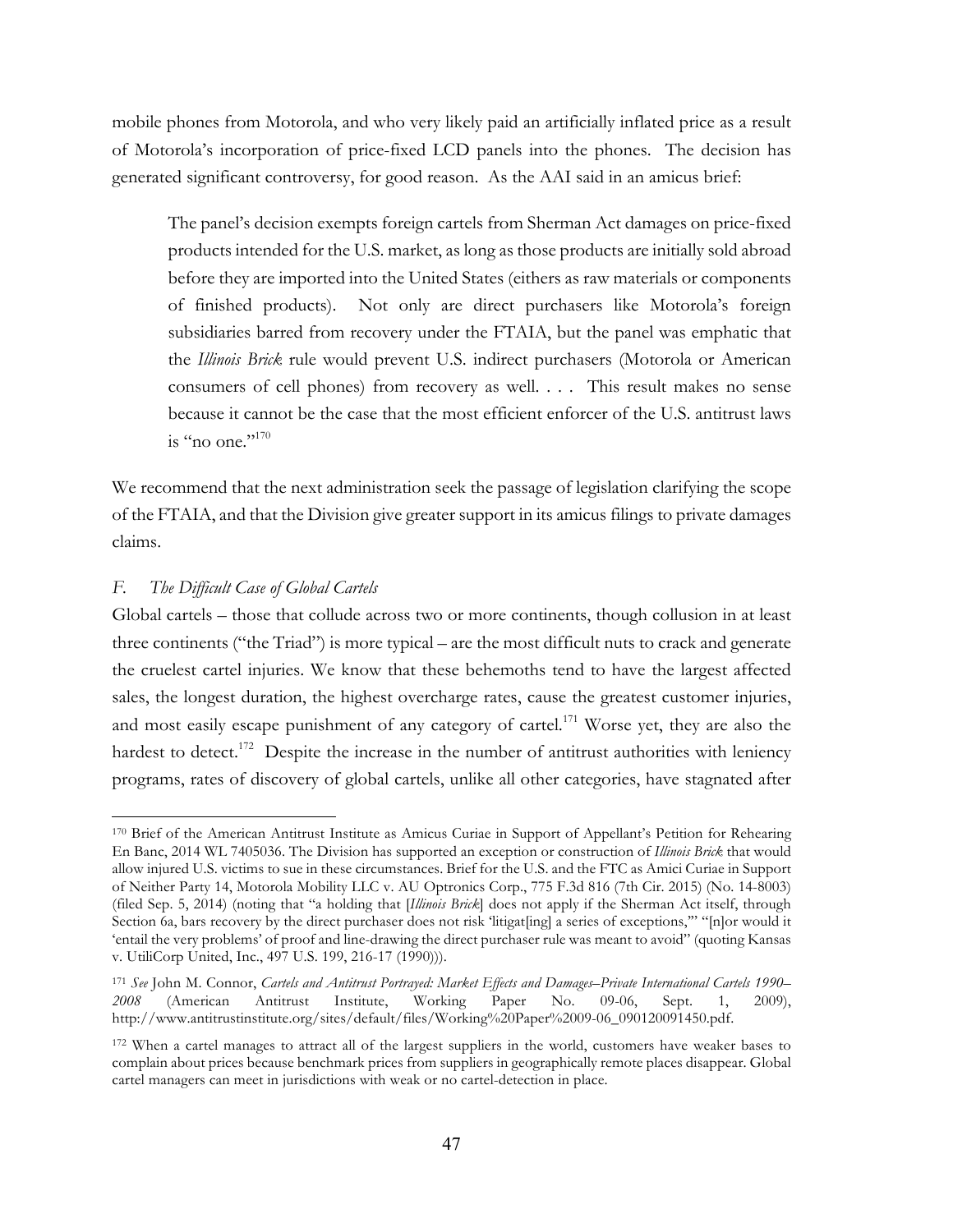the early 1990s.<sup>173</sup> Those that have been caught in the United States display the highest average overcharges, longest duration, and greatest damages—but with the lowest severities of antitrust penalties.174 Even more concerning is a large decline in U.S. recoveries as a proportion of damages, from over 90% in the 1990s to only 25% in the 2000s.

This raises a major conundrum. An incredibly high 88% of U.S. government fines have been imposed on global cartels (Table 2). More so than any other of the world's antitrust authorities, the DOJ is highly focused on punishing global cartels.<sup>175</sup> This may mean that the DOJ's uniquely powerful set of criminal-law methods is especially congenial to fighting global cartels. But at the same time, it may show that global cartels habitually target the U.S. economy over other regions. We applaud the DOJ's active prosecution of global cartels, but see a need for doubling its efforts and penalties.

# *G. Does the Division Have Sufficient Resources?*

The Division is the oldest and one of the largest antitrust authorities in the world.<sup>176</sup> However, given the scope of its responsibilities and the size of the U.S. economy, it should be awarded significantly greater resources to carry out its main missions.<sup>177</sup> Only about 200 Division attorneys are earmarked for cartel enforcement.<sup>178</sup> Its large backlog of cases, infrequent trial litigation, and tendency to offer seemingly excessive concessions that yield quickly negotiated plea agreements likely are all signs of an organization trying to stretch an insufficient labor pool. Relative to the size of the U.S. economy, many other foreign antitrust authorities are actually much larger.<sup>179</sup>

<sup>173</sup> *See Private International Cartels*, *supra* note 25 (showing rates meandering in the six to eight per year range).

<sup>174</sup> *Id.* 

<sup>175</sup> In the rest of the world, only 43% of all fines are directed at global cartels. Jurisdictions like Korea, South Africa, and Japan direct a greater proportion of their antitrust resources to local construction-industry bid rigging. This is an industry that has become less burdensome for the DOJ in recent years.

<sup>176</sup> Global Competition Review, *Rating Enforcement*, *supra* note 92.

<sup>&</sup>lt;sup>177</sup> *Id*. We recognize that its attorneys are occasionally augmented by investigators secunded from the FBI and, less commonly, from U.S. Attorneys offices.

<sup>178</sup> The Division employs about 70 economists in its Economic Analysis Group (EAG), but some practitioners suspect those economists rarely participate in or assist in preparing for plea negotiations. When the Division goes to trial, it typically hires outside economic experts to testify. While some aspects of cartel prosecution clearly do not depend meaningfully on the analysis of economic information, sentencing a cartelist is inextricably related to the scope of affected commerce or the degree of harm caused. Bringing internal economic expertise to bear would be useful in this respect, including when an outside expert is providing services to the Division.

<sup>179</sup> *Forensic Economics*, *supra* note 137. The EC's DG-Comp has about 500 employees for a slightly larger market, but over the past several years the EU's National Competition Agencies, with more than a thousand additional employees, have begun to shoulder much of the burden of cartel enforcement. Indeed, the European national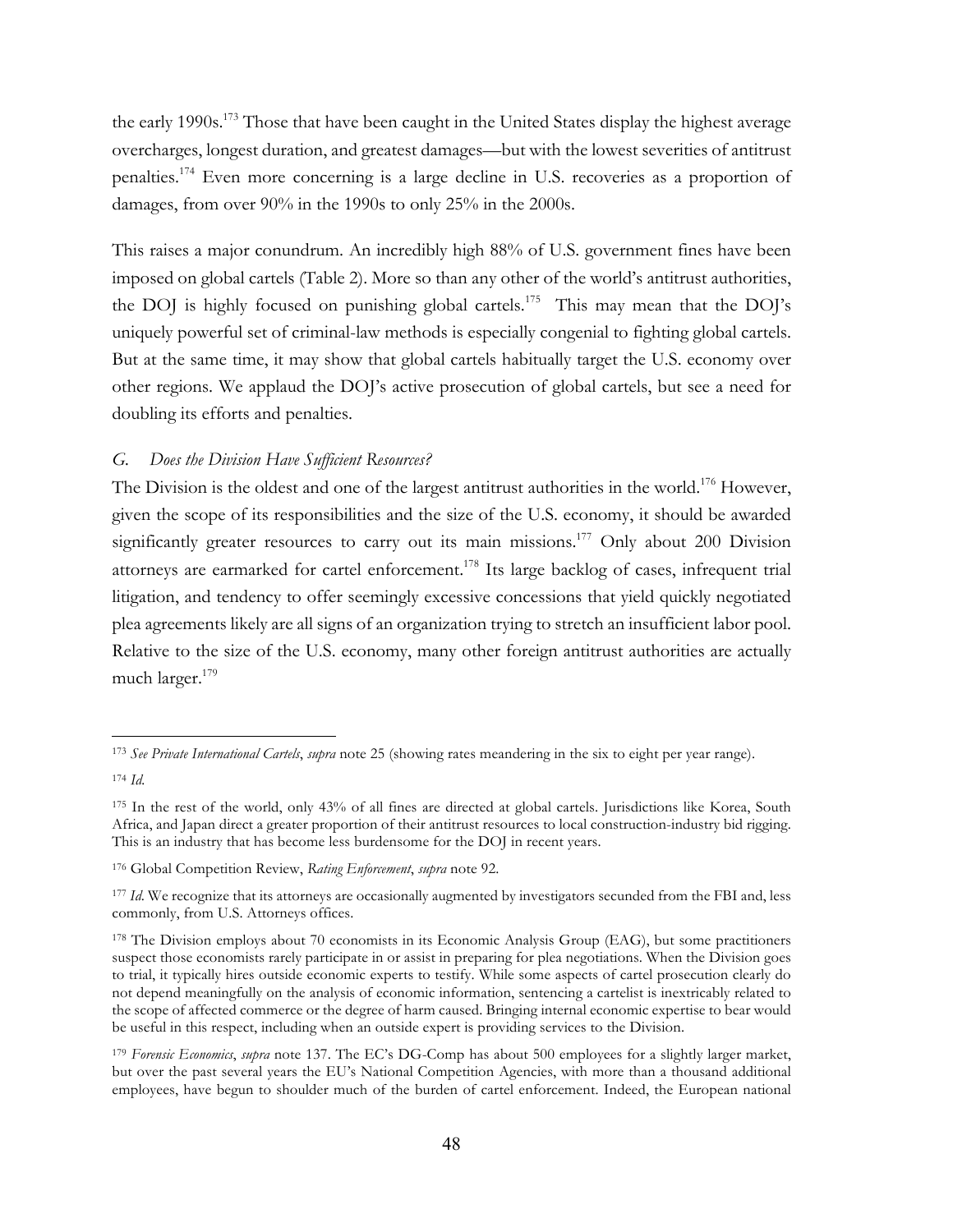This chapter has focused largely on the Division's activities directly related to exposing and penalizing cartels. It is worth noting that the Division spends significant resources in numerous ancillary outreach activities. Mostly through its administrators, the Division is represented at numerous professional meetings and conferences for specialists; it also prepares reports for and participates in regular events sponsored by the OECD, the International Competition Network, and several other international organizations. It helps train professional trustbusters at the world's newer antitrust authorities, many in middle- or lower-income countries. For the past several years, the Division has prepared a short scorecard of its major accomplishments, the annual *Spring Update,* which is written and illustrated in a non-technical manner accessible to educated citizens. Nevertheless, the agency remains for the most part a tiny atom in a mammoth departmental galaxy in the universe of the federal government carrying out what is to the voting public a largely obscure, highly technical mission.

External observers have insufficient information to identify the appropriate size or internal organization of the Division for optimal performance of its anti-cartel functions. However, we safely can conclude that a substantial increase in Division manpower and budget is amply justified, with perhaps a 50% increase in professional positions dedicated to cartel matters.<sup>180</sup> We believe the benefits to the U.S. economy from such an increase would far outweigh its cost to the taxpayer.<sup>181</sup>

competition authorities have, together, secured more fines every year since 2001 than the Division. *See* Table 2. Both the German and Dutch antitrust authorities have about 300 employees. Some overseas antitrust authorities combine the work of the Division and FTC, which together have about 2000 employees. In general, these combined foreign authorities have more employees relative to the size of their economies. For example, the Canadian Competition Bureau and the Korean Fair Trade Commission each have more than 300 employees for economies roughly 7% to 9% the size of the U. S. economy.

<sup>180</sup> Even with such an increase, the Division's staff handling cartel matters would still be smaller than those handling mergers and monopoly matters (Table 1).

<sup>181</sup> In the U.K., based in part on a large survey of active competition lawyers in private firms, reductions in consumer expenditures from 2004–06 were estimated to be ten times the size of the Office of Fair Trading's budget. *See* OFFICE OF FAIR TRADING, THE DETERRENT EFFECT OF COMPETITION ENFORCEMENT BY THE OFT – DISCUSSION DOCUMENT (2007), *available at* http://www.oft.gov.uk/shared\_oft/reports/Evaluating-OFTswork/oft963.pdf. A similar but smaller U.S. survey in 2000 concluded that if the Division were to cease enforcing Section 1 of the Sherman Act, the number of cartels would increase by 150%. *Id.* at 50.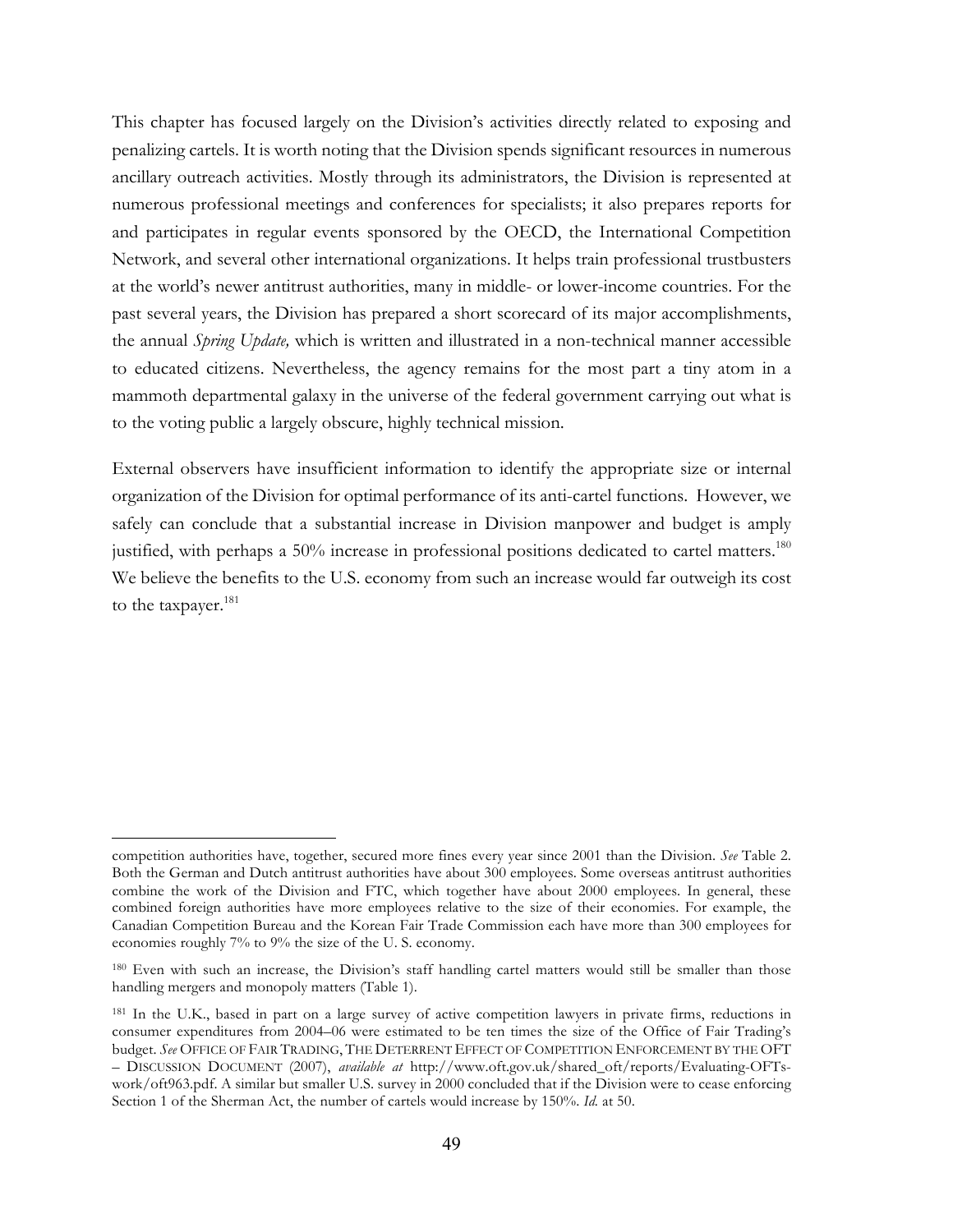# *Table 1*

**U.S. DOJ Antitrust Division Enforcement Statistics, Annual Averages, Fiscal Years 1990-2015**

|                              | 1990-          | 1995-99 | 2000-04 |         | 2010-             | 1990-2015 <sup>b</sup> |
|------------------------------|----------------|---------|---------|---------|-------------------|------------------------|
|                              | 94             |         |         | 2005-09 | 2015 <sup>b</sup> |                        |
| <b>Resources:</b>            |                |         |         |         |                   |                        |
| Budget (current \$ mil)      | 59             | 92      | 126     | 144     | 161               | 119                    |
| Budget (1982 \$              | 42             | 58      | 69      | 71      | 70                | 62                     |
| million):                    |                |         |         |         |                   |                        |
| FTEs on cartels %            | $\overline{a}$ | 24      | 28      | 28      | 40                | 26                     |
| Budget/FTEs (000s            | 68             | 71      | 82      | 81      | 81                | 77                     |
| 1982\$)                      |                |         |         |         |                   |                        |
| Investigations:              |                |         |         |         |                   |                        |
| No. §1 Investigations        | 96             | 101     | 78      | 78      | 37                | 76                     |
| Grand Juries Opened          | 43             | 27      | 29      | 36      | 15                | 30                     |
| <b>Case Handling:</b>        |                |         |         |         |                   |                        |
| No. §1 cases filed:          | 72             | 54      | 35      | 29      | 55                | 49                     |
| Criminal cases               | 68             | 46      | 32.6    | 26.4    | 49.7              | 44.8                   |
| Criminal cases %             | 95             | 86      | 95      | 92      | 95                | 93                     |
| Corporate sanctions:         |                |         |         |         |                   |                        |
| Corporations fined           | 59             | 27      | 17      | 15      | 20                | 27                     |
| Corp. fines collected (\$    | 28             | 294     | 174     | 670     | 892               | 430                    |
| mil.) $\degree$              |                |         |         |         |                   |                        |
| $\%$ of above \$10           | $\theta$       | 16      | 26      | 37      | 47                | 25                     |
| $mil. +$                     |                |         |         |         |                   |                        |
| $\%$ \$10+ fines             | $\theta$       | 80      | 100     | 99      | 98                | 76                     |
| foreign                      |                |         |         |         |                   |                        |
| Fines/corporation \$         | 0.5            | 12.1    | 10.2    | 45.9    | 43.9              | 23.3                   |
| mil.                         |                |         |         |         |                   |                        |
| <b>Individual sanctions:</b> |                |         |         |         |                   |                        |
| d                            |                |         |         |         |                   |                        |
| Persons charged              |                |         |         |         |                   |                        |
| §1/No. Corporations          | 1.0            | 1.5     | 2.3     | 3.5     | 3.8               | 2.5                    |
| fined                        |                |         |         |         |                   |                        |
| Fines/person (\$'000)        | 47             | 118     | 150     | 222     | 95.8              | 125.3                  |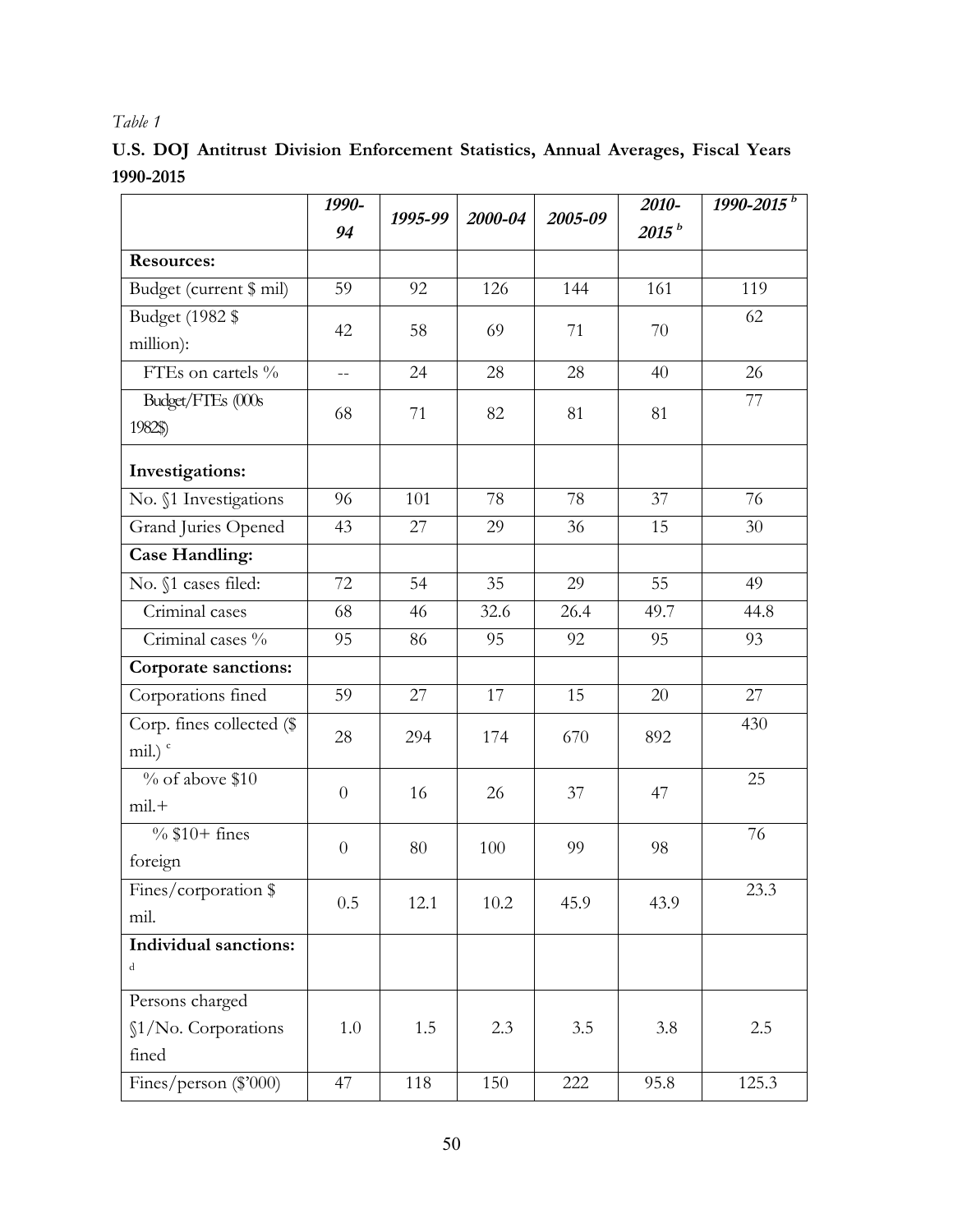| % imprisoned/charged | 25   | 31   | 44   | 50     | 49     | 40     |  |
|----------------------|------|------|------|--------|--------|--------|--|
| No imprisoned/       | 0.25 | 0.43 | 1.00 | 1.73   | 1.45   | 0.99   |  |
| Corporations fined   |      |      |      |        |        |        |  |
| Prison days          | 3609 | 3017 | 7512 | 17,932 | 26,368 | 10,496 |  |
| Prison days/person   | 247  | 265  | 453  | 683    | 745    | 565    |  |
|                      |      |      |      |        |        |        |  |
|                      |      |      |      |        |        |        |  |

# **Notes:**

 $-$  = Not available

- a) Highly correlated with FTEs, which are generally 85 to 95% of budgeted positions.
- b) Most data stop at the end of FY2015, a few observations stop at the end of FY2014
- c) The respective subperiod annual average cartel fines for the EC are \$79, \$107, \$577, \$2213, and \$2510 million; for all 25 years, the annual EC mean is \$1208 million. Fine collections in the U.S. tend to run behind impositions by a few years.
- d) Largely for price fixing, but not all. Sometimes fraud or other charges are combined with Section 1 charges.

# **Sources:**

U.S. DEP'T OF JUSTICE, SHERMAN ACT VIOLATIONS YIELDING A CORPORATE FINE OF \$10 MILLION OR MORE (2016), *available at* https://www.justice.gov/atr/sherman-act-violationsyielding-corporate-fine-10-million-or-more; Workload Statistics, *supra* note 16 (and previous editions); U.S. DEP'T OF JUSTICE, APPROPRIATION FIGURES FOR THE ANTITRUST DIVISION: FISCAL YEARS 1903-2016 (2016), *available at* https://www.justice.gov/atr/appropriationfigures-antitrust-division; Connor, *supra* note 38.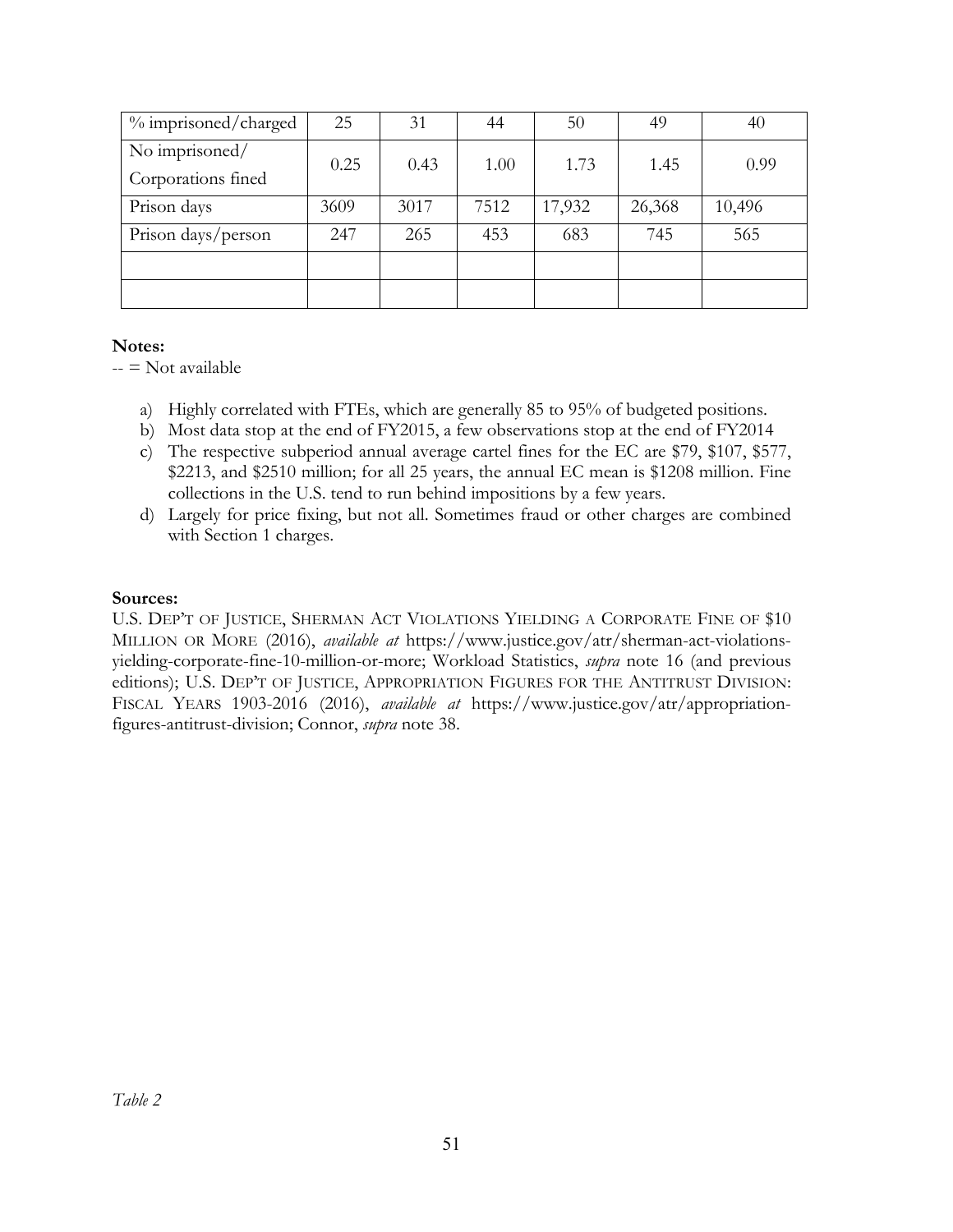**Monetary Penalties Imposed on Corporate Members of International Cartels Discovered January 1990 - June 2015**

|                         | <b>Geographic Scope of Cartel</b> |      |                  |                     |         |           |       |  |  |  |
|-------------------------|-----------------------------------|------|------------------|---------------------|---------|-----------|-------|--|--|--|
| <b>Antitrust</b>        | North                             | EU-  | Europea          | Africa,             | Latin   |           |       |  |  |  |
| <b>Authority</b>        | Americ                            | Wide | $\boldsymbol{n}$ | Asia, &             | America | Global    | Total |  |  |  |
| Location                | $\mathfrak a$                     |      | <b>Nations</b>   | Oceania             |         |           |       |  |  |  |
|                         | Billion nominal U.S. dollars      |      |                  |                     |         |           |       |  |  |  |
| <b>FINES:</b>           |                                   |      |                  |                     |         |           |       |  |  |  |
| U.S. Govt.              | 3.20                              |      |                  | $0.14$ <sup>a</sup> |         | 24.5      | 27.8  |  |  |  |
| U.S. AGs                | 0.11                              |      |                  |                     |         | 4.76<br>d | 4.87  |  |  |  |
| Canada Govt.            | 0.06                              |      |                  |                     |         | 0.29      | 0.35  |  |  |  |
| Eur.                    |                                   | 13.8 |                  |                     |         | 18.5      | 32.5  |  |  |  |
| Commission              |                                   |      |                  |                     |         |           |       |  |  |  |
| <b>EEA</b>              |                                   |      | 15.6             |                     |         | 4.28      | 21.2  |  |  |  |
| Members <sup>e</sup>    |                                   |      |                  |                     |         |           |       |  |  |  |
| Other Eur.              |                                   |      | 0.25             |                     |         | 0.53      | 0.80  |  |  |  |
| Africa                  |                                   |      |                  | 1.84                |         | 0.00      | 1.84  |  |  |  |
| Asia                    |                                   |      |                  | 5.54                |         | 6.78<br>d | 12.3  |  |  |  |
| Oceania                 |                                   |      |                  | 0.09                |         | 0.71      | 0.80  |  |  |  |
| Latin                   |                                   |      |                  |                     | 3.98    | 0.22      | 4.20  |  |  |  |
| America                 |                                   |      |                  |                     |         |           |       |  |  |  |
| <b>Total fines</b>      | 3.45                              | 13.8 | 15.9             | 7.61                | 3.98    | 55.7      | 101.9 |  |  |  |
| <b>OTHER PENALTIES:</b> |                                   |      |                  |                     |         |           |       |  |  |  |
| U.S. direct buyers      | 25.6                              |      |                  | $0.06$ $^{\rm a}$   |         | 16.1      | 42.8  |  |  |  |
| U.S. indirect           | 1.41                              |      |                  |                     |         |           |       |  |  |  |
| buyers                  |                                   |      |                  |                     |         | 3.25      | 4.7   |  |  |  |
| Canada                  | 0.02                              |      |                  |                     |         | 0.53      | 0.55  |  |  |  |
| private                 |                                   |      |                  |                     |         |           |       |  |  |  |
| Other private           |                                   | 0.03 | 1.16             | $1.34$ <sup>c</sup> |         | 2.46      | 5.00  |  |  |  |
| Total private           | 27.1                              | 0.03 | 1.16             | 1.40                |         | 22.4      | 53.0  |  |  |  |
| Total<br>penalties      | 30.5                              | 13.9 | 17.1             | 9.01                | 3.98    | 78.1      | 155.0 |  |  |  |

**Notes:**